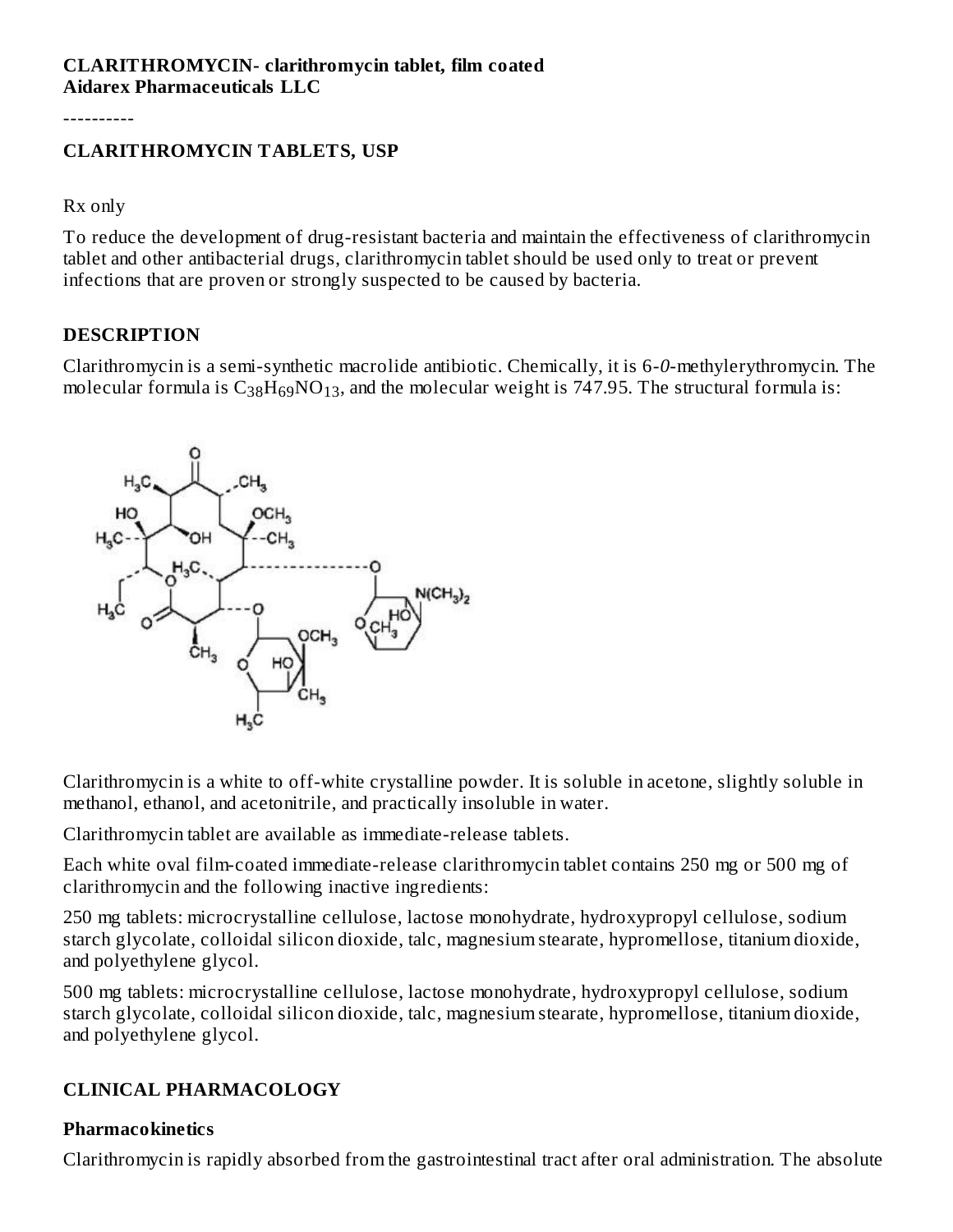bioavailability of 250 mg clarithromycin tablet was approximately 50%. For a single 500 mg dose of clarithromycin, food slightly delays the onset of clarithromycin absorption, increasing the peak time from approximately 2 to 2.5 hours. Food also increases the clarithromycin peak plasma concentration by about 24%, but does not affect the extent of clarithromycin bioavailability. Food does not affect the onset of formation of the antimicrobially active metabolite, 14-OH clarithromycin or its peak plasma concentration but does slightly decrease the extent of metabolite formation, indicated by an 11% decrease in area under the plasma concentration-time curve (AUC). Therefore, clarithromycin tablet may be given without regard to food.

In nonfasting healthy human subjects (males and females), peak plasma concentrations were attained within 2 to 3 hours after oral dosing. Steady-state peak plasma clarithromycin concentrations were attained within 3 days and were approximately 1 to 2 mcg/mL with a 250 mg dose administered every 12 hours and 3 to 4 mcg/mL with a 500 mg dose administered every 8 to 12 hours. The elimination half-life of clarithromycin was about 3 to 4 hours with 250mg administered every 12 hours but increased to 5 to 7 hours with 500 mg administered every 8 to 12 hours. The nonlinearity of clarithromycin pharmacokinetics is slight at the recommended doses of 250 mg and 500 mg administered every 8 to 12 hours. With a 250 mg every 12 hours dosing, the principal metabolite, 14-OH clarithromycin, attains a peak steady-state concentration of about 0.6 mcg/mL and has an elimination half-life of 5 to 6 hours. With a 500 mg every 8 to 12 hours dosing, the peak steady-state concentration of 14-OH clarithromycin is slightly higher (up to 1 mcg/mL), and its elimination half-life is about 7 to 9 hours. With any of these dosing regimens, the steady-state concentration of this metabolite is generally attained within 3 to 4 days.

After a 250 mg tablet every 12 hours, approximately 20% of the dose is excreted in the urine as clarithromycin, while after a 500 mg tablet every 12 hours, the urinary excretion of clarithromycin is somewhat greater, approximately 30%. In comparison, after an oral dose of 250 mg (125 mg/5 mL) suspension every 12 hours, approximately 40% is excreted in urine as clarithromycin. The renal clearance of clarithromycin is, however, relatively independent of the dose size and approximates the normal glomerular filtration rate. The major metabolite found in urine is 14-OH clarithromycin, which accounts for an additional 10% to 15% of the dose with either a 250 mg or a 500 mg tablet administered every 12 hours.

Steady-state concentrations of clarithromycin and 14-OH clarithromycin observed following administration of 500 mg doses of clarithromycin every 12 hours to adult patients with HIV infection were similar to those observed in healthy volunteers. In adult HIV-infected patients taking 500- or 1000-mg doses of clarithromycin every 12 hours, steady-state clarithromycin  $\rm{C_{max}}$  values ranged from 2 to 4 mcg/mL and 5 to 10 mcg/mL, respectively.

The steady-state concentrations of clarithromycin in subjects with impaired hepatic function did not differ from those in normal subjects; however, the 14-OH clarithromycin concentrations were lower in the hepatically impaired subjects. The decreased formation of 14-OH clarithromycin was at least partially offset by an increase in renal clearance of clarithromycin in the subjects with impaired hepatic function when compared to healthy subjects.

The pharmacokinetics of clarithromycin was also altered in subjects with impaired renal function. (See **PRECAUTIONS** and **DOSAGE AND ADMINISTRATION.**)

Clarithromycin and the 14-OH clarithromycin metabolite distribute readily into body tissues and fluids. There are no data available on cerebrospinal fluid penetration. Because of high intracellular concentrations, tissue concentrations are higher than serum concentrations. Examples of tissue and serum concentrations are presented below.

# **CONCENTRATION (after 250 mg q12h)**

**Tissue Serum**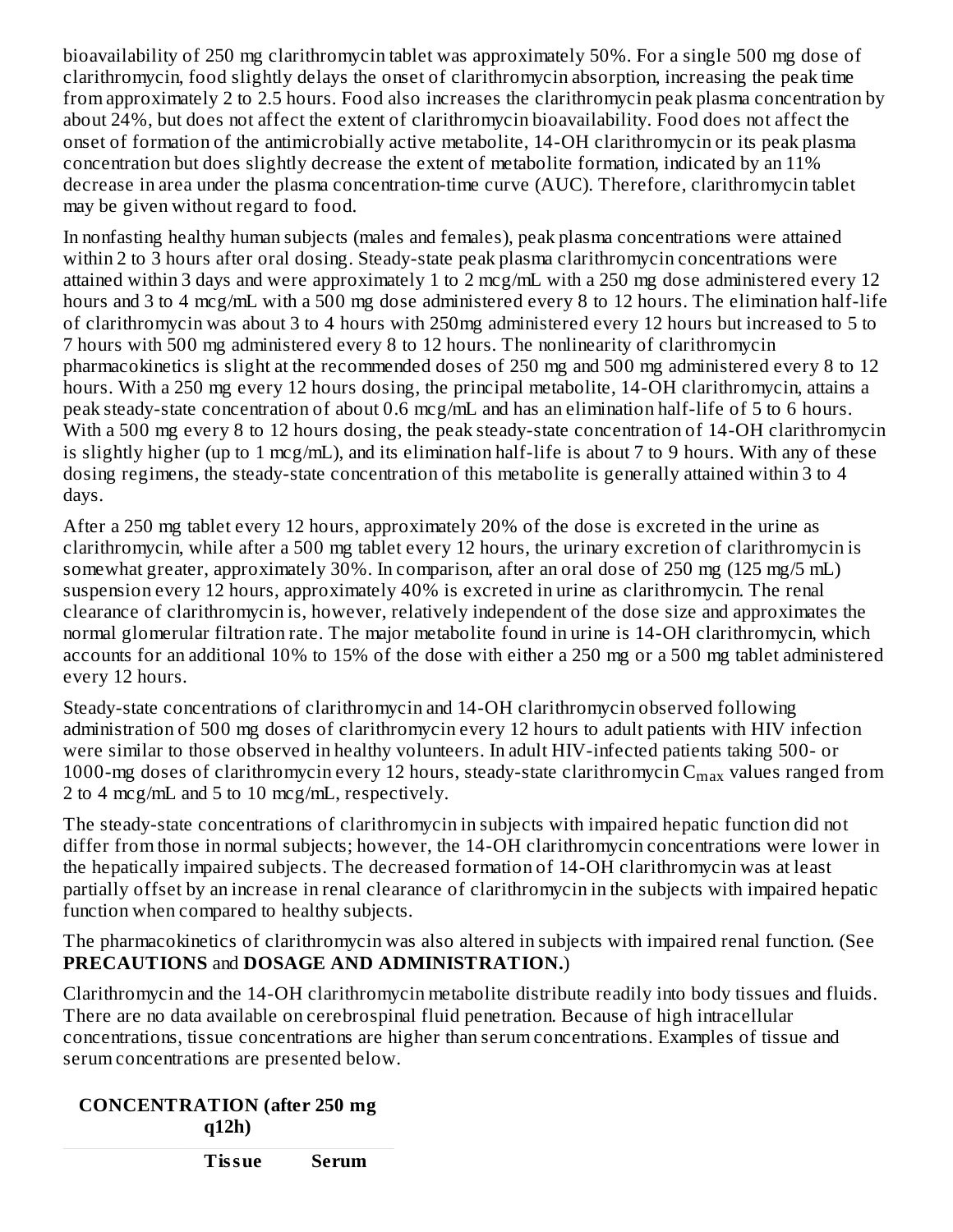| <b>Tissue Type</b> | (mcg/g) | (mcg/mL) |
|--------------------|---------|----------|
| Tonsil             | 1.6     | 0.8      |
| Lung               | 8.8     | 1.7      |

Clarithromycin 500 mg every 8 hours was given in combination with omeprazole 40 mg daily to healthy adult males. The plasma levels of clarithromycin and 14-hydroxy-clarithromycin were increased by the concomitant administration of omeprazole. For clarithromycin, the mean  $\rm{C_{max}}$  was  $10\%$  greater, the mean C $_{\rm min}$  was 27% greater, and the mean  $\rm AUC_{0.8}$  was 15% greater when clarithromycin was administered with omeprazole than when clarithromycin was administered alone. Similar results were seen for 14-hydroxy-clarithromycin, the mean  $\rm{C_{max}}$  was 45% greater, the mean  $\rm{C_{min}}$  was 57% greater, and the mean  $\mathrm{AUC_{0-8}}$  was 45% greater. Clarithromycin concentrations in the gastric tissue and mucus were also increased by concomitant administration of omeprazole.

| Treatment                   |              | antrum           | fundus           | mucus             |
|-----------------------------|--------------|------------------|------------------|-------------------|
| Clarithromycin              |              | $10.48 + 2.01$   | $20.81 \pm 7.64$ | $4.15 + 7.74$     |
| Clarithromycin + Omeprazole | $\mathbf{p}$ | $19.96 \pm 4.71$ | $24.25 \pm 6.37$ | $39.29 \pm 32.79$ |

#### **Clarithromycin Tissue Concentrations 2 hours after Dos e (mcg/mL)/(mcg/g)**

For information about other drugs indicated in combination with clarithromycin tablet, refer to the **CLINICAL PHARMACOLOGY** section of their package inserts.

#### **Microbiology**

Clarithromycin exerts its antibacterial action by binding to the 50S ribosomal subunit of susceptible microorganisms resulting in inhibition of protein synthesis.

Clarithromycin is active *in vitro* against a variety of aerobic and anaerobic gram-positive and gramnegative microorganisms as well as most *Mycobacterium avium* complex (MAC) microorganisms.

Additionally, the 14-OH clarithromycin metabolite also has clinically significant antimicrobial activity. The 14-OH clarithromycin is twice as active against *Haemophilus influenzae* microorganisms as the parent compound. However, for *Mycobacterium avium* complex (MAC) isolates the 14-OH metabolite is 4 to 7 times less active than clarithromycin. The clinical significance of this activity against *Mycobacterium avium* complex is unknown.

Clarithromycin has been shown to be active against most strains of the following microorganisms both *in vitro* and in clinical infections as described in the **INDICATIONS AND USAGE** section:

#### **Aerobic Gram-positive microorganisms**

*Staphylococcus aureus*

*Streptococcus pneumoniae*

*Streptococcus pyogenes*

#### **Aerobic Gram-negative microorganisms**

*Haemophilus influenzae*

*Haemophilus parainfluenzae*

*Moraxella catarrhalis*

#### **Other microorganisms**

*Mycoplasma pneumoniae*

*Chlamydia pneumoniae (TWAR)*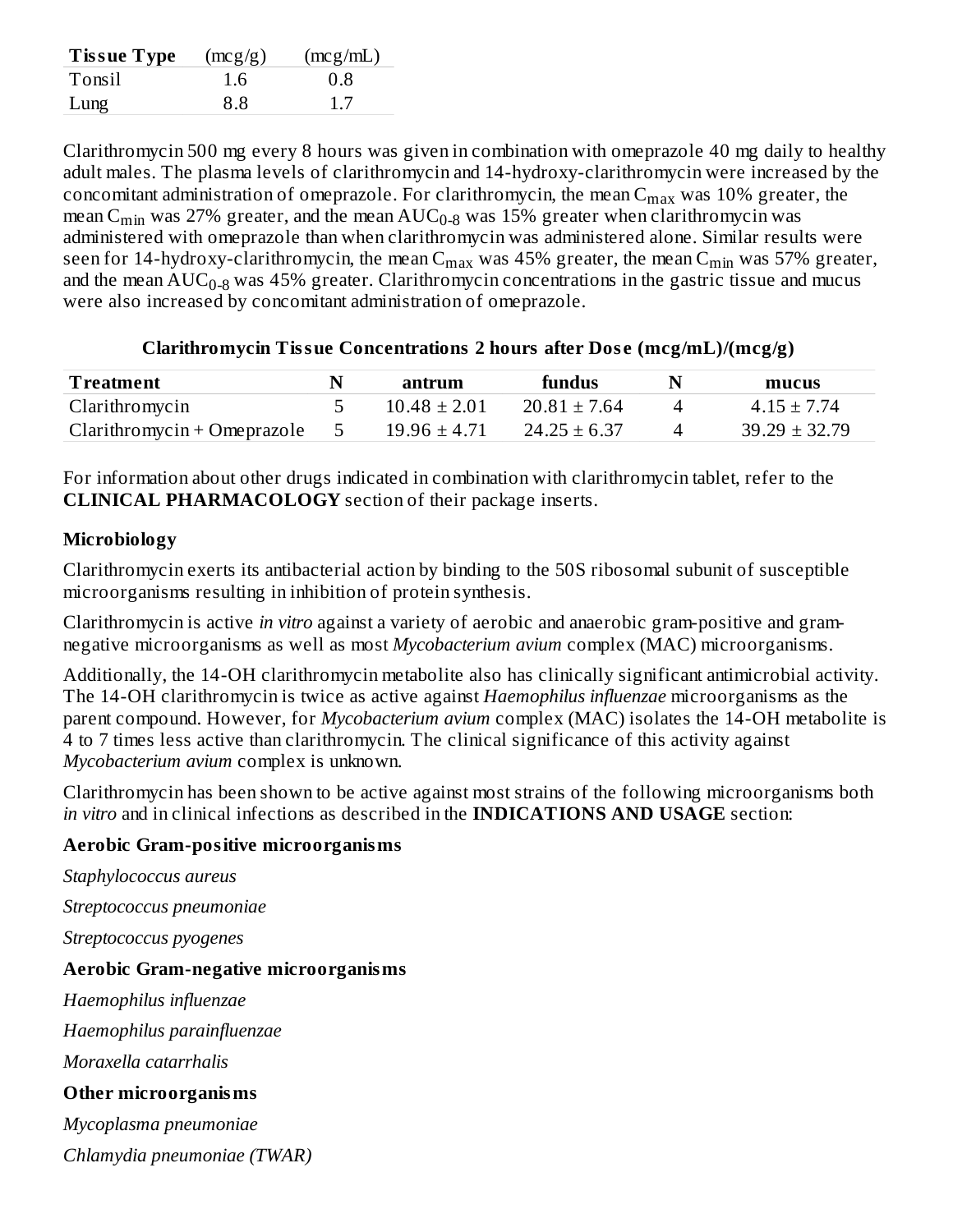# **Mycobacteria**

*Mycobacterium avium complex* (MAC) consisting of:

*Mycobacterium avium*

*Mycobacterium intracellulare*

Beta-lactamase production should have no effect on clarithromycin activity.

**NOTE:** Most strains of methicillin-resistant and oxacillin-resistant staphylococci are resistant to clarithromycin.

Omeprazole/clarithromycin dual therapy; ranitidine bismuth citrate/clarithromycin dual therapy; omeprazole/clarithromycin/amoxicillin triple therapy; and lansoprazole/clarithromycin/amoxicillin triple therapy have been shown to be active against most strains of *Helicobacter pylori in vitro* and in clinical infections as described in the **INDICATIONS AND USAGE** section.

# **Helicobacter**

*Helicobacter pylori*

# **Pretreatment Resistance**

Clarithromycin pretreatment resistance rates were 3.5% (4/113) in the omeprazole/ clarithromycin dual therapy studies (M93-067, M93-100) and 9.3% (41/439) in the omeprazole/ clarithromycin/ amoxicillin triple therapy studies (126, 127, M96-446). Clarithromycin pretreatment resistance was 12.6% (44/348) in the ranitidine bismuth citrate/clarithromycin b.i.d. versus t.i.d. clinical study (H2BA3001). Clarithromycin pretreatment resistance rates were 9.5% (91/960) by E-test and 11.3% (12/106) by agar dilution in the lansoprazole/clarithromycin/amoxicillin triple therapy clinical trials (M93-125, M93-130, M93-131, M95-392, and M95-399).

Amoxicillin pretreatment susceptible isolates (< 0.25 mcg/mL) were found in 99.3% (436/439) of the patients in the omeprazole/clarithromycin/amoxicillin clinical studies (126, 127, M96-446). Amoxicillin pretreatment minimum inhibitory concentrations (MICs)  $> 0.25$  mcg/mL occurred in 0.7% (3/439) of the patients, all of whom were in the clarithromycin/amoxicillin study arm. Amoxicillin pretreatment susceptible isolates ( $0.25$  mcg/mL) occurred in 97.8% (936/957) and 98.0% (98/100) of the patients in the lansoprazole/clarithromycin/amoxicillin triple-therapy clinical trials by E-test and agar dilution, respectively. Twenty-one of the 957 patients (2.2%) by E-test and 2 of 100 patients (2.0%) by agar dilution had amoxicillin pretreatment MICs of  $> 0.25$  mcg/mL. Two patients had an unconfirmed pretreatment amoxicillin minimum inhibitory concentration (MIC) of  $>$  256 mcg/mL by E-test.

|  |  | Clarithromycin Susceptibility Test Results and Clinical/Bacteriological Outcomes <sup>a</sup> |
|--|--|-----------------------------------------------------------------------------------------------|
|  |  |                                                                                               |

| Clarithromycin<br><b>Pretreatment Results</b>                                                                                                |                                           |                  | Clarithromycin<br><b>Post-treatment Results</b>                                           |                |        |
|----------------------------------------------------------------------------------------------------------------------------------------------|-------------------------------------------|------------------|-------------------------------------------------------------------------------------------|----------------|--------|
|                                                                                                                                              | H. <i>pylori</i> negative -<br>eradicated |                  | H. <i>pylori</i> positive -<br>not eradicated<br>Post-treatment susceptibility<br>results |                |        |
|                                                                                                                                              |                                           | $S^{\mathbf{b}}$ | <b>TD</b>                                                                                 | R <sub>b</sub> | No MIC |
| Omeprazole 40 mg q.d. / clarithromycin 500 mg t.i.d. for 14 days followed by<br>omeprazole 20 mg q.d. for another 14 days (M93-067, M93-100) |                                           |                  |                                                                                           |                |        |
| Susceptible <sup>b</sup>                                                                                                                     | 108<br>72                                 |                  |                                                                                           | 26             | 9      |
| Intermediate <sup>b</sup>                                                                                                                    |                                           |                  |                                                                                           |                |        |
| Resistant <sup>b</sup>                                                                                                                       |                                           |                  |                                                                                           |                |        |

**Ranitidine bismuth citrate 400 mg b.i.d. / clarithromycin 500 mg t.i.d. for 14 days followed by ranitidine bismuth citrate 400 mg b.i.d. for another 14 days**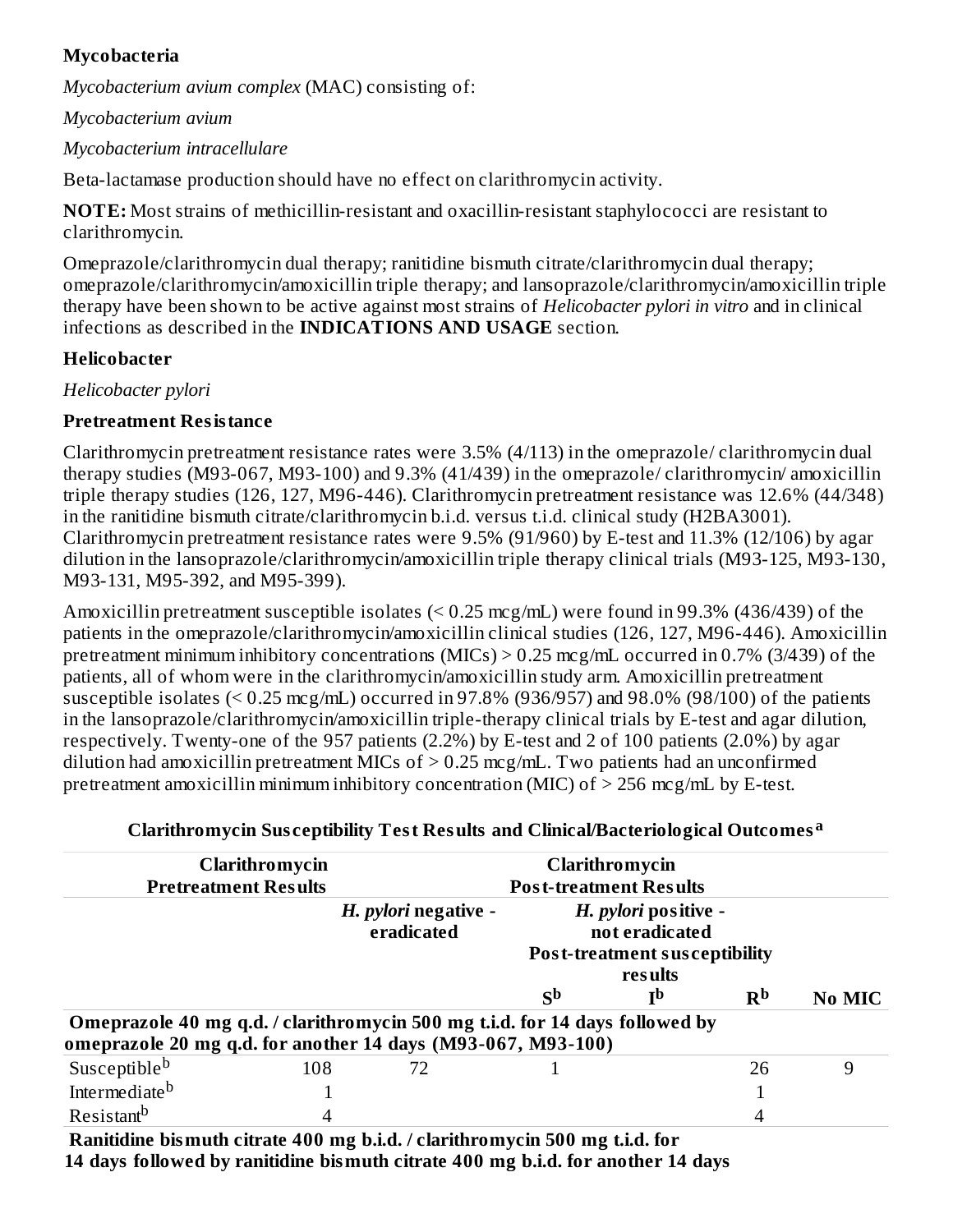| (H2BA3001)                                                                          |     |     |             |    |   |
|-------------------------------------------------------------------------------------|-----|-----|-------------|----|---|
| Susceptibleb                                                                        | 124 | 98  | 4           | 14 | 8 |
| Intermediate <sup>b</sup>                                                           | 3   |     |             |    |   |
| Resistant <sup>b</sup>                                                              | 17  |     |             | 15 |   |
| Ranitidine bismuth citrate 400 mg b.i.d. / clarithromycin 500 mg b.i.d. for         |     |     |             |    |   |
| 14 days followed by ranitidine bismuth citrate 400 mg b.i.d. for another 14 days    |     |     |             |    |   |
| (H2BA3001)                                                                          |     |     |             |    |   |
| Susceptible                                                                         | 125 | 106 | 1           | 12 | 5 |
| Intermediate <sup>b</sup>                                                           |     | 2   |             |    |   |
| Resistant <sup>b</sup>                                                              | 20  |     |             | 19 |   |
| Omeprazole 20 mg b.i.d. / clarithromycin 500 mg b.i.d. / amoxicillin 1 g b.i.d. for |     |     |             |    |   |
| 10 days (126, 127, M96-446)                                                         |     |     |             |    |   |
| Susceptibleb                                                                        | 171 | 153 | 7           | 3  | 8 |
| Intermediate <sup>b</sup>                                                           |     |     |             |    |   |
| Resistantb                                                                          | 14  | 4   | 1           | 6  | 3 |
| Lansoprazole 30 mg b.i.d. / clarithromycin 500 mg b.i.d. / amoxicillin 1 g b.i.d.   |     |     |             |    |   |
| for 14 days (M95-399, M93-131, M95-392)                                             |     |     |             |    |   |
| Susceptible <sup>b</sup>                                                            | 112 | 105 |             |    | 7 |
| Intermediate <sup>b</sup>                                                           | 3   | З   |             |    |   |
| Resistant <sup>b</sup>                                                              | 17  | 6   |             | 7  | 4 |
| Lansoprazole 30 mg b.i.d. / clarithromycin 500 mg b.i.d. / amoxicillin 1 g b.i.d.   |     |     |             |    |   |
| for 10 days (M95-399)                                                               |     |     |             |    |   |
| Susceptibleb                                                                        | 42  | 40  | $\mathbf 1$ | 1  |   |
| Intermediate <sup>b</sup>                                                           |     |     |             |    |   |
| Resistant <sup>b</sup>                                                              | 4   | 1   |             | 3  |   |
|                                                                                     |     |     |             |    |   |

a Includes only patients with pretreatment clarithromycin susceptibility tests

b Susceptible (S) MIC < 0.25 mcg/mL, Intermediate (I) MIC 0.5 - 1.0 mcg/mL, Resistant

 $(R)$  MIC  $> 2$  mcg/mL

Patients not eradicated of *H. pylori* following omeprazole/clarithromycin, ranitidine bismuth citrate/ clarithromycin, omeprazole/ clarithromycin/ amoxicillin, or lansoprazole/ clarithromycin/ amoxicillin therapy would likely have clarithromycin resistant *H. pylori* isolates. Therefore, for patients who fail therapy, clarithromycin susceptibility testing should be done, if possible. Patients with clarithromycin resistant *H. pylori* should not be treated with any of the following: omeprazole/clarithromycin dual therapy; ranitidine bismuth citrate/clarithromycin dual therapy; omeprazole/ clarithromycin/amoxicillin triple therapy; lansoprazole/clarithromycin/amoxicillin triple therapy; or other regimens which include clarithromycin as the sole antimicrobial agent.

#### **Amoxicillin Sus ceptibility Test Results and Clinical/Bacteriological Outcomes**

In the omeprazole/clarithromycin/amoxicillin triple-therapy clinical trials, 84.9% (157/185) of the patients who had pretreatment amoxicillin susceptible MICs (< 0.25 mcg/mL) were eradicated of *H. pylori* and 15.1% (28/185) failed therapy. Of the 28 patients who failed triple therapy, 11 had no posttreatment susceptibility test results, and 17 had post-treatment *H. pylori* isolates with amoxicillin susceptible MICs. Eleven of the patients who failed triple therapy also had post-treatment *H. pylori* isolates with clarithromycin resistant MICs.

In the lansoprazole/clarithromycin/amoxicillin triple-therapy clinical trials, 82.6% (195/236) of the patients that had pretreatment amoxicillin susceptible MICs (< 0.25 mcg/mL) were eradicated of *H.*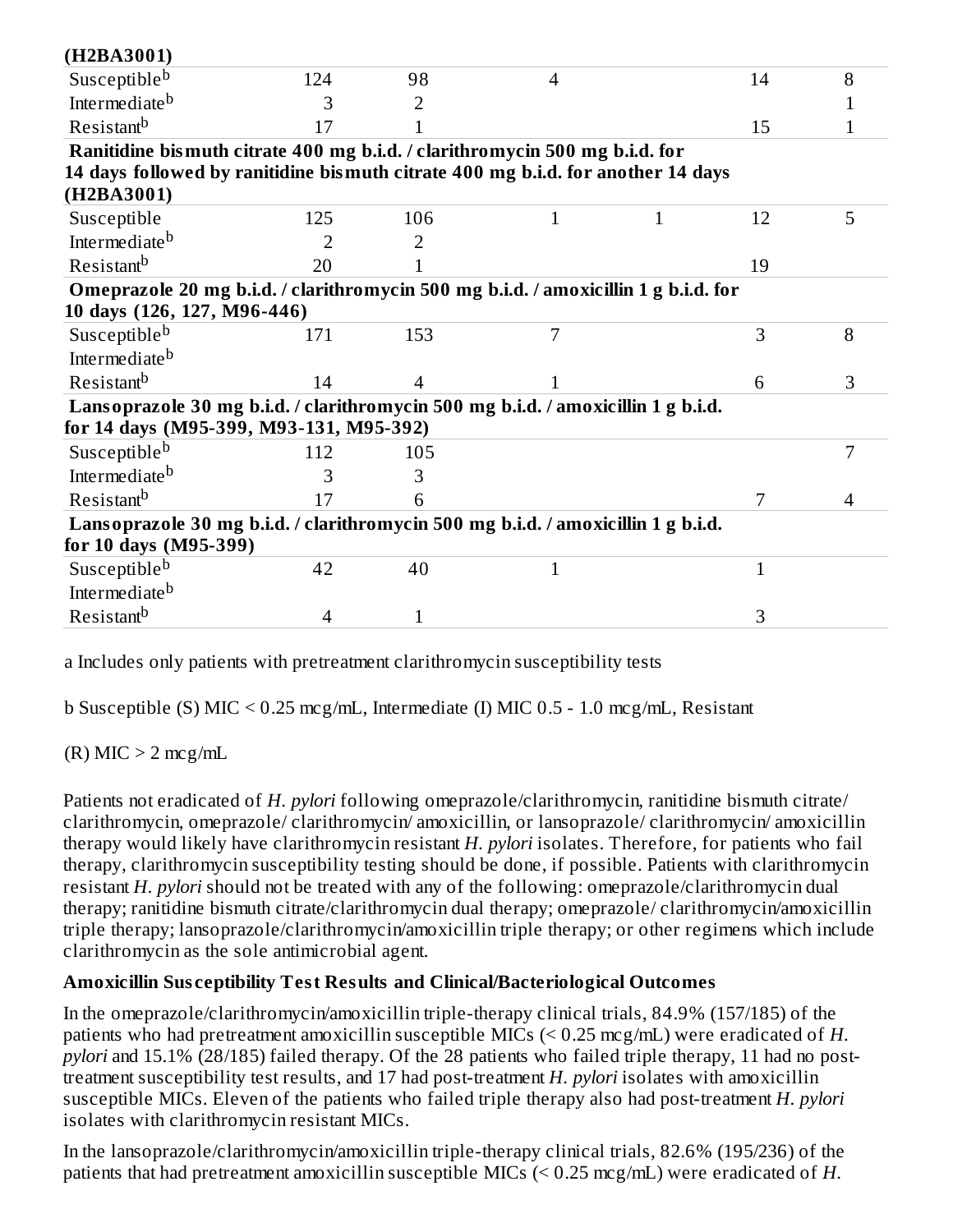*pylori*. Of those with pretreatment amoxicillin MICs of > 0.25 mcg/mL, three of six had the *H. pylori* eradicated. A total of 12.8% (22/172) of the patients failed the 10- and 14-day triple-therapy regimens. Post-treatment susceptibility results were not obtained on 11 of the patients who failed therapy. Nine of the 11 patients with amoxicillin post-treatment MICs that failed the triple-therapy regimen also had clarithromycin resistant *H. pylori* isolates.

The following *in vitro* data are available, **but their clinical significance is unknown.** Clarithromycin exhibits *in vitro* activity against most strains of the following microorganisms; however, the safety and effectiveness of clarithromycin in treating clinical infections due to these microorganisms have not been established in adequate and well-controlled clinical trials.

#### *Aerobic Gram-positive microorganisms*

*Streptococcus agalactiae*

*Streptococci* (Groups C, F, G)

Viridans group streptococci

#### *Aerobic Gram-negative microorganisms*

*Bordetella pertussis*

*Legionella pneumophila*

*Pasteurella multocida*

#### *Anaerobic Gram-positive microorganisms*

*Clostridium perfringens*

*Peptococcus niger*

*Propionibacterium acnes*

#### *Anaerobic Gram-negative microorganisms*

*Prevotella melaninogenica (*formerly *Bacteroides melaninogenicus)*

#### **Sus ceptibility Testing Excluding Mycobacteria and Helicobacter**

#### *Dilution Techniques*

Quantitative methods are used to determine antimicrobial minimum inhibitory concentrations (MICs). These MICs provide estimates of the susceptibility of bacteria to antimicrobial compounds. The MICs should be determined using a standardized procedure. Standardized procedures are based on a dilution method1 (broth or agar) or equivalent with standardized inoculum concentrations and standardized concentrations of clarithromycin powder. The MIC values should be interpreted according to the following criteria:

#### **For testing Staphylococcus spp.**

| $MIC$ (mcg/mL) | Interpretation   |
|----------------|------------------|
| < 2.0          | Susceptible (S)  |
| 4.0            | Intermediate (I) |
| > 8.0          | Resistant (R)    |

#### **For testing Streptococcus spp. including Streptococcus pneumoniae a**

| $MIC$ (mcg/mL) | Interpretation   |  |
|----------------|------------------|--|
| $\leq 0.25$    | Susceptible (S)  |  |
| 0.5            | Intermediate (I) |  |
| $\geq 1.0$     | Resistant (R)    |  |
|                |                  |  |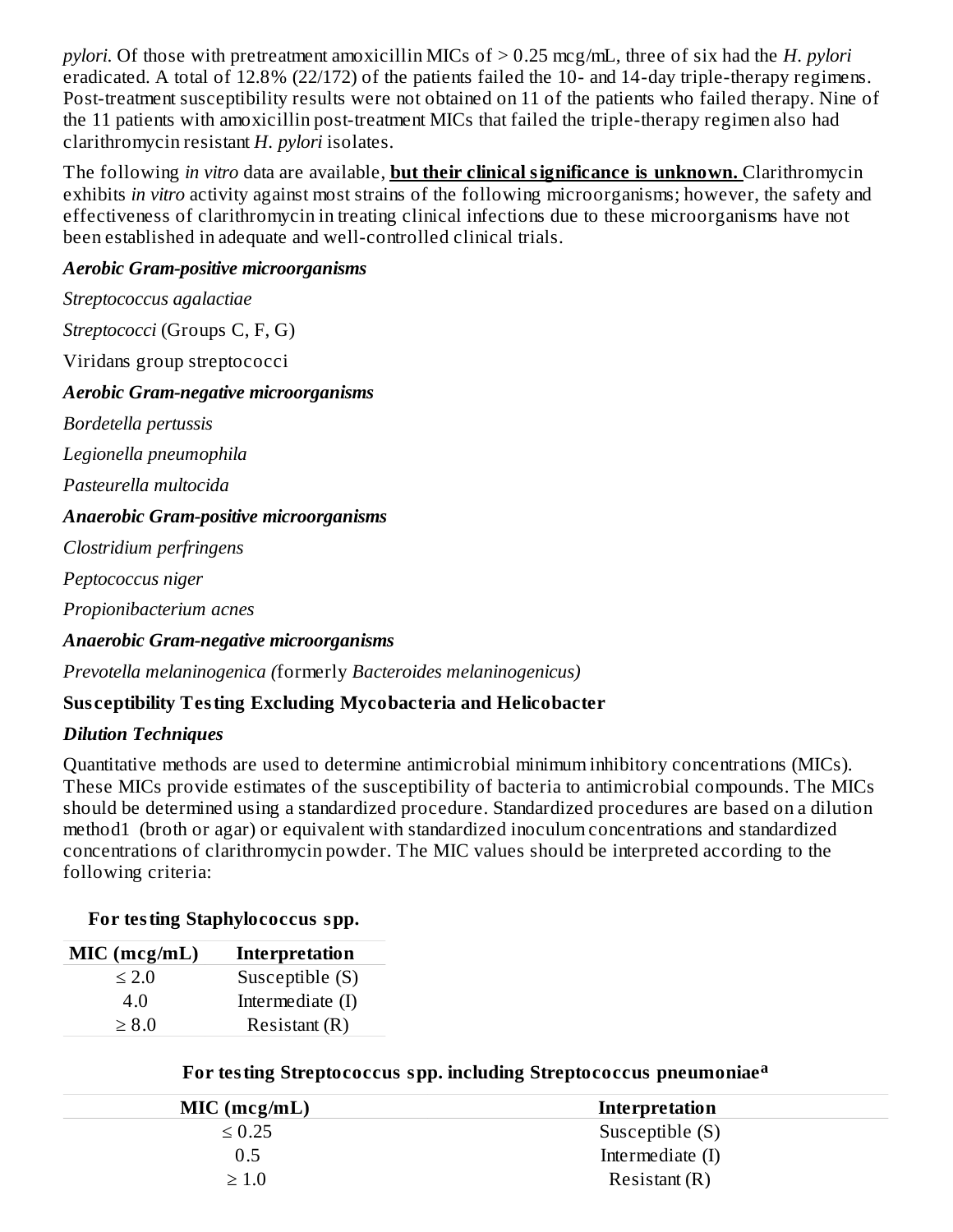a These interpretive standards are applicable only to broth microdilution susceptibility tests using cation-adjusted Mueller- Hinton broth with 2-5% lysed horse blood.

 $\mathcal{L} = \mathcal{L} \times \mathcal{L} = \mathcal{L} \times \mathcal{L} = \mathcal{L} \times \mathcal{L} = \mathcal{L} \times \mathcal{L} = \mathcal{L} \times \mathcal{L} = \mathcal{L} \times \mathcal{L} = \mathcal{L} \times \mathcal{L} = \mathcal{L} \times \mathcal{L} = \mathcal{L} \times \mathcal{L} = \mathcal{L} \times \mathcal{L} = \mathcal{L} \times \mathcal{L} = \mathcal{L} \times \mathcal{L} = \mathcal{L} \times \mathcal{L} = \mathcal{L} \times \mathcal{L} = \mathcal$ 

| $MIC$ (mcg/mL) | Interpretation   |
|----------------|------------------|
| $\leq 8.0$     | Susceptible (S)  |
| 16.0           | Intermediate (I) |
| $\geq 32.0$    | Resistant(R)     |

### **For testing Haemophilus spp. b**

b These interpretive standards are applicable only to broth microdilution susceptibility tests with *Haemophilus* spp. Using Haemophilus Testing Medium (HTM). 1

**Note:** When testing *Streptococcus* spp., including *Streptococcus pneumoniae*, susceptibility and resistance to clarithromycin can be predicted using erythromycin.

A report of "Susceptible" indicates that the pathogen is likely to be inhibited if the antimicrobial compound in the blood reaches the concentrations usually achievable. A report of "Intermediate" indicates that the result should be considered equivocal, and, if the microorganism is not fully susceptible to alternative, clinically feasible drugs, the test should be repeated. This category implies possible clinical applicability in body sites where the drug is physiologically concentrated or in situations where high dosage of drug can be used. This category also provides a buffer zone, which prevents small uncontrolled technical factors from causing major discrepancies in interpretation. A report of "Resistant" indicates that the pathogen is not likely to be inhibited if the antimicrobial compound in the blood reaches the concentrations usually achievable; other therapy should be selected.

Standardized susceptibility test procedures require the use of laboratory control microorganisms to control the technical aspects of the laboratory procedures. Standard clarithromycin powder should provide the following MIC values:

| Microorganis m                      |            | $MIC$ (mcg/mL)         |  |
|-------------------------------------|------------|------------------------|--|
| S. aureus                           | ATCC 29213 | $0.12 \text{ to } 0.5$ |  |
| S. pneumoniae <sup>c</sup>          | ATCC 49619 | $0.03$ to $0.12$       |  |
| Haemophilus influenzae <sup>d</sup> | ATCC 49247 | 4 to 16                |  |

c This quality control range is applicable only to S. *pneumoniae* ATCC 49619 tested by a microdilution procedure using cation-adjusted Mueller-Hinton broth with 2-5% lysed horse blood.

d This quality control range is applicable only to H. *influenzae* ATCC 49247 tested by a microdilution procedure using HTM.<sup>1</sup>

#### *Diffusion Techniques*

Quantitative methods that require measurement of zone diameters also provide reproducible estimates of the susceptibility of bacteria to antimicrobial compounds. One such standardized procedure<sup>2</sup> requires the use of standardized inoculum concentrations. This procedure uses paper disks impregnated with 15 mcg clarithromycin to test the susceptibility of microorganisms to clarithromycin.

Reports from the laboratory providing results of the standard single-disk susceptibility test with a 15 mcg clarithromycin disk should be interpreted according to the following criteria:

# **For testing Staphylococcus spp.**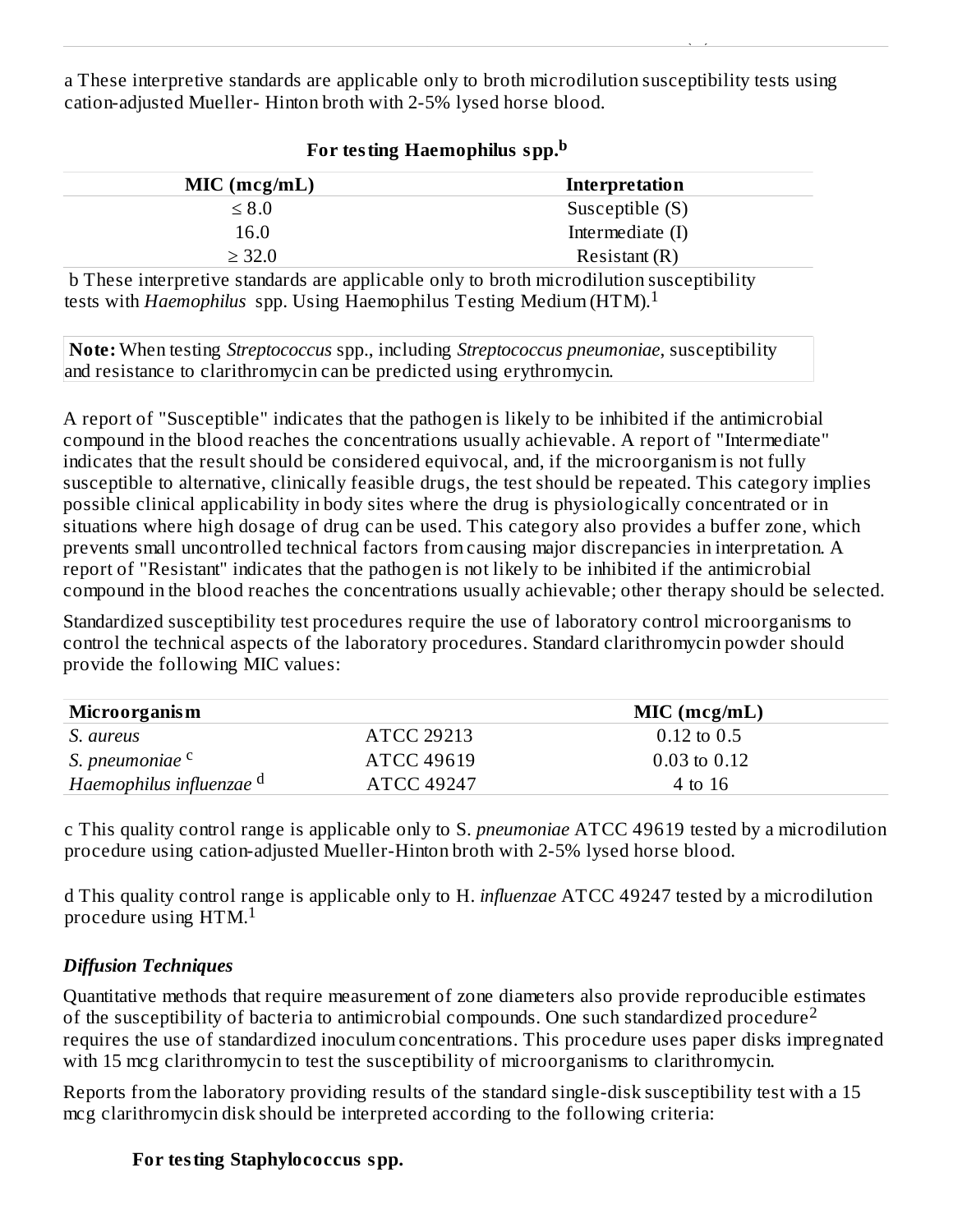| Zone diameter (mm) | Interpretation   |
|--------------------|------------------|
| >18                | Susceptible (S)  |
| 14 to 17           | Intermediate (I) |
| $<$ 13             | Resistant (R)    |

**For testing Streptococcus spp. including Streptococcus pneumoniae e**

| Susceptible (S)  |                |
|------------------|----------------|
| Intermediate (I) |                |
| Resistant $(R)$  |                |
|                  | Interpretation |

e These zone diameter standards only apply to tests performed using Mueller-Hinton agar supplemented with 5% sheep blood incubated in 5%  $CO<sub>2</sub>$ .

|         |                    | FUL testing Haemophinus spp.                                                                                                                                                                                          |
|---------|--------------------|-----------------------------------------------------------------------------------------------------------------------------------------------------------------------------------------------------------------------|
|         | Zone diameter (mm) | Interpretation                                                                                                                                                                                                        |
|         | >13                | Susceptible (S)                                                                                                                                                                                                       |
|         | 11 to 12           | Intermediate (I)                                                                                                                                                                                                      |
|         | $\leq 10$          | Resistant $(R)$                                                                                                                                                                                                       |
| $C = 1$ | 1. 1 1             | $x \cdot m \cdot r$<br>$\mathbf{v}$<br>$\mathbf{1} \cdot \mathbf{1} \cdot \mathbf{1}$ , $\mathbf{1} \cdot \mathbf{1}$ , $\mathbf{1} \cdot \mathbf{1}$ , $\mathbf{1} \cdot \mathbf{1}$ , $\mathbf{1} \cdot \mathbf{1}$ |

**For testing Haemophilus spp. f**

f These zone diameter standards are applicable only to tests with *Haemophilus* spp. using  $HTM<sup>2</sup>$ .

**Note:** When testing Streptococcus *spp*., including *Streptococcus pneumoniae*, susceptibility and resistance to clarithromycin can be predicted using erythromycin.

Interpretation should be as stated above for results using dilution techniques. Interpretation involves correlation of the diameter obtained in the disk test with the MIC for clarithromycin.

As with standardized dilution techniques, diffusion methods require the use of laboratory control microorganisms that are used to control the technical aspects of the laboratory procedures. For the diffusion technique, the 15 mcg clarithromycin disk should provide the following zone diameters in this laboratory test quality control strain:

| Microorganis m                      |            | Zone diameter (mm) |
|-------------------------------------|------------|--------------------|
| S. aureus                           | ATCC 25923 | 26 to 32           |
| S. pneumoniae <sup>g</sup>          | ATCC 49619 | 25 to 31           |
| Haemophilus influenzae <sup>h</sup> | ATCC 49247 | 11 to 17           |

g This quality control range is applicable only to tests performed by disk diffusion using Mueller-Hinton agar supplemented with 5% defibrinated sheep blood.

h This quality control limit applies to tests conducted with *Haemophilus influenzae* ATCC 49247 using  $HTM<sup>2</sup>$ .

#### *In vitro* **Activity of Clarithromycin against Mycobacteria**

Clarithromycin has demonstrated *in vitro* activity against *Mycobacterium avium* complex (MAC) microorganisms isolated from both AIDS and non-AIDS patients. While gene probe techniques may be used to distinguish *M. avium* species from *M. intracellulare*, many studies only reported results on *M. avium* complex (MAC) isolates.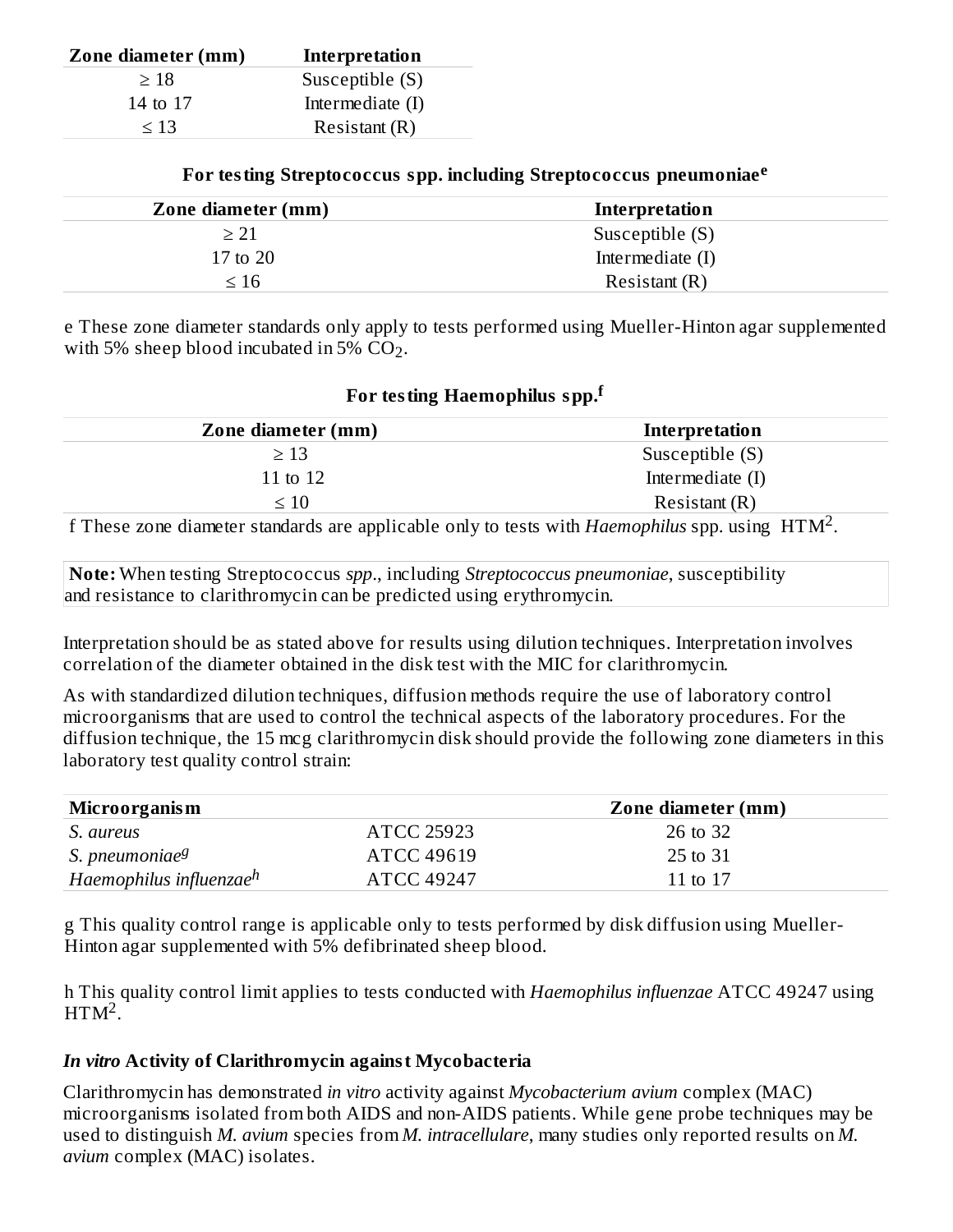Various *in vitro* methodologies employing broth or solid media at different pH's, with and without oleic acid-albumin-dextrose-catalase (OADC), have been used to determine clarithromycin MIC values for mycobacterial species. In general, MIC values decrease more than 16-fold as the pH of Middlebrook 7H12 broth media increases from 5.0 to 7.4. At pH 7.4, MIC values determined with Mueller-Hinton agar were 4- to 8-fold higher than those observed with Middlebrook 7H12 media. Utilization of oleic acid-albumin-dextrose-catalase (OADC) in these assays has been shown to further alter MIC values.

Clarithromycin activity against 80 MAC isolates from AIDS patients and 211 MAC isolates from non-AIDS patients was evaluated using a microdilution method with Middlebrook 7H9 broth. Results showed an MIC value of  $\leq 4.0$  mcg/mL in 81% and 89% of the AIDS and non-AIDS MAC isolates, respectively. Twelve percent of the non-AIDS isolates had an MIC value  $\leq 0.5$  mcg/mL. Clarithromycin was also shown to be active against phagocytized *M. avium* complex (MAC) in mouse and human macrophage cell cultures as well as in the beige mouse infection model.

Clarithromycin activity was evaluated against *Mycobacterium tuberculosis* microorganisms. In one study utilizing the agar dilution method with Middlebrook 7H10 media, 3 of 30 clinical isolates had an MIC of 2.5 mcg/mL. Clarithromycin inhibited all isolates at  $> 10.0$  mcg/mL.

# **Sus ceptibility Testing for** *Mycobacterium avium* **Complex (MAC)**

The disk diffusion and dilution techniques for susceptibility testing against gram-positive and gramnegative bacteria should not be used for determining clarithromycin MIC values against mycobacteria. *In vitro* susceptibility testing methods and diagnostic products currently available for determining minimum inhibitory concentration (MIC) values against *Mycobacterium avium* complex (MAC) organisms have not been standardized or validated. Clarithromycin MIC values will vary depending on the susceptibility testing method employed, composition and pH of the media, and the utilization of nutritional supplements. Breakpoints to determine whether clinical isolates of *M. avium* or *M. intracellulare* are susceptible or resistant to clarithromycin have not been established.

### **Sus ceptibility Test for** *Helicobacter pylori*

The reference methodology for susceptibility testing of *H. pylori* is agar dilution MICs.<sup>3</sup> One to three microliters of an inoculum equivalent to a No. 2 McFarland standard  $(1 \times 10^7 - 1 \times 10^8$  CFU/mL for *H*. *pylori*) are inoculated directly onto freshly prepared antimicrobial containing Mueller-Hinton agar plates with 5% aged defibrinated sheep blood ( $>$  2-weeks old). The agar dilution plates are incubated at 35°C in a microaerobic environment produced by a gas generating system suitable for *Campylobacter* species. After 3 days of incubation, the MICs are recorded as the lowest concentration of antimicrobial agent required to inhibit growth of the organism. The clarithromycin and amoxicillin MIC values should be interpreted according to the following criteria:

| Clarithromycin MIC $(mcg/mL)^{i}$       | Interpretation   |
|-----------------------------------------|------------------|
| ${}< 0.25$                              | Susceptible (S)  |
| $0.5 - 1.0$                             | Intermediate (I) |
| > 2.0                                   | Resistant (R)    |
| Amoxicillin MIC (mcg/mL) <sup>i,j</sup> | Interpretation   |
| ${}_{0.25}$                             | Susceptible (S)  |

i These are tentative breakpoints for the agar dilution methodology, and they should not be used to interpret results obtained using alternative methods.

j There were not enough organisms with MICs  $> 0.25$  mcg/mL to determine a resistance breakpoint.

Standardized susceptibility test procedures require the use of laboratory control microorganisms to control the technical aspects of the laboratory procedures. Standard clarithromycin and amoxicillin powders should provide the following MIC values: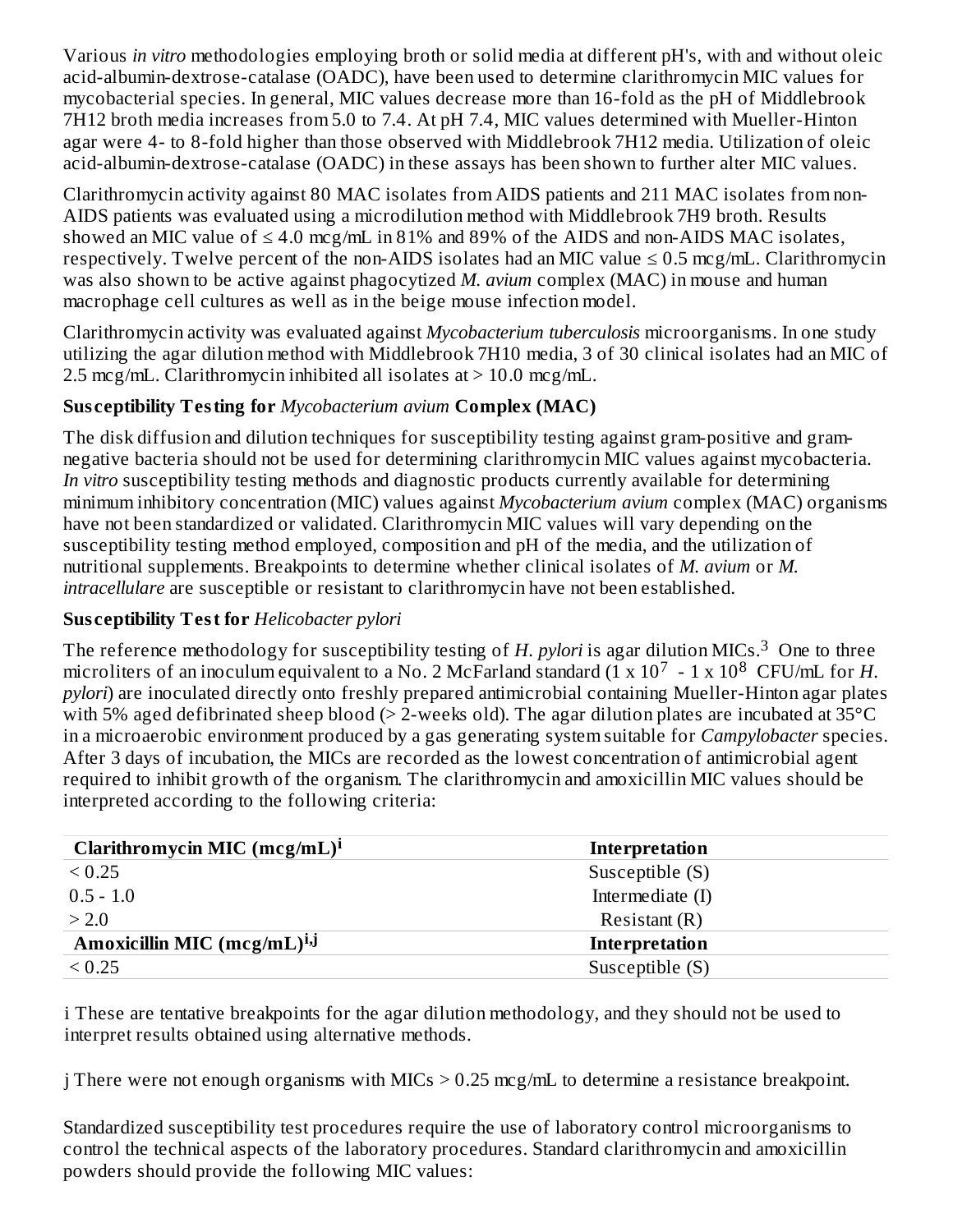| Microorganis ms      | <b>Antimicrobial Agent</b> | MIC (mcg/mL) <sup>k</sup> |
|----------------------|----------------------------|---------------------------|
| H. pylori ATCC 43504 | Clarithromycin             | $0.015 - 0.12$ mcg/mL     |
| H. pylori ATCC 43504 | Amoxicillin                | $0.015 - 0.12$ mcg/mL     |

k These are quality control ranges for the agar dilution methodology and they should not be used to control test results obtained using alternative methods.

### **INDICATIONS AND USAGE**

To reduce the development of drug-resistant bacteria and maintain the effectiveness of clarithromycin tablet and other antibacterial drugs, clarithromycin tablet should be used only to treat or prevent infections that are proven or strongly suspected to be caused by susceptible bacteria. When culture and susceptibility information are available, they should be considered in selecting or modifying antibacterial therapy. In the absence of such data, local epidemiology and susceptibility patterns may contribute to the empiric selection of therapy.

Clarithromycin tablet is indicated for the treatment of mild to moderate infections caused by susceptible strains of the designated microorganisms in the conditions as listed below:

### **Adults (Clarithromycin Tablet)**

Pharyngitis/Tonsillitis due to *Streptococcus pyogenes* (The usual drug of choice in the treatment and prevention of streptococcal infections and the prophylaxis of rheumatic fever is penicillin administered by either the intramuscular or the oral route. Clarithromycin is generally effective in the eradication of S. pyogenes from the nasopharynx; however, data establishing the efficacy of clarithromycin in the subsequent prevention of rheumatic fever are not available at present.)

Acute maxillary sinusitis due to *Haemophilus influenzae, Moraxella catarrhalis, or Streptococcus pneumoniae.*

Acute bacterial exacerbation of chronic bronchitis due to *Haemophilus influenzae, Haemophilus parainfluenzae, Moraxella catarrhalis, or Streptococcus pneumoniae.*

Community-Acquired Pneumonia due to *Haemophilus influenzae, Mycoplasma pneumoniae, Streptococcus pneumoniae, or Chlamydia pneumoniae* (TWAR).

Uncomplicated skin and skin structure infections due to *Staphylococcus aureus, or Streptococcus pyogenes* (Abscesses usually require surgical drainage).

Disseminated mycobacterial infections due to *Mycobacterium avium*, *or Mycobacterium intracellulare*

Clarithromycin tablet in combination with amoxicillin and PREVACID (lansoprazole) or PRILOSEC (omeprazole) Delayed-Release Capsules, as triple therapy, are indicated for the treatment of patients with *H. pylori* infection and duodenal ulcer disease (active or five-year history of duodenal ulcer) to eradicate *H. pylori*.

Clarithromycin tablet in combination with PRILOSEC (omeprazole) capsules or TRITEC (ranitidine bismuth citrate) tablets are also indicated for the treatment of patients with an active duodenal ulcer associated with *H. pylori* infection. However, regimens which contain clarithromycin as the single antimicrobial agent are more likely to be associated with the development of clarithromycin resistance among patients who fail therapy. Clarithromycin-containing regimens should not be used in patients with known or suspected clarithromycin resistant isolates because the efficacy of treatment is reduced in this setting.

In patients who fail therapy, susceptibility testing should be done if possible. If resistance to clarithromycin is demonstrated, a non-clarithromycin-containing therapy is recommended. (For information on development of resistance see **Microbiology** section.) The eradication of *H. pylori* has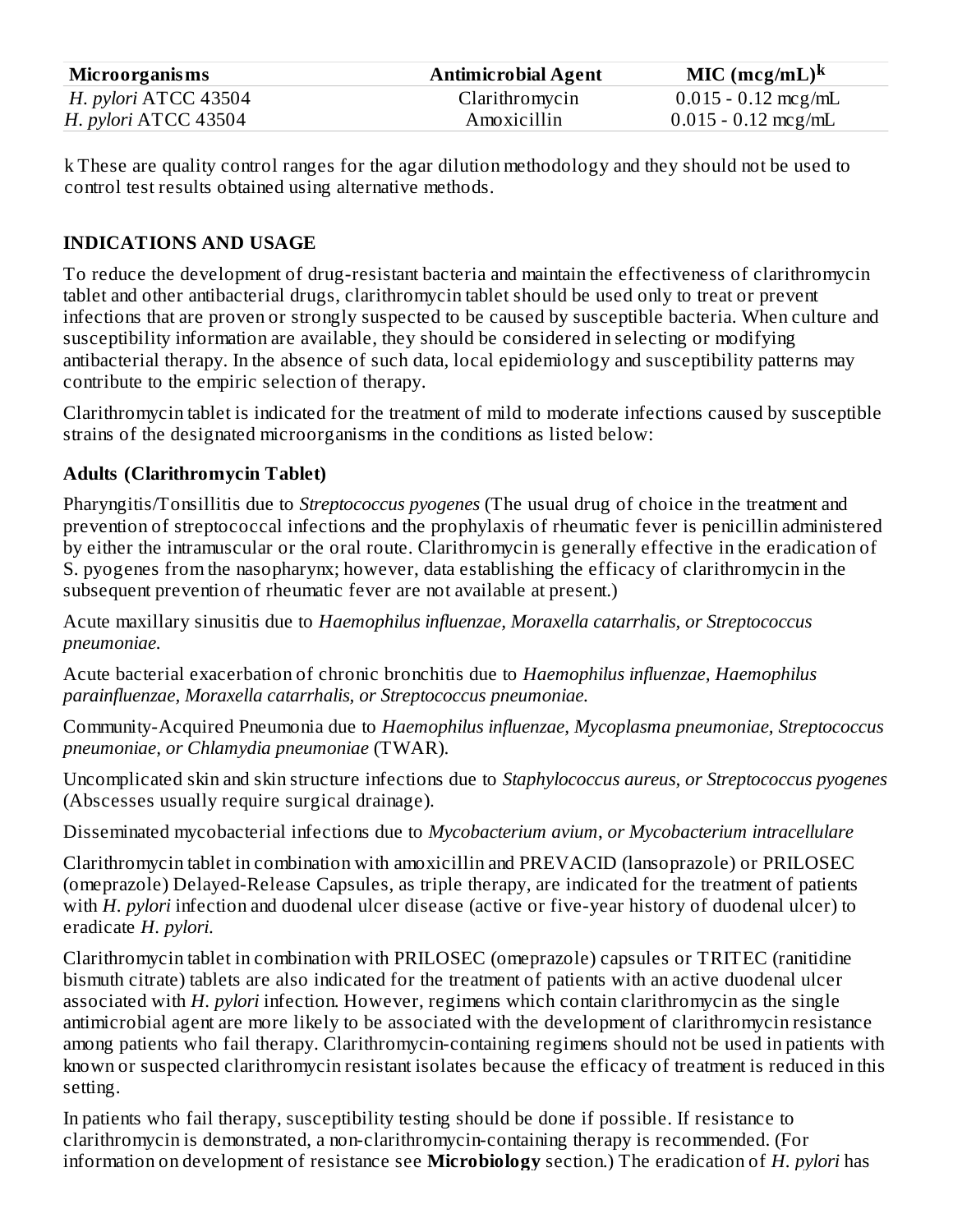been demonstrated to reduce the risk of duodenal ulcer recurrence.

# **Children (Clarithromycin Tablet)**

Pharyngitis/Tonsillitis due to *Streptococcus pyogenes.*

Community-Acquired Pneumonia due to *Mycoplasma pneumoniae, Streptococcus pneumoniae,* or *Chlamydia pneumoniae* (TWAR).

Acute maxillary sinusitis due to *Haemophilus influenzae, Moraxella catarrhalis,* or *Streptococcus pneumoniae*

Acute otitis media due to *Haemophilus influenzae, Moraxella catarrhalis,* or *Streptococcus pneumoniae*

**NOTE:** For information on otitis media, see **CLINICAL STUDIES: Otitis Media.**

Uncomplicated skin and skin structure infections due to *Staphylococcus aureus, or Streptococcus pyogenes* (Abscesses usually require surgical drainage.)

Disseminated mycobacterial infections due to *Mycobacterium avium*, or *Mycobacterium intracellulare*

Clarithromycin tablet is indicated for the prevention of disseminated *Mycobacterium avium* complex (MAC) disease in patients with advanced HIV infection.

# **CONTRAINDICATIONS**

Clarithromycin is contraindicated in patients with a known hypersensitivity to clarithromycin, erythromycin, or any of the macrolide antibiotics.

Clarithromycin is contraindicated in patients with a history of cholestatic jaundice/hepatic dysfunction associated with prior use of clarithromycin.

Concomitant administration of clarithromycin and any of the following drugs is contraindicated: cisapride, pimozide, astemizole, terfenadine, and ergotamine or dihydroergotamine (See **Drug Interactions**). There have been postmarketing reports of drug interactions when clarithromycin and/or erythromycin are coadministered with cisapride, pimozide, astemizole, or terfenadine resulting in cardiac arrhythmias (QT prolongation, ventricular tachycardia, ventricular fibrillation, and torsades de pointes) most likely due to inhibition of metabolism of these drugs by erythromycin and clarithromycin. Fatalities have been reported.

Concomitant administration of clarithromycin and colchicine is contraindicated in patients with renal or hepatic impairment.

For information about contraindications of other drugs indicated in combination with clarithromycin tablet, refer to the **CONTRAINDICATIONS** section of their package inserts.

# **WARNINGS**

# **Us e in Preganancy**

**CLARITHROMYCIN SHOULD NOT BE USED IN PREGNANT WOMEN EXCEPT IN CLINICAL CIRCUMSTANCES WHERE NO ALTERNATIVE THERAPY IS APPROPRIATE. IF PREGNANCY OCCURS WHILE TAKING THIS DRUG, THE PATIENT SHOULD BE APPRISED OF THE POTENTIAL HAZARD TO THE FETUS. CLARITHROMYCIN HAS DEMONSTRATED ADVERSE EFFECTS OF PREGNANCY OUTCOME AND/OR EMBRYO-FETAL DEVELOPMENT IN MONKEYS, RATS, MICE, AND RABBITS AT DOSES THAT PRODUCED PLASMA LEVELS 2 TO 17 TIMES THE SERUM LEVELS ACHIEVED IN HUMANS TREATED AT THE MAXIMUM RECOMMENDED HUMAN DOSES. (See PRECAUTIONS - Pregnancy.)**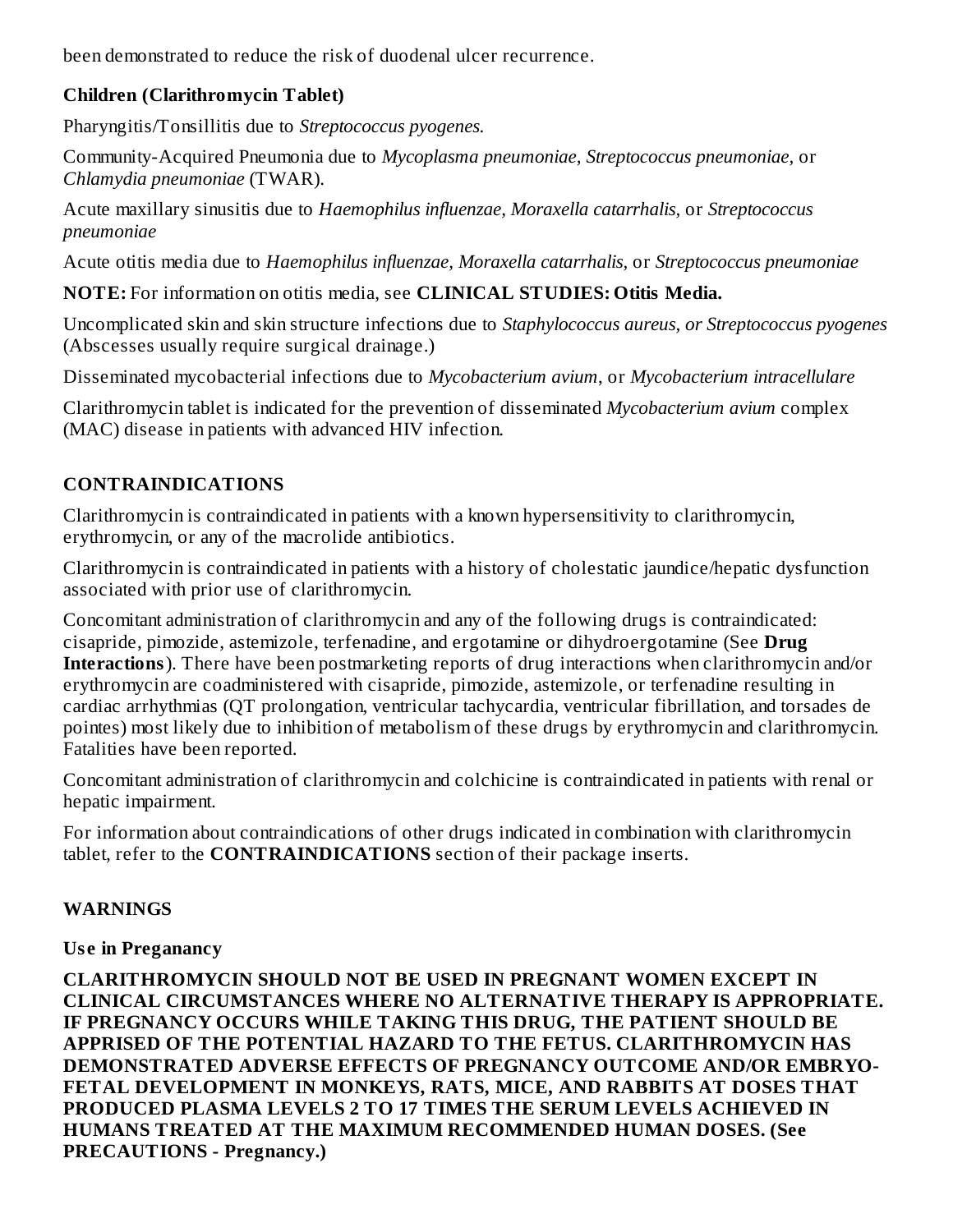# **Hepatotoxicity**

Hepatic dysfunction, including increased liver enzymes, and hepatocellular and/or cholestatic hepatitis, with or without jaundice, has been reported with clarithromycin. This hepatic dysfunction may be severe and is usually reversible. In some instances, hepatic failure with fatal outcome has been reported and generally has been associated with serious underlying diseases and/or concomitant medications. Discontinue clarithromycin immediately if signs and symptoms of hepatitis occur.

# **Drug Interactions**

Serious adverse reactions have been reported in patients taking clarithromycin concomitantly with CYP3A4 substrates. These include colchicine toxicity with colchicine; rhabdomyolysis with simvastatin, lovastatin, and atorvastatin; and hypotension with calcium channel blockers metabolized by CYP3A4 (e.g., verapamil, amlodipine, diltiazem) (see **PRECAUTIONS – Drug Interactions**).

Life-threatening and fatal drug interactions have been reported in patients treated with clarithromycin and colchicine. Clarithromycin is a strong CYP3A4 inhibitor and this interaction may occur while using both drugs at their recommended doses. If coadministration of clarithromycin and colchicine is necessary in patients with normal renal and hepatic function, the dose of colchicine should be reduced. Patients should be monitored for clinical symptoms of colchicine toxicity. Concomitant administration of clarithromycin and colchicine is contraindicated in patients with renal or hepatic impairment (see **CONTRAINDICATIONS** and **PRECAUTIONS – Drug Interactions**).

# *Clostridium difficile* **Associated Diarrhea**

*Clostridium difficile* associated diarrhea (CDAD) has been reported with use of nearly all antibacterial agents, including clarithromycin, and may range in severity from mild diarrhea to fatal colitis. Treatment with antibacterial agents alters the normal flora of the colon leading to overgrowth of *C. difficile.*

*C. difficile* produces toxins A and B which contribute to the development of CDAD. Hypertoxin producing strains of *C. difficile* cause increased morbidity and mortality, as these infections can be refractory to antimicrobial therapy and may require colectomy. CDAD must be considered in all patients who present with diarrhea following antibiotic use. Careful medical history is necessary since CDAD has been reported to occur over two months after the administration of antibacterial agents.

If CDAD is suspected or confirmed, ongoing antibiotic use not directed against *C. difficile* may need to be discontinued. Appropriate fluid and electrolyte management, protein supplementation, antibiotic treatment of *C. difficile*, and surgical evaluation should be instituted as clinically indicated.

For information about warnings of other drugs indicated in combination with clarithromycin tablet, refer to the **WARNINGS** section of their package inserts.

# **PRECAUTIONS**

# **General**

Prescribing clarithromycin tablet in the absence of a proven or strongly suspected bacterial infection or a prophylactic indication is unlikely to provide benefit to the patient and increases the risk of the development of drug-resistant bacteria.

Clarithromycin is principally excreted via the liver and kidney. Clarithromycin may be administered without dosage adjustment to patients with hepatic impairment and normal renal function. However, in the presence of severe renal impairment with or without coexisting hepatic impairment, decreased dosage or prolonged dosing intervals may be appropriate.

Clarithromycin in combination with ranitidine bismuth citrate therapy is not recommended in patients with creatinine clearance less than 25 mL/min. (See **DOSAGE AND ADMINISTRATION.**)

Clarithromycin in combination with ranitidine bismuth citrate should not be used in patients with a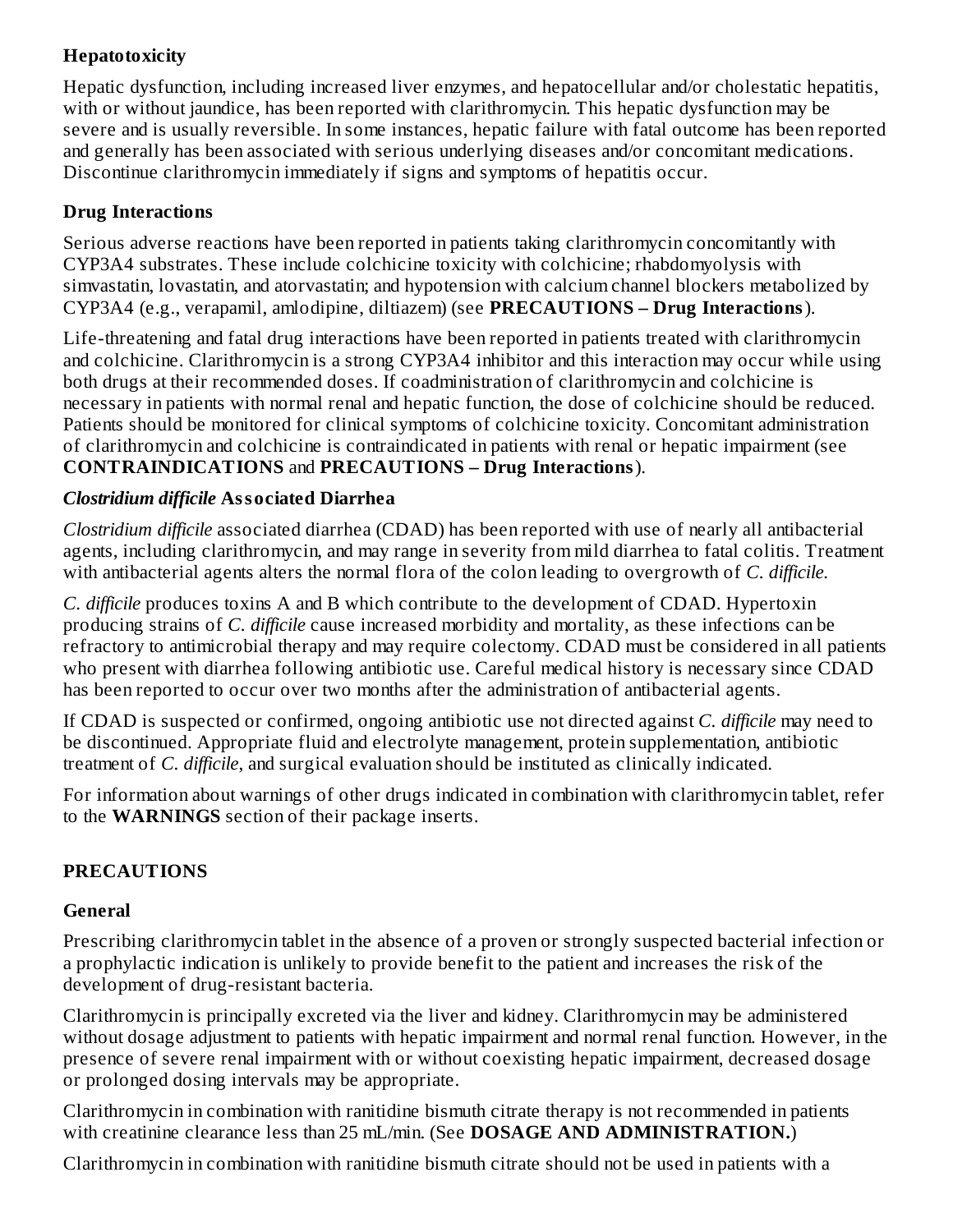history of acute porphyria.

Exacerbation of sympotms of myasthenia gravis and new onset of symptoms of myasthenic syndrome has been reported in patients receiving clarithromycin therapy.

For information about precautions of other drugs indicated in combination with clarithromycin tablet, refer to the **PRECAUTIONS** section of their package inserts.

# **Information to Patients**

Patients should be counseled that antibacterial drugs including clarithromycin tablet should only be used to treat bacterial infections. They do not treat viral infections (e.g., the common cold). When clarithromycin tablet is prescribed to treat a bacterial infection, patients should be told that although it is common to feel better early in the course of therapy, the medication should be taken exactly as directed. Skipping doses or not completing the full course of therapy may (1) decrease the effectiveness of the immediate treatment and (2) increase the likelihood that bacteria will develop resistance and will not be treatable by clarithromycin tablet or other antibacterial drugs in the future.

Diarrhea is a common problem caused by antibiotics which usually ends when the antibiotic is discontinued. Sometimes after starting treatment with antibiotics, patients can develop watery and bloody stools (with or without stomach cramps and fever) even as late as two or more months after having taken the last dose of the antibiotic. If this occurs, patients should contact their physician as soon as possible.

Clarithromycin tablet may interact with some drugs; therefore patients should be advised to report to their doctor the use of any other medications.

Clarithromycin tablet can be taken with or without food and can be taken with milk.

# **Drug Interactions**

Clarithromycin use in patients who are receiving theophylline may be associated with an increase of serum theophylline concentrations. Monitoring of serum theophylline concentrations should be considered for patients receiving high doses of theophylline or with baseline concentrations in the upper therapeutic range. In two studies in which theophylline was administered with clarithromycin (a theophylline sustained-release formulation was dosed at either 6.5 mg/kg or 12 mg/kg together with 250 or 500 mg q12h clarithromycin), the steady-state levels of  $\rm{C_{max}}$ ,  $\rm{C_{min}}$ , and the area under the serum concentration time curve (AUC) of theophylline increased about 20%.

Hypotension, bradyarrhythmias, and lactic acidosis have been observed in patients receiving concurrent verapamil, belonging to the calcium channel blockers drug class.

Concomitant administration of single doses of clarithromycin and carbamazepine has been shown to result in increased plasma concentrations of carbamazepine. Blood level monitoring of carbamazepine may be considered.

When clarithromycin and terfenadine were coadministered, plasma concentrations of the active acid metabolite of terfenadine were threefold higher, on average, than the values observed when terfenadine was administered alone. The pharmacokinetics of clarithromycin and the 14-OH-clarithromycin were not significantly affected by coadministration of terfenadine once clarithromycin reached steady-state conditions. Concomitant administration of clarithromycin with terfenadine is contraindicated. (See **CONTRAINDICATIONS**.)

Clarithromycin 500 mg every 8 hours was given in combination with omeprazole 40 mg daily to healthy adult subjects. The steady-state plasma concentrations of omeprazole were increased (C $_{\rm max}$ , AUC $_{\rm 0-24}$ , and  $t_{1/2}$  increases of 30%, 89%, and 34%, respectively), by the concomitant administration of clarithromycin. The mean 24-hour gastric pH value was 5.2 when omeprazole was administered alone and 5.7 when coadministered with clarithromycin.

Coadministration of clarithromycin with ranitidine bismuth citrate resulted in increased plasma ranitidine concentrations (57%), increased plasma bismuth trough concentrations (48%), and increased 14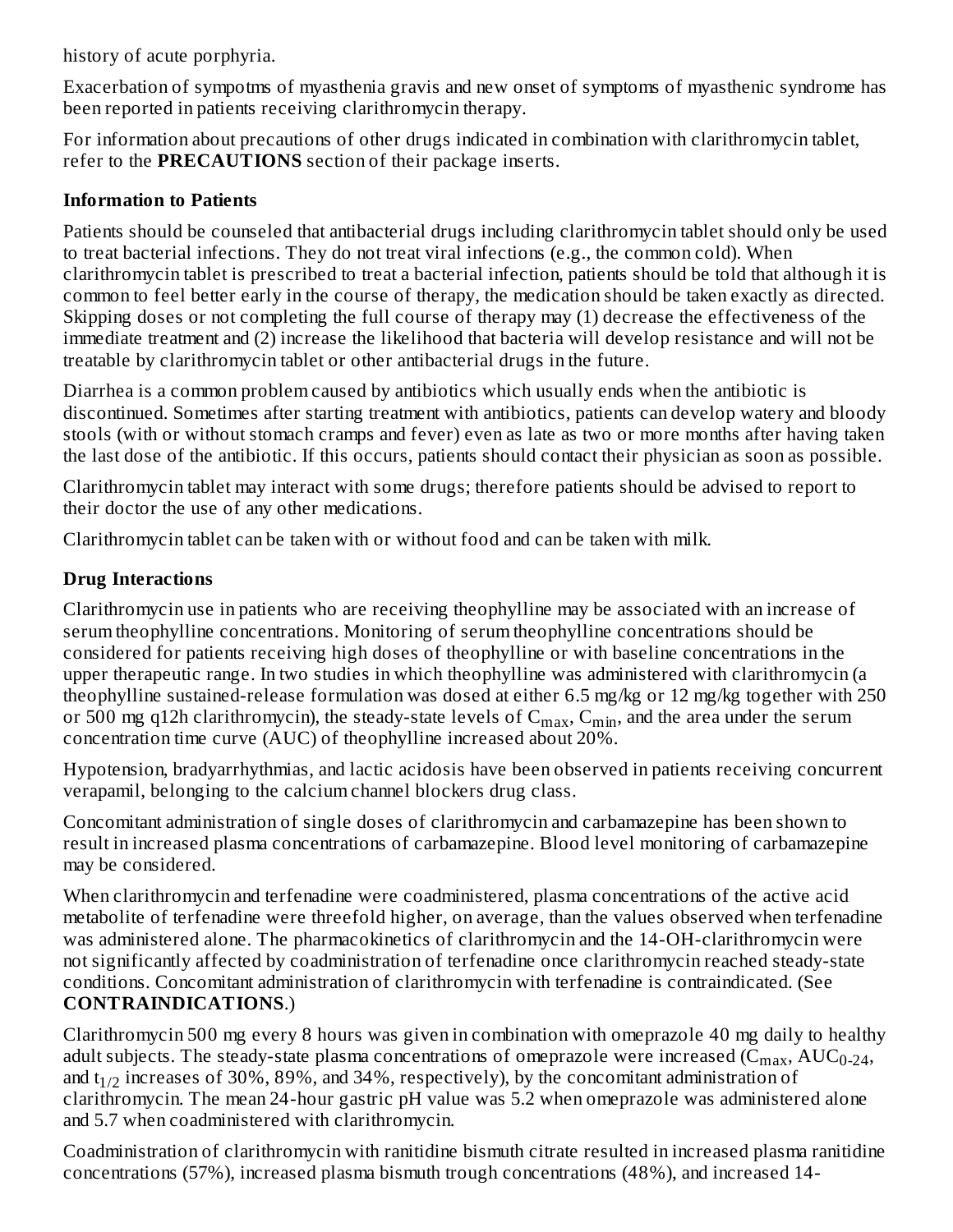hydroxy-clarithromycin plasma concentrations (31%). These effects are clinically insignificant.

Simultaneous oral administration of clarithromycin tablet and zidovudine to HIV-infected adult patients resulted in decreased steady-state zidovudine concentrations. Following administration of clarithromycin 500 mg tablets twice daily with zidovudine 100 mg every 4 hours, the steady-state zidovudine AUC decreased 12% compared to administration of zidovudine alone (n=4). Individual values ranged from a decrease of 34% to an increase of 14%. When clarithromycin tablets were administered two to four hours prior to zidovudine, the steady-state zidovudine  $\rm{C_{max}}$  increased 100% whereas the AUC was unaffected (n=24). Administration of clarithromycin and zidovudine should be separated by at least two hours. The impact of coadministration of clarithromycin extended-release tablets and zidovudine has not been evaluated.

Simultaneous administration of clarithromycin tablet and didanosine to 12 HIV-infected adult patients resulted in no statistically significant change in didanosine pharmacokinetics.

Following administration of fluconazole 200 mg daily and clarithromycin 500 mg twice daily to 21 healthy volunteers, the steady-state clarithromycin  $\mathsf{C}_{\min}$  and  $\mathrm{AUC}$  increased 33% and 18%, respectively. Steady-state concentrations of 14-OH clarithromycin were not significantly affected by concomitant administration of fluconazole. No dosage adjustment of clarithromycin is necessary when coadministered with fluconazole.

#### *Ritonavir*

Concomitant administration of clarithromycin and ritonavir (n=22) resulted in a 77% increase in clarithromycin AUC and a 100% decrease in the AUC of 14-OH clarithromycin. Clarithromycin may be administered without dosage adjustment to patients with normal renal function taking ritonavir. Since concentrations of 14-OH clarithromycin are significantly reduced when clarithromycin is co administered with ritonavir, alternative antibacterial therapy should be considered for indications other than infections due to Mycobacterium avium complex (see **PRECAUTIONS – Drug Interactions**). Doses of clarithromycin greater than 1000 mg per day should not be coadministered with protease inhibitors.

Spontaneous reports in the postmarketing period suggest that concomitant administration of clarithromycin and oral anticoagulants may potentiate the effects of the oral anticoagulants. Prothrombin times should be carefully monitored while patients are receiving clarithromycin and oral anticoagulants simultaneously.

Digoxin is a substrate for P-glycoprotein (Pgp) and clarithromycin is known to inhibit Pgp. When clarithromycin and digoxin are coadministered, inhibition of Pgp by clarithromycin may lead to increased exposure of digoxin. Elevated digoxin serum concentrations in patients receiving clarithromycin and digoxin concomitantly have also been reported in postmarketing surveillance. Some patients have shown clinical signs consistent with digoxin toxicity, including potentially fatal arrhythmias. Monitoring of serum digoxin concentrations should be considered, especially for patients with digoxin concentrations in the upper therapeutic range.

Coadministration of clarithromycin, known to inhibit CYP3A, and a drug primarily metabolized by CYP3A may be associated with elevations in drug concentrations that could increase or prolong both therapeutic and adverse effects of the concomitant drug.

Clarithromycin should be used with caution in patients receiving treatment with other drugs known to be CYP3A enzyme substrates, especially if the CYP3A substrate has a narrow safety margin (e.g., carbamazepine) and/or the substrate is extensively metabolized by this enzyme. Dosage adjustments may be considered, and when possible, serum concentrations of drugs primarily metabolized by CYP3A should be monitored closely in patients concurrently receiving clarithromycin.

The following are examples of some clinically significant CYP3A based drug interactions. Interactions with other drugs metabolized by the CYP3A isoform are also possible.

*Carbamazepine and Terfenadine*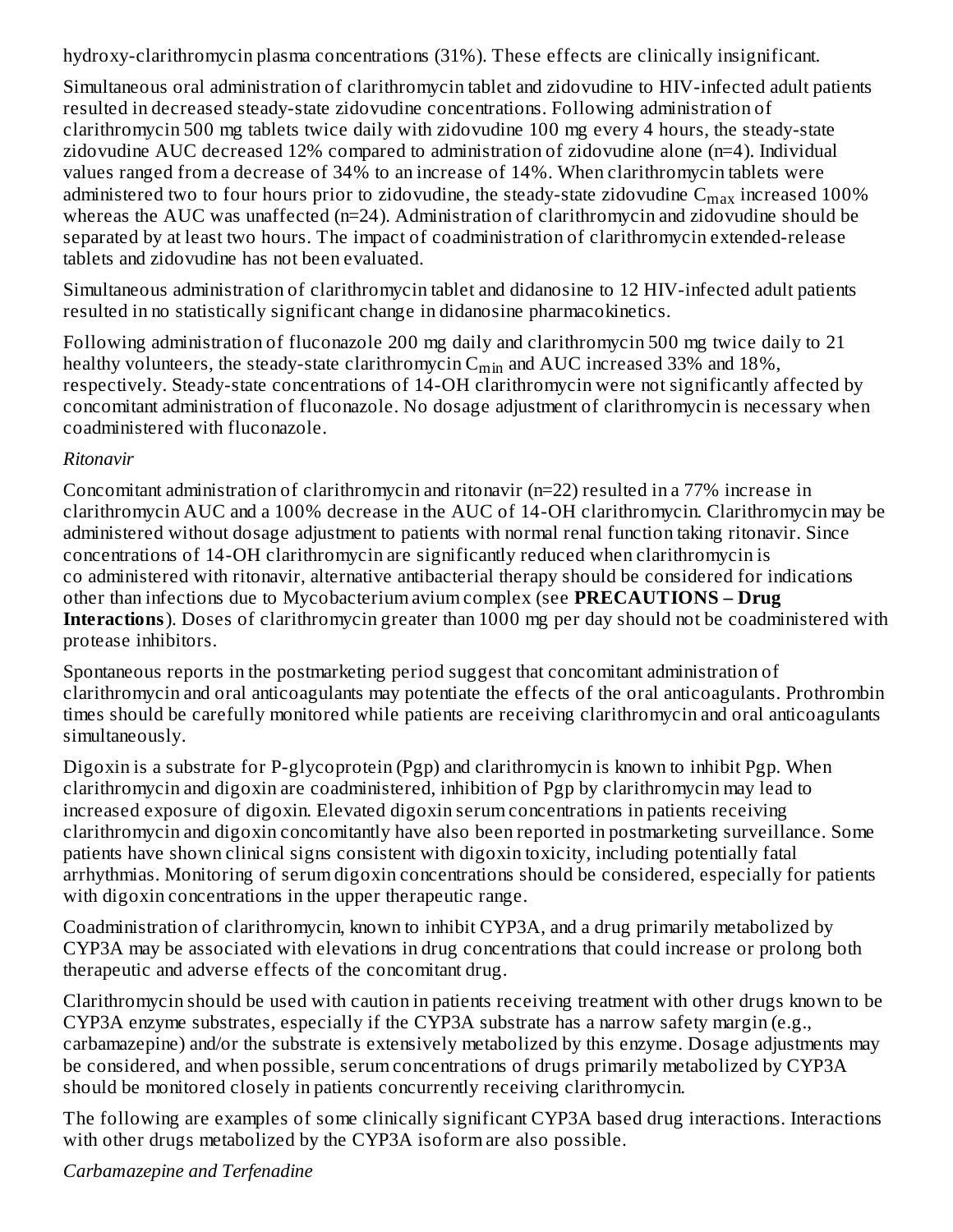Increased serum concentrations of carbamazepine and the active acid metabolite of terfenadine were observed in clinical trials with clarithromycin.

# *Colchicine*

Colchicine is a substrate for both CYP3A and the efflux transporter, P-glycoprotein (Pgp). Clarithromycin and other macrolides are known to inhibit CYP3A and Pgp. When a single dose of colchicine 0.6 mg was administered with clarithromycin 250 mg BID for 7 days, the colchicine  $\rm{C_{max}}$ increased 197% and the  $\mathrm{AUC_{0-\infty}}$  increased 239% compared to administration of colchicine alone. The dose of colchicine should be reduced when coadministered with clarithromycin in patients with normal renal and hepatic function. Concomitant use of clarithromycin and colchicine is contraindicated in patients with renal or hepatic impairment. (See **WARNINGS**).

# *Efavirenz, Nevirapine, Rifampicin, Rifabutin, and Rifapentine*

Inducers of CYP3A enzymes, such as efavirenz, nevirapine, rifampicin, rifabutin, and rifapentine will increase the metabolism of clarithromycin, thus decreasing plasma concentrations of clarithromycin, while increasing those of 14-OH-clarithromycin. Since the microbiological activities of clarithromycin and 14-OH-clarithromycin are different for different bacteria, the intended therapeutic effect could be impaired during concomitant administration of clarithromycin and enzyme inducers. Alternative antibacterial treatment should be considered when treating patients receiving inducers of CYP3A.

# *Sildenafil, Tadalafil, and Vardenafil*

Each of these phosphodiesterase inhibitors is primarily metabolized by CYP3A, and CYP3A will be inhibited by concomitant administration of clarithromycin. Coadministration of clarithromycin with sildenafil, tadalafil, or vardenafil will result in increased exposure of these phosphodiesterase inhibitors. Coadministration of these phosphodiesterase inhibitors with clarithromycin is not recommended.

# *Tolterodine*

The primary route of metabolism for tolterodine is via CYP2D6. However, in a subset of the population devoid of CYP2D6, the identified pathway of metabolism is via CYP3A. In this population subset, inhibition of CYP3A results in significantly higher serum concentrations of tolterodine. Tolterodine 1 mg twice daily is recommended in patients deficient in CYP2D6 activity (poor metabolizers) when coadministered with clarithromycin.

# *Triazolobenzodiazepines (e.g., alprazolam, midazolam, triazolam)*

When a single dose of midazolam was coadministered with clarithromycin tablets (500 mg twice daily for 7 days), midazolam AUC increased 174% after intravenous administration of midazolam and 600% after oral administration. When oral midazolam is coadministered with clarithromycin, dose adjustments may be necessary and possible prolongation and intensity of effect should be anticipated. Caution and appropriate dose adjustments should be considered when triazolam or alprazolam is coadministered with clarithromycin. For benzodiazepines which are not metabolized by CYP3A (e.g., temazepam, nitrazepam, lorazepam), a clinically important interaction with clarithromycin is unlikely.

There have been postmarketing reports of drug interactions and central nervous system (CNS) effects (e.g., somnolence and confusion) with the concomitant use of clarithromycin and triazolam. Monitoring the patient for increased CNS pharmacological effects is suggested.

# *Atazanavir*

Both clarithromycin and atazanavir are substrates and inhibitors of CYP3A, and there is evidence of a bi-directional drug interaction. Following administration of clarithromycin (500 mg twice daily) with atazanavir (400 mg once daily), the clarithromycin AUC increased 94%, the 14-OH clarithromycin AUC decreased 70% and the atazanavir AUC increased 28%. When clarithromycin is co administered with atazanavir, the dose of clarithromycin should be decreased by 50%. Since concentrations of 14- OH clarithromycin are significantly reduced when clarithromycin is co administered with atazanavir,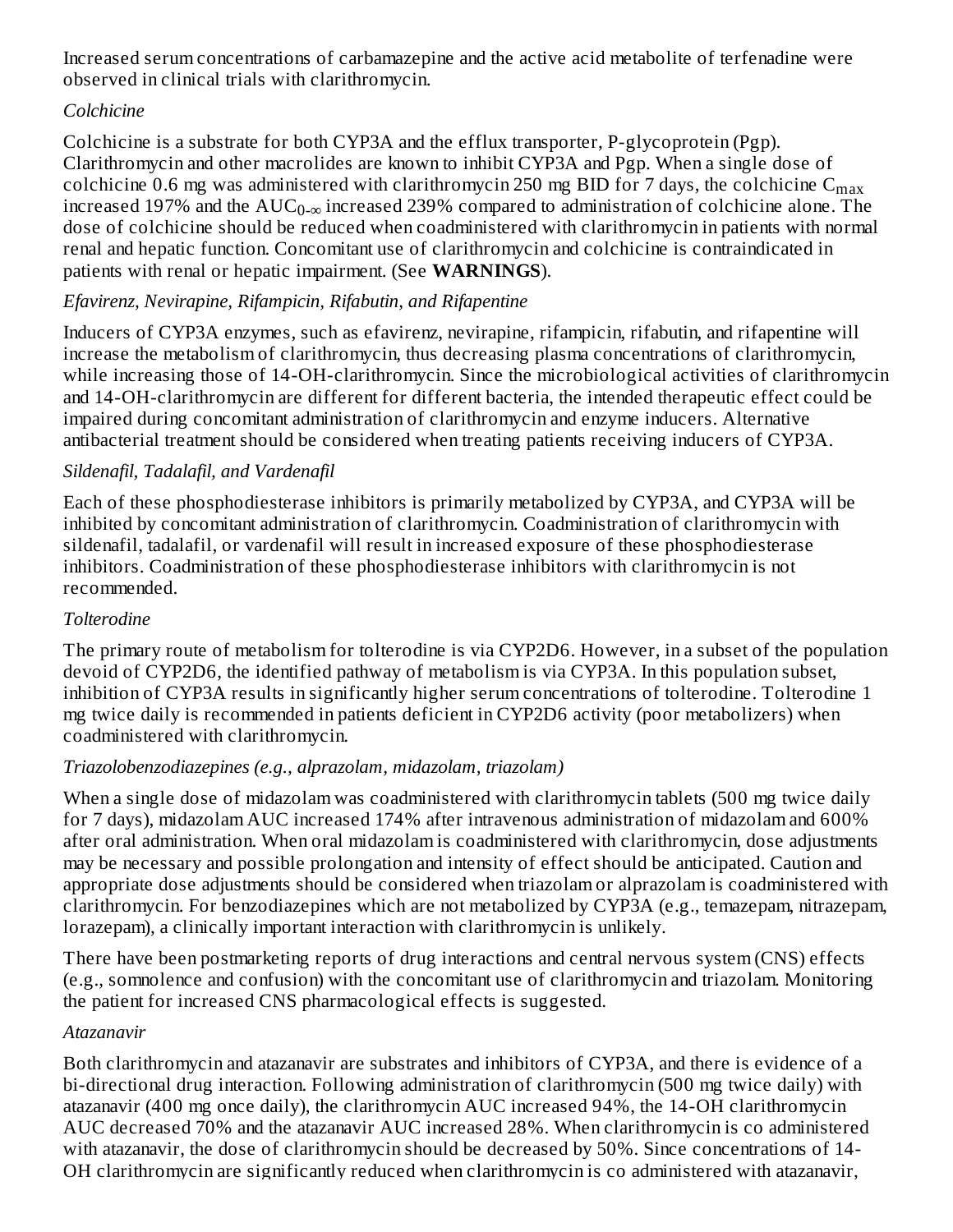alternative antibacterial therapy should be considered for indications other than infections due to Mycobacterium avium complex (see **PRECAUTIONS – Drug Interactions**). Doses of clarithromycin greater than 1000 mg per day should not be coadministered with protease inhibitors.

#### *Itraconazole*

Both clarithromycin and itraconazole are substrates and inhibitors of CYP3A, potentially leading to a bidirectional drug interaction when administered concomitantly. Clarithromycin may increase the plasma concentrations of itraconazole, while itraconazole may increase the plasma concentrations of clarithromycin. Patients taking itraconazole and clarithromycin concomitantly should be monitored closely for signs or symptoms of increased or prolonged adverse reactions.

# *Saquinavir*

Both clarithromycin and saquinavir are substrates and inhibitors of CYP3A and there is evidence of a bidirectional drug interaction. Following administration of clarithromycin (500 mg bid) and saquinavir (soft gelatin capsules, 1200 mg tid) to 12 healthy volunteers, the steady-state saquinavir  $\rm AUC$  and  $\rm C_{max}$ increased 177% and 187% respectively compared to administration of saquinavir alone. Clarithromycin AUC and  $\rm{C_{max}}$  increased 45% and 39% respectively, whereas the 14-OH clarithromycin AUC and  $\rm{C_{max}}$  decreased 24% and 34% respectively, compared to administration with clarithromycin alone. No dose adjustment of clarithromycin is necessary when clarithromycin is co administered with saquinavir in patients with normal renal function. When saquinavir is co administered with ritonavir, consideration should be given to the potential effects of ritonavir on clarithromycin (refer to interaction between clarithromycin and ritonavir) (see **PRECAUTIONS — Drug Interactions**).

The following CYP3A based drug interactions have been observed with erythromycin products and/or with clarithromycin in postmarketing experience:

# *Antiarrhythmics*

There have been postmarketing reports of torsades de pointes occurring with concurrent use of clarithromycin and quinidine or disopyramide. Electrocardiograms should be monitored for QTc prolongation during coadministration of clarithromycin with these drugs. Serum concentrations of these medications should also be monitored.

# *Ergotamine/Dihydroergotamine*

Postmarketing reports indicate that coadministration of clarithromycin with ergotamine or dihydroergotamine has been associated with acute ergot toxicity characterized by vasospasm and ischemia of the extremities and other tissues including the central nervous system. Concomitant administration of clarithromycin with ergotamine or dihydroergotamine is contraindicated (see **CONTRAINDICATIONS**).

#### *Triazolobenziodidiazepines (Such as Triazolam and Alprazolam) and Related Benzodiazepines (Such as Midazolam)*

Erythromycin has been reported to decrease the clearance of triazolam and midazolam, and thus, may increase the pharmacologic effect of these benzodiazepines. There have been postmarketing reports of drug interactions and CNS effects (e.g., somnolence and confusion) with the concomitant use of clarithromycin and triazolam.

# *HMG-CoA Reductase Inhibitors*

As with other macrolides, clarithromycin has been reported to increase concentrations of HMG-CoA reductase inhibitors (e.g., atorvastatin, lovastatin and simvastatin). Rare reports of rhabdomyolysis have been reported in patients taking these drugs concomitantly.

# *Sildenafil (Viagra)*

Erythromycin has been reported to increase the systemic exposure (AUC) of sildenafil. A similar interaction may occur with clarithromycin; reduction of sildenafil dosage should be considered. (See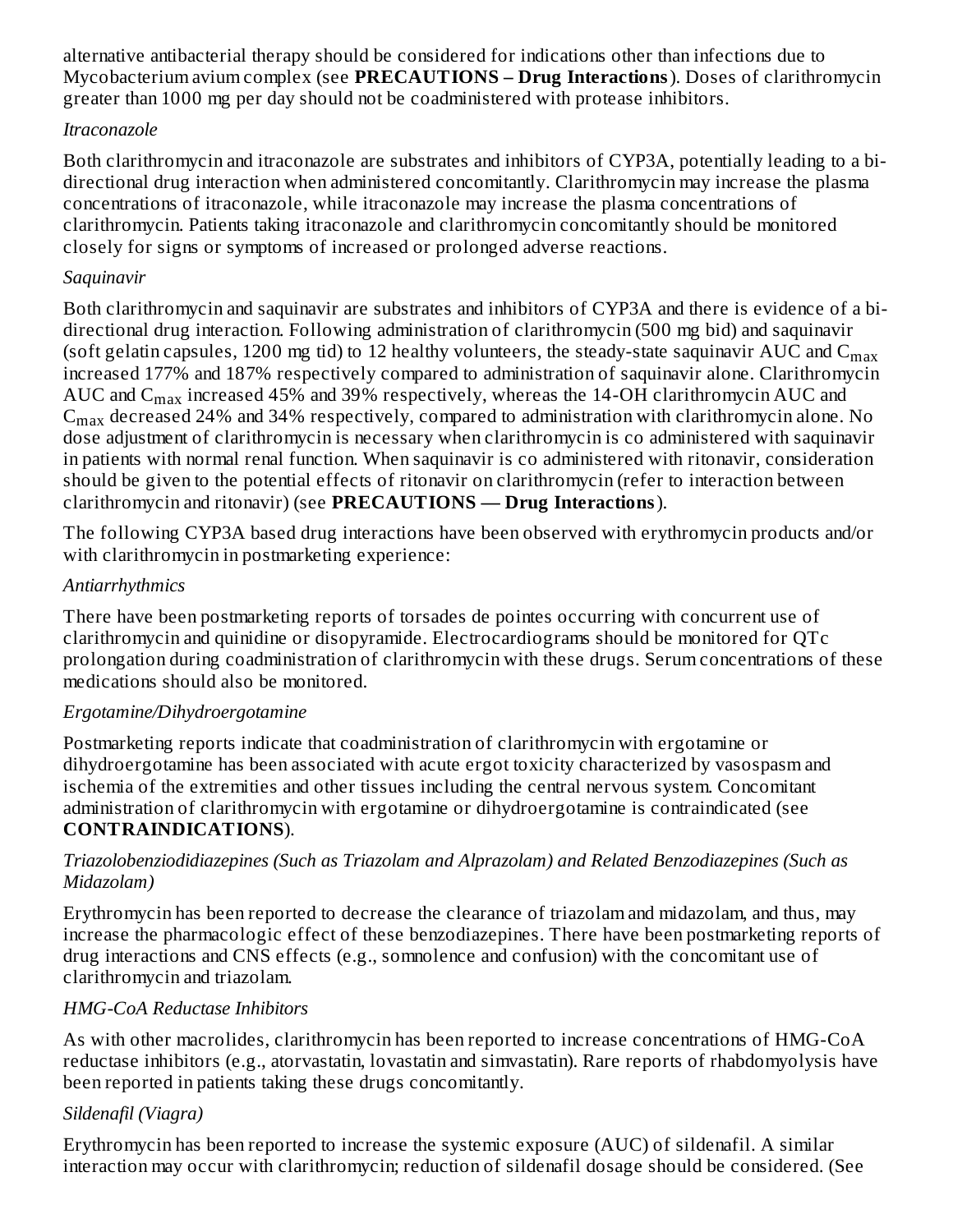# Viagra package insert.)

There have been spontaneous or published reports of CYP3A based interactions of erythromycin and/or clarithromycin with cyclosporine, carbamazepine, tacrolimus, alfentanil, disopyramide, rifabutin, quinidine, methylprednisolone, cilostazol, bromocriptine and bromocriptine.

Concomitant administration of clarithromycin with cisapride, pimozide, astemizole, or terfenadine is contraindicated (see **CONTRAINDICATIONS**.)

In addition, there have been reports of interactions of erythromycin or clarithromycin with drugs not thought to be metabolized by CYP3A, including hexobarbital, phenytoin, and valproate.

# **Carcinogenesis, Mutagenesis, Impairment of Fertility**

The following *in vitro* mutagenicity tests have been conducted with clarithromycin:

*Salmonella*/Mammalian Microsomes Test

Bacterial Induced Mutation Frequency Test

*In Vitro* Chromosome Aberration Test

Rat Hepatocyte DNA Synthesis Assay

Mouse Lymphoma Assay

Mouse Dominant Lethal Study

Mouse Micronucleus Test

All tests had negative results except the *In Vitro* Chromosome Aberration Test which was weakly positive in one test and negative in another.

In addition, a Bacterial Reverse-Mutation Test (Ames Test) has been performed on clarithromycin metabolites with negative results.

Fertility and reproduction studies have shown that daily doses of up to 160 mg/kg/day (1.3 times the recommended maximum human dose based on mg/m<sup>2</sup>) to male and female rats caused no adverse effects on the estrous cycle, fertility, parturition, or number and viability of offspring. Plasma levels in rats after 150 mg/kg/day were 2 times the human serum levels.

In the 150 mg/kg/day monkey studies, plasma levels were 3 times the human serum levels. When given orally at 150 mg/kg/day (2.4 times the recommended maximum human dose based on mg/m<sup>2</sup>), clarithromycin was shown to produce embryonic loss in monkeys. This effect has been attributed to marked maternal toxicity of the drug at this high dose.

In rabbits, in utero fetal loss occurred at an intravenous dose of 33 mg/m<sup>2</sup>, which is 17 times less than the maximum proposed human oral daily dose of  $618 \text{ mg/m}^2$ .

Long-term studies in animals have not been performed to evaluate the carcinogenic potential of clarithromycin.

# **Pregnancy**

Teratogenic Effects

# *Pregnancy Category C*

Four teratogenicity studies in rats (three with oral doses and one with intravenous doses up to 160 mg/kg/day administered during the period of major organogenesis) and two in rabbits at oral doses up to 125 mg/kg/day (approximately 2 times the recommended maximum human dose based on mg/m<sup>2</sup>) or intravenous doses of 30 mg/kg/day administered during gestation days 6 to 18 failed to demonstrate any teratogenicity from clarithromycin. Two additional oral studies in a different rat strain at similar doses and similar conditions demonstrated a low incidence of cardiovascular anomalies at doses of 150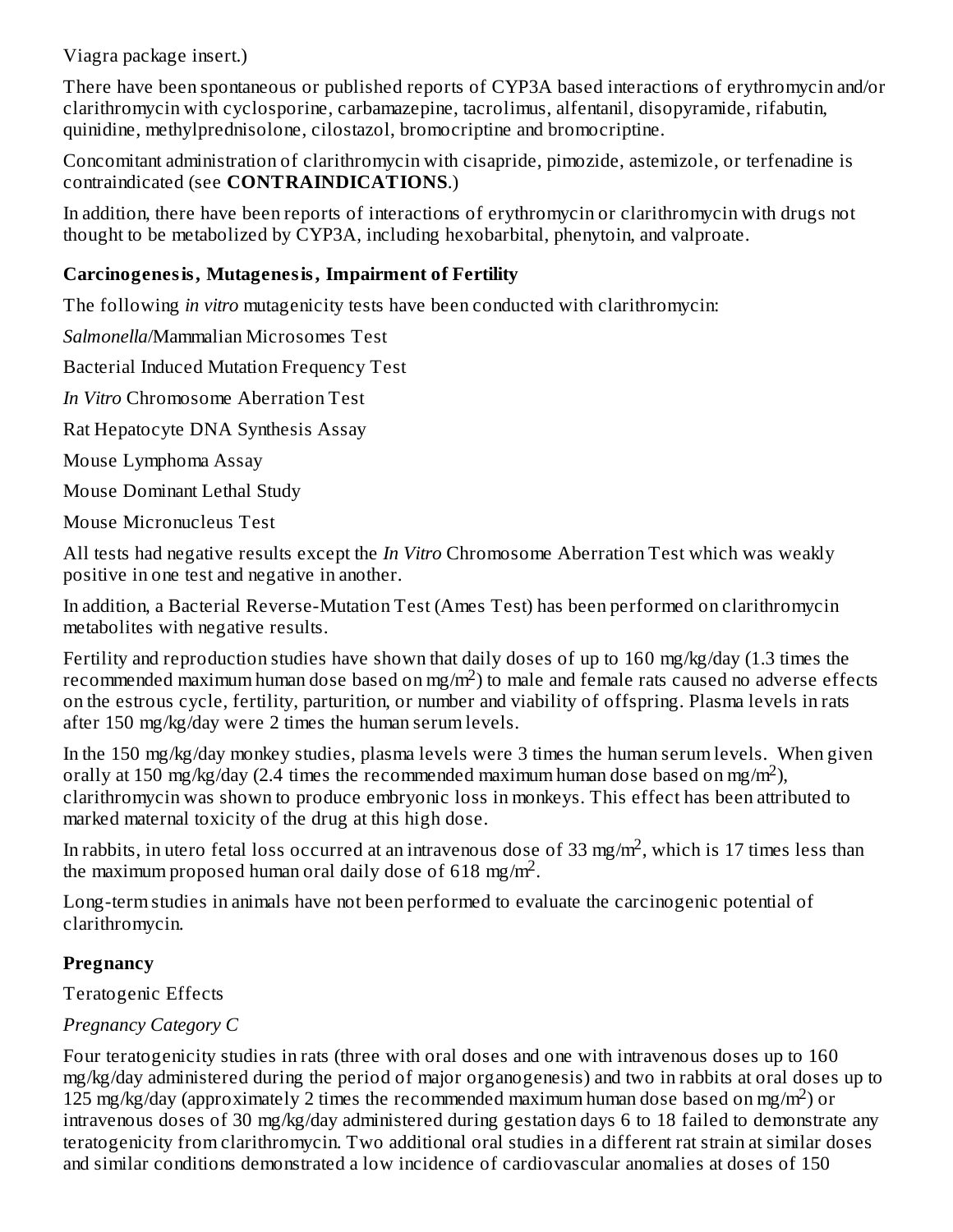mg/kg/day administered during gestation days 6 to 15. Plasma levels after 150 mg/kg/day were 2 times the human serum levels. Four studies in mice revealed a variable incidence of cleft palate following oral doses of 1000 mg/kg/day (2 and 4 times the recommended maximum human dose based on mg/m<sup>2</sup>, respectively) during gestation days 6 to 15. Cleft palate was also seen at 500 mg/kg/day. The 1000 mg/kg/day exposure resulted in plasma levels 17 times the human serum levels. In monkeys, an oral dose of 70 mg/kg/day (an approximate equidose of the recommended maximum human dose based on mg/m<sup>2</sup>) produced fetal growth retardation at plasma levels that were 2 times the human serum levels.

There are no adequate and well-controlled studies in pregnant women. Clarithromycin should be used during pregnancy only if the potential benefit justifies the potential risk to the fetus. (See **WARNINGS**.)

# **Nursing Mothers**

It is not known whether clarithromycin is excreted in human milk. Because many drugs are excreted in human milk, caution should be exercised when clarithromycin is administered to a nursing woman. It is known that clarithromycin is excreted in the milk of lactating animals and that other drugs of this class are excreted in human milk. Preweaned rats, exposed indirectly via consumption of milk from dams treated with 150 mg/kg/day for 3 weeks, were not adversely affected, despite data indicating higher drug levels in milk than in plasma.

# **Pediatric Us e**

Safety and effectiveness of clarithromycin in pediatric patients under 6 months of age have not been established. The safety of clarithromycin has not been studied in MAC patients under the age of 20 months. Neonatal and juvenile animals tolerated clarithromycin in a manner similar to adult animals. Young animals were slightly more intolerant to acute overdosage and to subtle reductions in erythrocytes, platelets and leukocytes but were less sensitive to toxicity in the liver, kidney, thymus, and genitalia.

# **Geriatric Us e**

In a steady-state study in which healthy elderly subjects (age 65 to 81 years old) were given 500 mg every 12 hours, the maximum serum concentrations and area under the curves of clarithromycin and 14- OH clarithromycin were increased compared to those achieved in healthy young adults. These changes in pharmacokinetics parallel known age-related decreases in renal function. In clinical trials, elderly patients did not have an increased incidence of adverse events when compared to younger patients. Dosage adjustment should be considered in elderly patients with severe renal impairment. (See **WARNINGS** and **PRECAUTIONS**.)

# **ADVERSE REACTIONS**

The majority of side effects observed in clinical trials were of a mild and transient nature. Fewer than 3% of adult patients without mycobacterial infections and fewer than 2% of pediatric patients without mycobacterial infections discontinued therapy because of drug-related side effects.

The most frequently reported events in adults taking clarithromycin tablet were diarrhea (3%), nausea (3%), abnormal taste (3%), dyspepsia (2%), abdominal pain/discomfort (2%), and headache (2%). In pediatric patients, the most frequently reported events were diarrhea (6%), vomiting (6%), abdominal pain (3%), rash (3%), and headache (2%). Most of these events were described as mild or moderate in severity. Of the reported adverse events, only 1% was described as severe.

In the acute exacerbation of chronic bronchitis and acute maxillary sinusitis studies overall gastrointestinal adverse events were reported by a similar proportion of patients taking either clarithromycin tablet or clarithromycin extended-release tablets ; however, patients taking clarithromycin extended-release tablets reported significantly less severe gastrointestinal symptoms compared to patients taking clarithromycin tablet.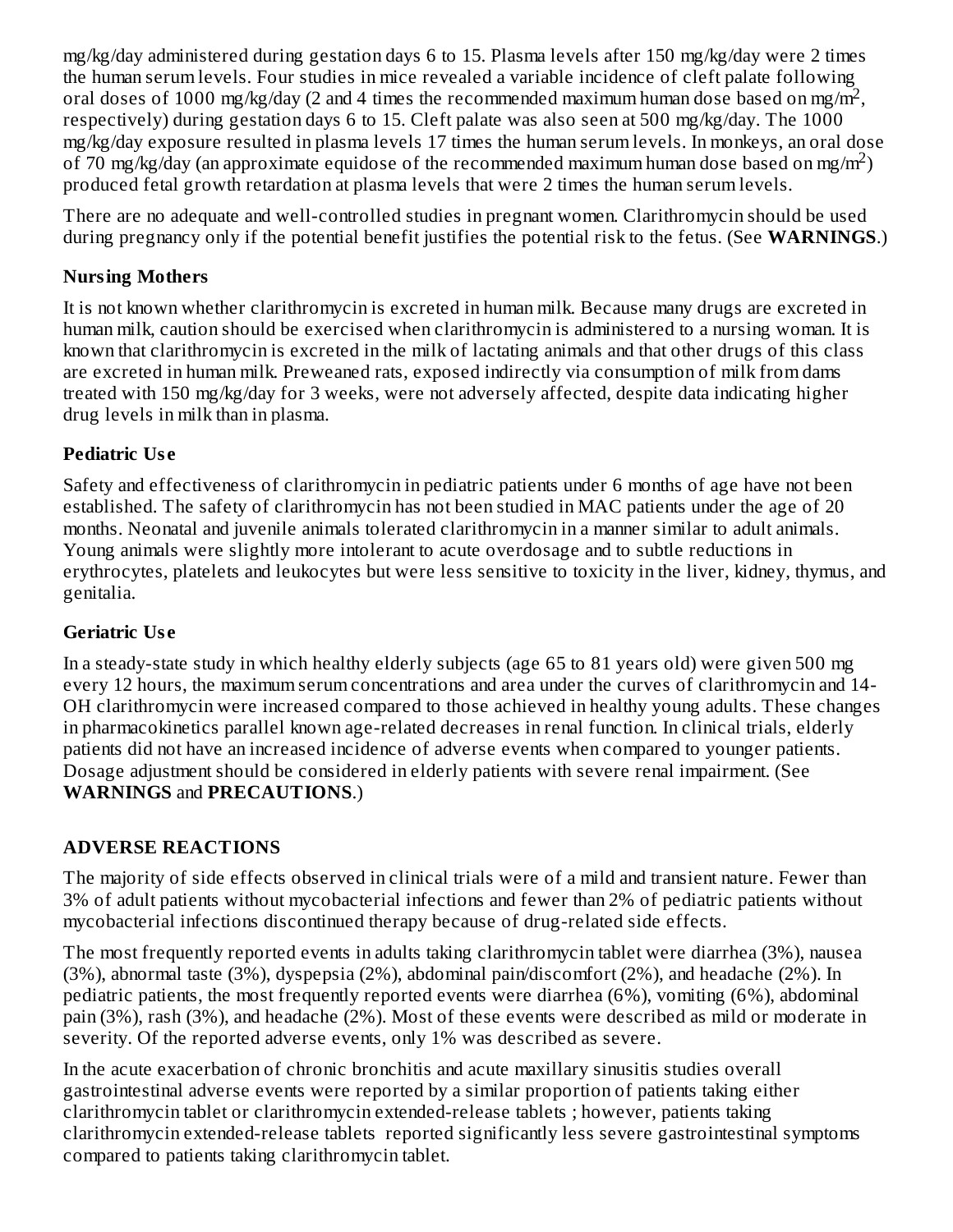In community-acquired pneumonia studies conducted in adults comparing clarithromycin to erythromycin base or erythromycin stearate, there were fewer adverse events involving the digestive system in clarithromycin-treated patients compared to erythromycin-treated patients (13% vs 32%; p<0.01). Twenty percent of erythromycin-treated patients discontinued therapy due to adverse events compared to 4% of clarithromycin-treated patients.

In two U.S. studies of acute otitis media comparing clarithromycin to amoxicillin/potassium clavulanate in pediatric patients, there were fewer adverse events involving the digestive system in clarithromycintreated patients compared to amoxicillin/potassium clavulanate-treated patients (21% vs. 40%, p<0.001). One-third as many clarithromycin-treated patients reported diarrhea as did amoxicillin/potassium clavulanate-treated patients.

# **Postmarketing Experience**

Allergic reactions ranging from urticaria and mild skin eruptions to rare cases of anaphylaxis, Stevens-Johnson syndrome and toxic epidermal necrolysis have occurred. Other spontaneously reported adverse events include glossitis, stomatitis, oral moniliasis, anorexia, vomiting, pancreatitis, tongue discoloration, thrombocytopenia, leukopenia, neutropenia, and dizziness. There have been reports of tooth discoloration in patients treated with clarithromycin tablet. Tooth discoloration is usually reversible with professional dental cleaning. There have been isolated reports of hearing loss, which is usually reversible, occurring chiefly in elderly women. Reports of alterations of the sense of smell, usually in conjunction with taste perversion or taste loss have also been reported.

Transient CNS events including anxiety, behavioral changes, confusional states, convulsions, depersonalization, disorientation, hallucinations, insomnia, depression, manic behavior, nightmares, psychosis, tinnitus, tremor, and vertigo have been reported during postmarketing surveillance. Events usually resolve with discontinuation of the drug.

Adverse reactions related to hepatic dysfunction have been reported in postmarketing experience with clarithromycin. (See **WARNINGS – Hepatotoxicity**).

There have been rare reports of hypoglycemia, some of which have occurred in patients taking oral hypoglycemic agents or insulin.

As with other macrolides, clarithromycin has been associated with QT prolongation and ventricular arrhythmias, including ventricular tachycardia and torsades de pointes.

There have been reports of interstitial nephritis coincident with clarithromycin use.

There have been postmarketing reports of colchicine toxicity with concomitant use of clarithromycin and colchicine, especially in the elderly, some of which occurred in patients with renal insufficiency. Deaths have been reported in some such patients. (See **WARNINGS** and **PRECAUTIONS**.)

# **Changes in Laboratory Values**

Changes in laboratory values with possible clinical significance were as follows:

# **Hepatic**

Elevated SGPT  $(ALT) < 1\%$ ; SGOT  $(AST) < 1\%$ ; GGT  $< 1\%$ ; alkaline phosphatase  $\leq 1\%$ ; LDH  $< 1\%$ ; total bilirubin < 1%

# **Hematologic**

Decreased WBC < 1%; elevated prothrombin time 1%

# **Renal**

Elevated BUN 4%; elevated serum creatinine < 1%

GGT, alkaline phosphatase, and prothrombin time data are from adult studies only.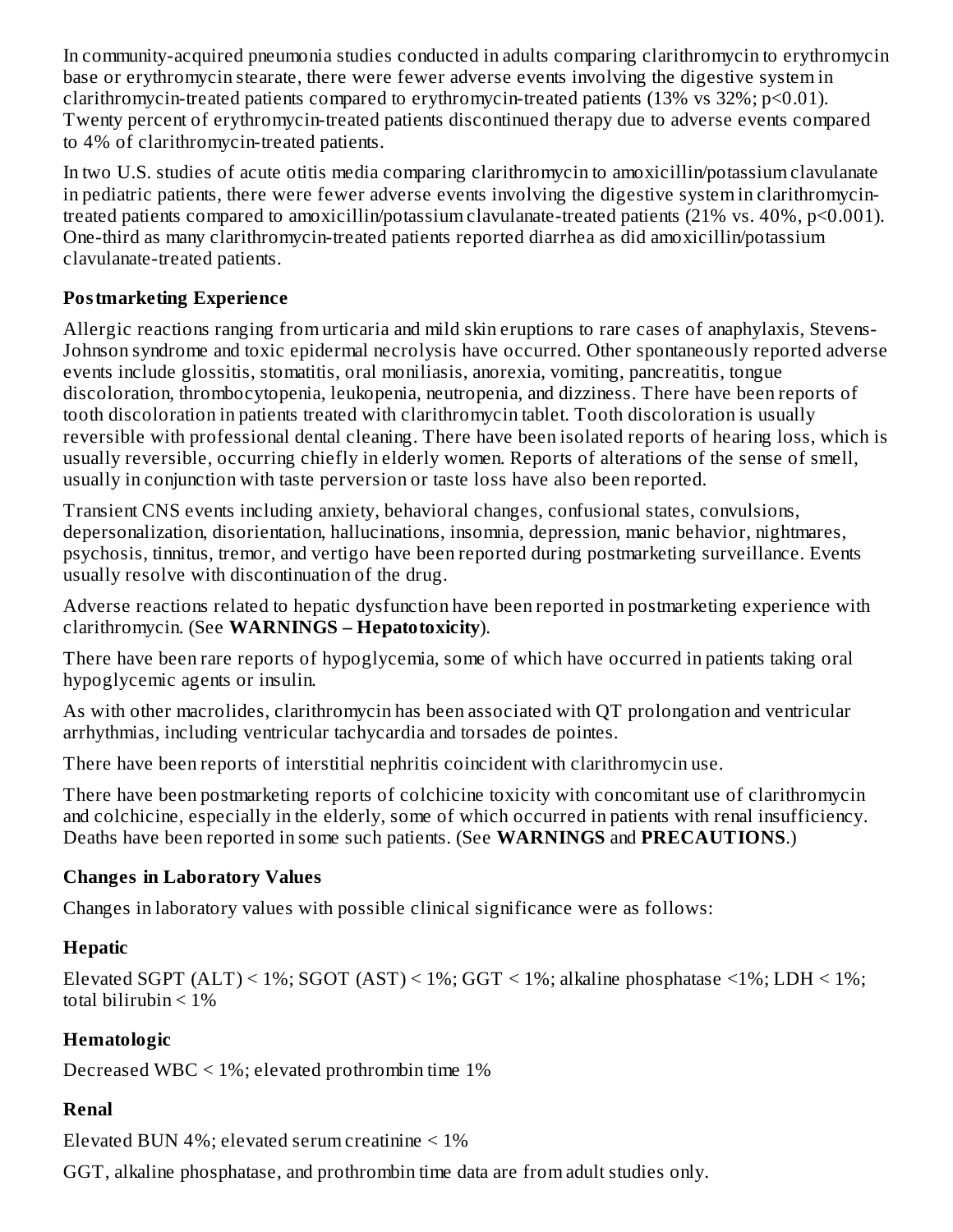#### **OVERDOSAGE**

Overdosage of clarithromycin can cause gastrointestinal symptoms such as abdominal pain, vomiting, nausea, and diarrhea.

Adverse reactions accompanying overdosage should be treated by the prompt elimination of unabsorbed drug and supportive measures. As with other macrolides, clarithromycin serum concentrations are not expected to be appreciably affected by hemodialysis or peritoneal dialysis.

#### **DOSAGE AND ADMINISTRATION**

Clarithromycin tablet may be given with or without food.

Clarithromycin may be administered without dosage adjustment in the presence of hepatic impairment if there is normal renal function. In patients with severe renal impairment ( $\rm CL_{CR}$  < 30 mL/min), the dose of clarithromycin should be reduced by 50%. However, when patients with moderate or severe renal impairment are taking clarithromycin concomitantly with atazanavir or ritonavir, the dose of clarithromycin should be reduced by 50% or 75% for patients with  $\rm CL_{CR}$  of 30 to 60 mL/min or  $<$  30 mL/min, respectively.

|                                                 | <b>Clarithromycin tablet</b> |                 |  |
|-------------------------------------------------|------------------------------|-----------------|--|
| <b>Infection</b>                                | <b>Dosage</b>                | <b>Duration</b> |  |
|                                                 | (q12h)                       | (days)          |  |
| Pharyngitis/Tonsillitis due to                  |                              |                 |  |
| S. pyogenes                                     | $250$ mg                     | 10              |  |
| Acute maxillary sinusitis due to                | 500 mg                       | 14              |  |
| H. influenzae                                   |                              |                 |  |
| M. catarrhalis                                  |                              |                 |  |
| S. pneumoniae                                   |                              |                 |  |
| Acute exacerbation of chronic bronchitis due to |                              |                 |  |
| H. influenzae                                   | $500$ mg                     | $7 - 14$        |  |
| H. parainfluenzae                               | $500$ mg                     | 7               |  |
| M. catarrhalis                                  | $250$ mg                     | $7 - 14$        |  |
| S. pneumoniae                                   | $250$ mg                     | $7 - 14$        |  |
| Community-Acquired Pneumonia due to             |                              |                 |  |
| H. influenzae                                   | $250$ mg                     | 7               |  |
| H. parainfluenzae                               |                              |                 |  |
| M. catarrhalis                                  |                              |                 |  |
| S. pneumoniae                                   | 250 mg                       | $7 - 14$        |  |
| C. pneumoniae                                   | $250$ mg                     | $7 - 14$        |  |
| M. pneumoniae                                   | 250 mg                       | $7 - 14$        |  |
| Uncomplicated skin and skin structure           | 250 mg                       | $7 - 14$        |  |
| S. aureus                                       |                              |                 |  |
| S. pyogenes                                     |                              |                 |  |

# **ADULT DOSAGE GUIDELINES**

# *H. pylori* **Eradication to Reduce the Risk of Duodenal Ulcer Recurrence**

Triple therapy: clarithromycin/lansoprazole/amoxicillin

The recommended adult dose is 500 mg clarithromycin, 30 mg lansoprazole, and 1 gram amoxicillin, all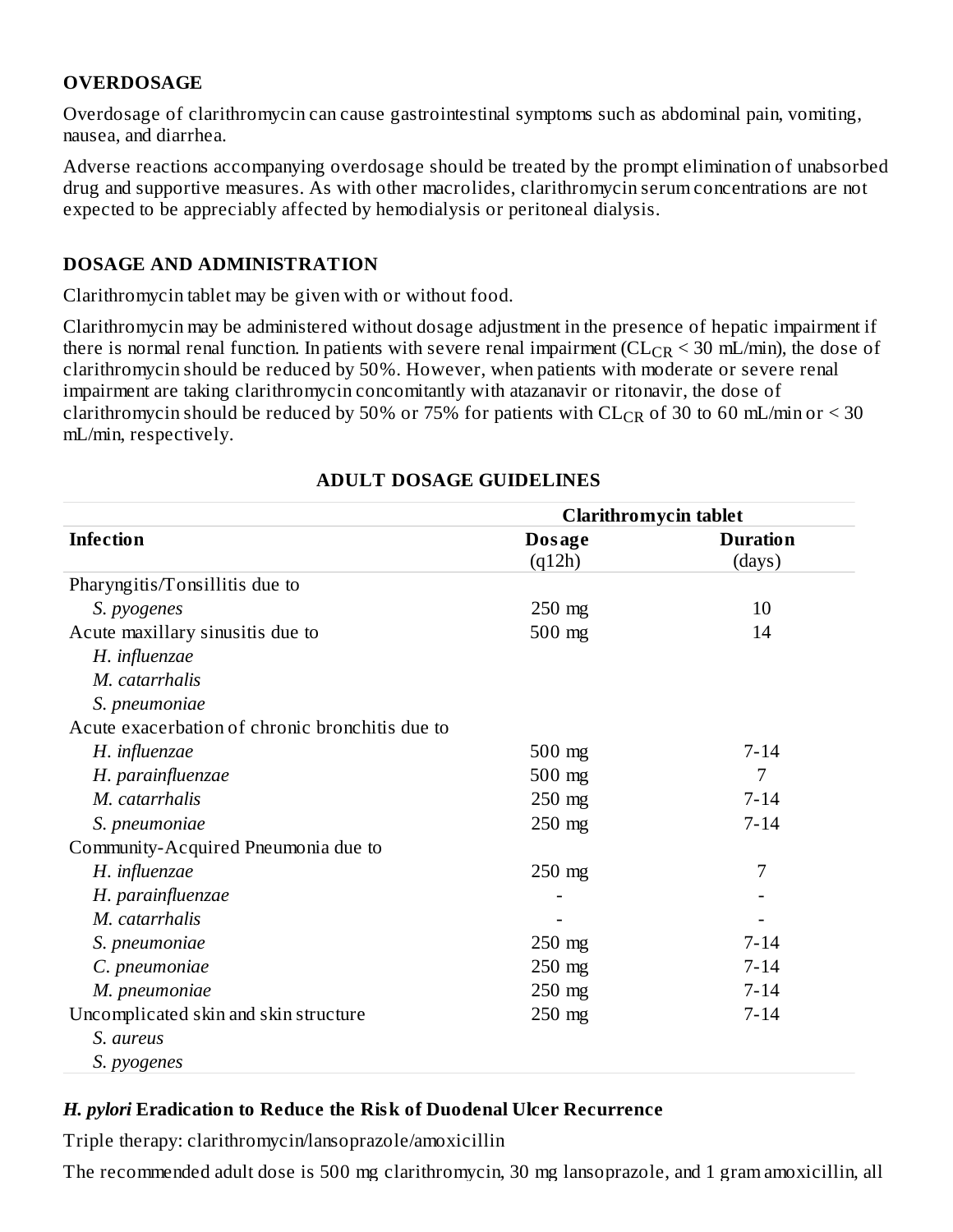### given twice daily (q12h) for 10 or 14 days. (See **INDICATIONS AND USAGE**and **CLINICAL STUDIES**sections.)

Triple therapy: clarithromycin/omeprazole/amoxicillin

The recommended adult dose is 500 mg clarithromycin, 20 mg omeprazole, and 1 gram amoxicillin, all given twice daily (q12h) for 10 days. (See **INDICATIONS AND USAGE**and **CLINICAL STUDIES**sections.) In patients with an ulcer present at the time of initiation of therapy, an additional 18 days of omeprazole 20 mg once daily is recommended for ulcer healing and symptom relief.

Dual therapy: clarithromycin/omeprazole

The recommended adult dose is 500 mg clarithromycin given three times daily (q8h) and 40 mg omeprazole given once daily (qAM) for 14 days. (See **INDICATIONS AND USAGE**and **CLINICAL STUDIES**sections.) An additional 14 days of omeprazole 20 mg once daily is recommended for ulcer healing and symptom relief.

Dual therapy: clarithromycin/ranitidine bismuth citrate

The recommended adult dose is 500 mg clarithromycin given twice daily (q12h) or three times daily (q8h) and 400 mg ranitidine bismuth citrate given twice daily (q12h) for 14 days. An additional 14 days of 400 mg twice daily is recommended for ulcer healing and symptom relief. Clarithromycin and ranitidine bismuth citrate combination therapy is not recommended in patients with creatinine clearance less than 25 mL/min. (See **INDICATIONS AND USAGE**and **CLINICAL STUDIES**sections.)

### **Children**

The usual recommended daily dosage is 15 mg/kg/day divided q12h for 10 days.

| <b>Based on Body Weight</b>         |            |                  |                        |                               |  |  |
|-------------------------------------|------------|------------------|------------------------|-------------------------------|--|--|
| Dosing Calculated on 7.5 mg/kg q12h |            |                  |                        |                               |  |  |
| Weight<br>Dose                      |            |                  |                        |                               |  |  |
| Kg                                  | <b>lbs</b> | (q12h)           | $125 \text{ mg}$ /5 mL | $250 \text{ mg}/5 \text{ mL}$ |  |  |
| 9                                   | 20         | $62.5$ mg        | $2.5$ mL $q12h$        | $1.25$ mL $q12h$              |  |  |
| 17                                  | 37         | $125 \text{ mg}$ | $5$ mL $q12h$          | $2.5$ mL $q12h$               |  |  |
| 25                                  | 55         | 187.5 mg         | 7.5 mL q12h            | 3.75 mL q12h                  |  |  |
| 33                                  | 73         | $250$ mg         | 10 mL q12h             | $5$ mL $q12h$                 |  |  |

# **PEDIATRIC DOSAGE GUIDELINES**

# **Mycobacterial infections**

#### Prophylaxis

The recommended dose of clarithromycin tablet for the prevention of disseminated *Mycobacterium avium* disease is 500 mg b.i.d. In children, the recommended dose is 7.5 mg/kg b.i.d. up to 500 mg b.i.d. No studies of clarithromycin for MAC prophylaxis have been performed in pediatric populations and the doses recommended for prophylaxis are derived from MAC treatment studies in children. Dosing recommendations for children are in the table above.

# Treatment

Clarithromycin is recommended as the primary agent for the treatment of disseminated infection due to *Mycobacterium avium* complex. Clarithromycin should be used in combination with other antimycobacterial drugs that have shown *in vitro* activity against MAC or clinical benefit in MAC treatment. (See **CLINICAL STUDIES.)** The recommended dose for mycobacterial infections in adults is 500 mg b.i.d. In children, the recommended dose is 7.5 mg/kg b.i.d. up to 500 mg b.i.d. Dosing recommendations for children are in the table above.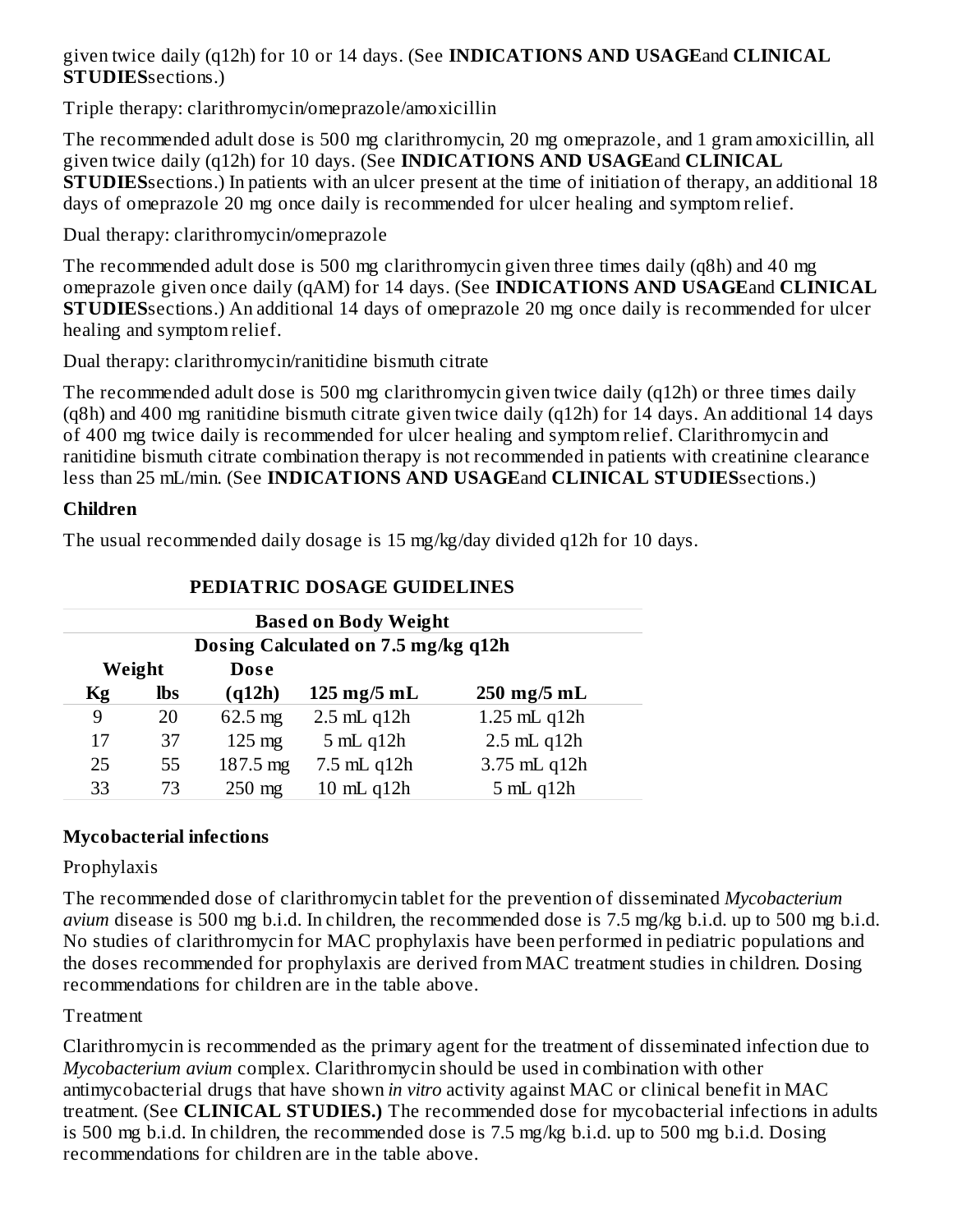Clarithromycin therapy should continue for life if clinical and mycobacterial improvements are observed.

# **HOW SUPPLIED**

Clarithromycin tablet, USP 250 mg are supplied as white oval film-coated tablets debossed with W954 on one side and other side plain.

Bottles of 20 Tablets (NDC 33261-0631-20)

Clarithromycin tablet, USP 500 mg are supplied as white oval film-coated tablets debossed with W949 on one side and other side plain.

Bottles of 10 Tablets (NDC 33261-0618-10)

Bottles of 14 Tablets (NDC 33261-0618-14)

Bottles of 20 Tablets (NDC 33261-0618-20)

Store at 20° - 25°C (68° - 77°F) [See USP Controlled Room Temperature]

# **CLINICAL STUDIES**

### **Mycobacterial Infections**

### Prophylaxis

A randomized, double-blind study (561) compared clarithromycin 500 mg b.i.d. to placebo in patients with CDC-defined AIDS and CD<sub>4</sub> counts  $\leq$ 100 cells/ $\mu$ L. This study accrued 682 patients from November 1992 to January 1994, with a median CD<sub>4</sub> cell count at study entry of 30 cells/ $\mu$ L. Median duration of clarithromycin was 10.6 months vs. 8.2 months for placebo. More patients in the placebo arm than the clarithromycin arm discontinued prematurely from the study (75.6% and 67.4%, respectively). However, if premature discontinuations due to MAC or death are excluded, approximately equal percentages of patients on each arm (54.8% on clarithromycin and 52.5% on placebo) discontinued study drug early for other reasons. The study was designed to evaluate the following endpoints:

- MAC bacteremia, defined as at least one positive culture for *M. avium* complex bacteria from blood or another normally sterile site.
- Survival.
- Clinically significant disseminated MAC disease, defined as MAC bacteremia accompanied by signs or symptoms of serious MAC infection, including fever, night sweats, weight loss, anemia, or elevations in liver function tests.

# MAC bacteremia

In patients randomized to clarithromycin, the risk of MAC bacteremia was reduced by 69% compared to placebo. The difference between groups was statistically significant (p<0.001). On an intent-to-treat basis, the one-year cumulative incidence of MAC bacteremia was 5.0% for patients randomized to clarithromycin and 19.4% for patients randomized to placebo. While only 19 of the 341 patients randomized to clarithromycin developed MAC, 11 of these cases were resistant to clarithromycin. The patients with resistant MAC bacteremia had a median baseline CD<sub>4</sub> count of 10 cells/mm<sup>3</sup> (range 2 to 25 cells/mm3). Information regarding the clinical course and response to treatment of the patients with resistant MAC bacteremia is limited. The 8 patients who received clarithromycin and developed susceptible MAC bacteremia had a median baseline CD<sub>4</sub> count of 25 cells/mm<sup>3</sup> (range 10 to 80 cells/ $\rm{mm}^3$ ). Comparatively, 53 of the 341 placebo patients developed MAC; none of these isolates were resistant to clarithromycin. The median baseline CD<sub>4</sub> count was 15 cells/mm<sup>3</sup> (range 2 to 130 cells/mm<sup>3</sup>) for placebo patients that developed MAC.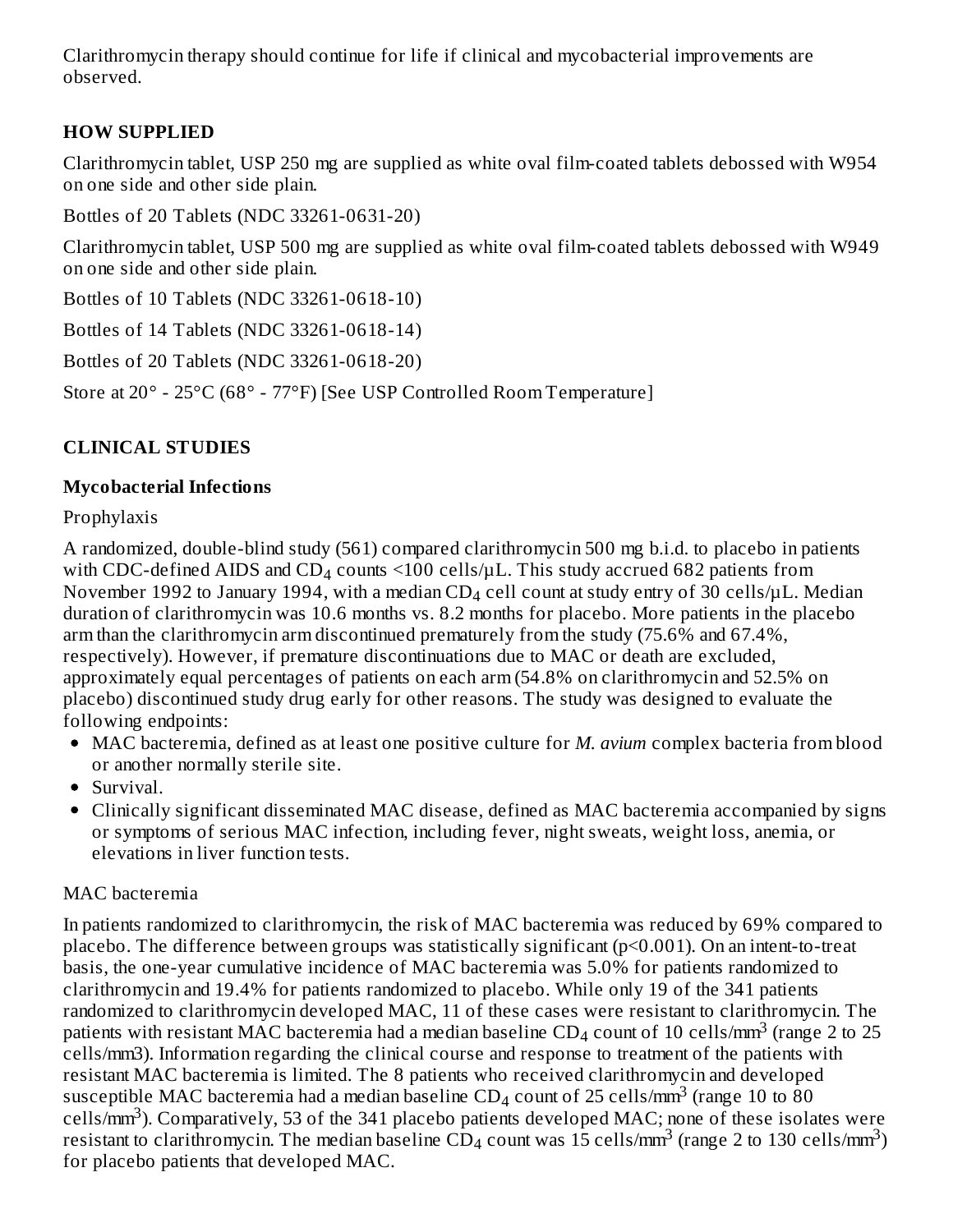### Survival

A statistically significant survival benefit was observed.

### **Survival All Randomized Patients**



|          | <b>Mortality</b> |       | <b>Reduction in</b>                               |  |
|----------|------------------|-------|---------------------------------------------------|--|
|          | Placebo          |       | <b>Clarithromycin</b> Mortality on Clarithromycin |  |
| 6 month  | 9.4%             | 6.5%  | 31%                                               |  |
| 12 month | 29.7%            | 20.5% | 31%                                               |  |
| 18 month | 46.4%            | 37.5% | 20%                                               |  |

Since the analysis at 18 months includes patients no longer receiving prophylaxis the survival benefit of clarithromycin may be underestimated.

Clinically significant disseminated MAC disease

In association with the decreased incidence of bacteremia, patients in the group randomized to clarithromycin showed reductions in the signs and symptoms of disseminated MAC disease, including fever, night sweats, weight loss, and anemia.

#### Safety

In AIDS patients treated with clarithromycin over long periods of time for prophylaxis against *M. avium*, it was often difficult to distinguish adverse events possibly associated with clarithromycin administration from underlying HIV disease or intercurrent illness. Median duration of treatment was 10.6 months for the clarithromycin group and 8.2 months for the placebo group.

#### **Treatment-related\* Advers e Event Incidence Rates (%) in Immunocompromis ed Adult Patients Receiving Prophylaxis Against M. avium Complex**

|                           | Clarithromycin | Placebo       |
|---------------------------|----------------|---------------|
| Body System $^{\ddagger}$ | $(n = 339)$    | $(n = 339)$   |
| <b>Adverse Event</b>      | $\frac{0}{0}$  | $\frac{0}{0}$ |
| <b>Body as a Whole</b>    |                |               |
| Abdominal pain            | 5.0%           | 3.5%          |
| Headache                  | 2.7%           | 0.9%          |
| <b>Diges tive</b>         |                |               |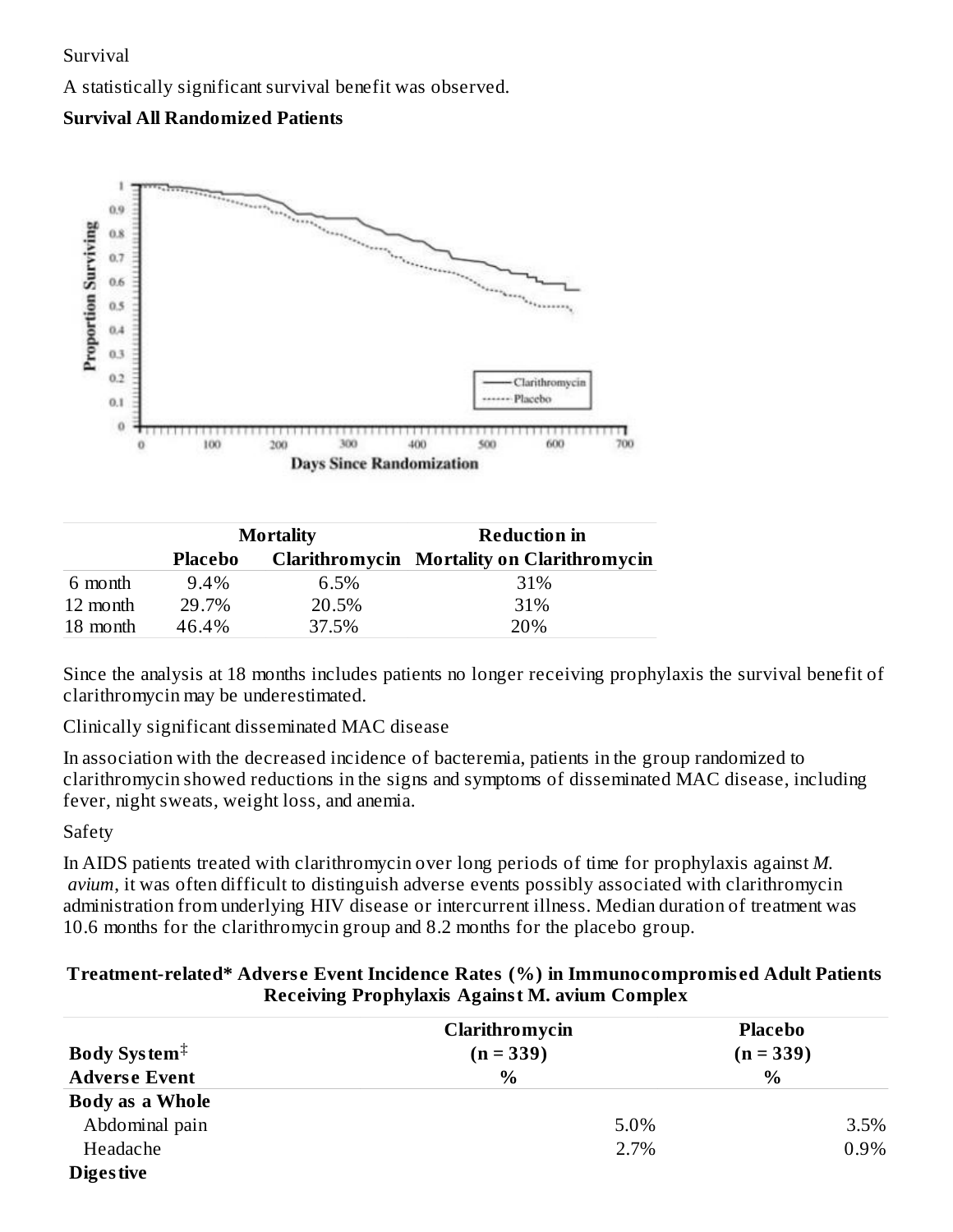| Diarrhea                     | 7.7%  | 4.1% |
|------------------------------|-------|------|
| Dyspepsia                    | 3.8%  | 2.7% |
| Flatulence                   | 2.4%  | 0.9% |
| Nausea                       | 11.2% | 7.1% |
| Vomiting                     | 5.9%  | 3.2% |
| <b>Skin &amp; Appendages</b> |       |      |
| Rash                         | 3.2%  | 3.5% |
| <b>Special Senses</b>        |       |      |
| <b>Taste Perversion</b>      | 8.0%  | 0.3% |
|                              |       |      |

\*Includes those events possibly or probably related to study drug and excludes concurrent conditions.

 $\ddagger$  > 2% Adverse Event Incidence Rates for either treatment group.

Among these events, taste perversion was the only event that had significantly higher incidence in the clarithromycin-treated group compared to the placebo-treated group.

Discontinuation due to adverse events was required in 18% of patients receiving clarithromycin compared to 17% of patients receiving placebo in this trial. Primary reasons for discontinuation in clarithromycin treated patients include headache, nausea, vomiting, depression and taste perversion.

Changes in Laboratory Values of Potential Clinical Importance

In immunocompromised patients receiving prophylaxis against *M. avium*, evaluations of laboratory values were made by analyzing those values outside the seriously abnormal value (i.e., the extreme high or low limit) for the specified test.

#### **Percentage of Patients Exceeding Extreme Laboratory Value in Patients ReceivingProphylaxis (a) Against M. avium Complex**

|                            |        |    | <b>Placebo</b>               |    |
|----------------------------|--------|----|------------------------------|----|
| $< 8$ g/dL                 | 4/118  | 3% | 5/103                        | 5% |
| $< 50 \times 10^9$ /L      | 11/249 | 4% | 12/250                       | 5% |
| $< 1 \times 10^9$ /L       | 2/103  | 4% | 0/95                         | 0% |
| $>$ 5 x ULN <sup>(b)</sup> | 7/196  | 4% | 5/208                        | 2% |
| $>$ 5 x ULN <sup>(b)</sup> | 6/217  | 3% | 4/232                        | 2% |
| $>$ 5 x ULN <sup>(b)</sup> | 5/220  | 2% | 5/218                        | 2% |
|                            |        |    | Clarithromycin 500 mg b.i.d. |    |

(a) Includes only patients with baseline values within the normal range or borderline high (hematology variables) and within the normal range or borderline low (chemistry variables).

(b) ULN = Upper Limit of Normal

#### **Treatment**

Three randomized studies (500, 577, and 521) compared different dosages of clarithromycin in patients with CDC-defined AIDS and CD<sub>4</sub> counts  $\leq$ 100 cells/ $\mu$ L. These studies accrued patients from May 1991 to March 1992. Study 500 was randomized, double-blind; Study 577 was open-label compassionate use. Both studies used 500 and 1000 mg b.i.d. doses; Study 500 also had a 2000 mg b.i.d. group. Study 521 was a pediatric study at 3.75, 7.5, and 15 mg/kg b.i.d. Study 500 enrolled 154 adult patients, Study 577 enrolled 469 adult patients, and Study 521 enrolled 25 patients between the ages of 1 to 20. The majority of patients had CD<sub>4</sub> cell counts  $\langle 50/\mu L \rangle$  at study entry. The studies were designed to evaluate the following end points: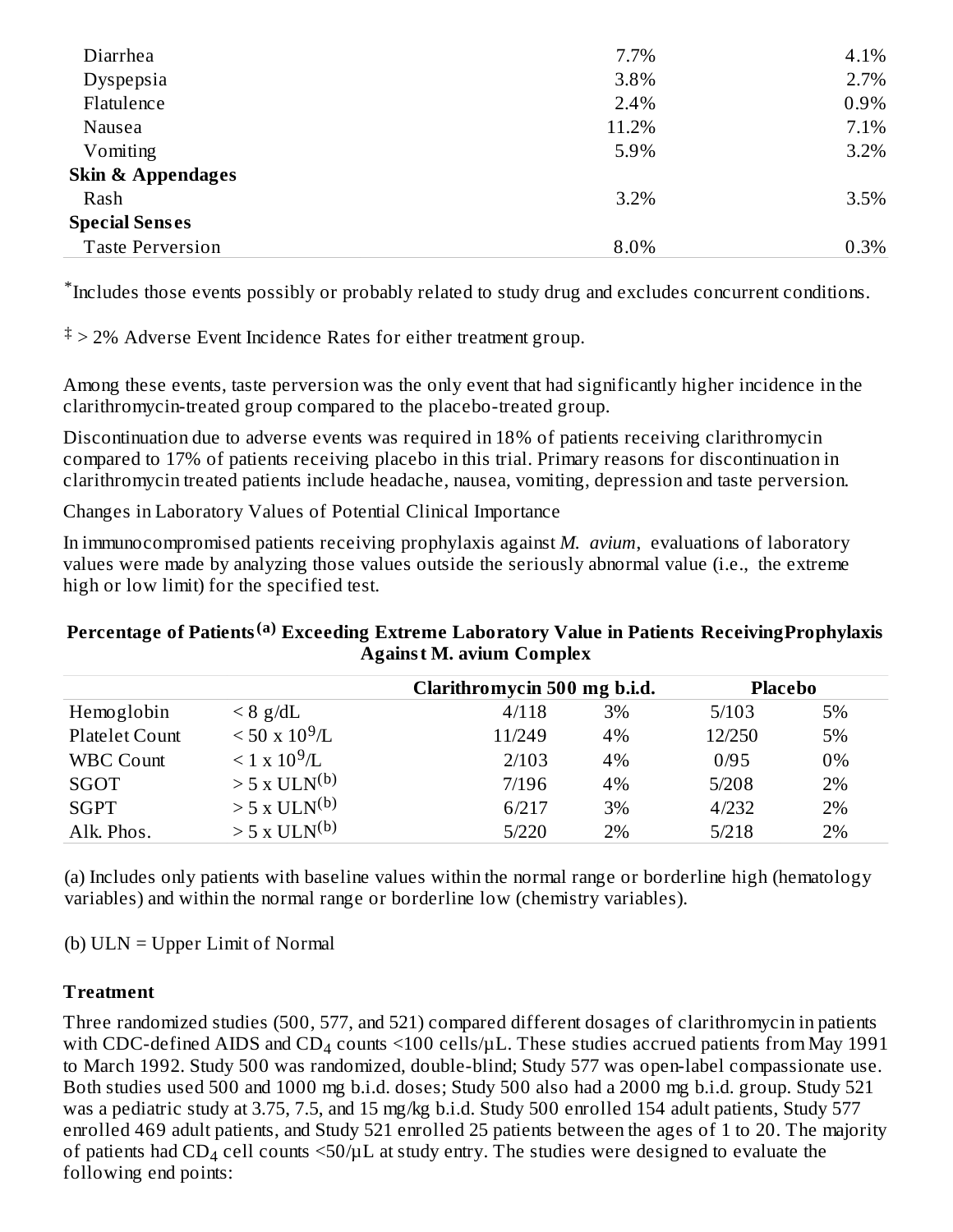- Change in MAC bacteremia or blood cultures negative for *M. avium*.
- Change in clinical signs and symptoms of MAC infection including one or more of the following: fever, night sweats, weight loss, diarrhea, splenomegaly, and hepatomegaly.

The results for the 500 study are described below. The 577 study results were similar to the results of the 500 study. Results with the 7.5 mg/kg b.i.d. dose in the pediatric study were comparable to those for the 500 mg b.i.d. regimen in the adult studies.

Study 069 compared the safety and efficacy of clarithromycin in combination with ethambutol versus clarithromycin in combination with ethambutol and clofazimine for the treatment of disseminated MAC ( $dMAC$ ) infection.<sup>4</sup> This 24-week study enrolled 106 patients with AIDS and  $dMAC$ , with 55 patients randomized to receive clarithromycin and ethambutol, and 51 patients randomized to receive clarithromycin, ethambutol, and clofazimine. Baseline characteristics between study arms were similar with the exception of median CFU counts being at least 1 log higher in the clarithromycin, ethambutol, and clofazimine arm.

Compared to prior experience with clarithromycin monotherapy, the two-drug regimen of clarithromycin and ethambutol was well tolerated and extended the time to microbiologic relapse, largely through suppressing the emergence of clarithromycin resistant strains. However, the addition of clofazimine to the regimen added no additional microbiologic or clinical benefit. Tolerability of both multidrug regimens was comparable with the most common adverse events being gastrointestinal in nature. Patients receiving the clofazimine-containing regimen had reduced survival rates; however, their baseline mycobacterial colony counts were higher. The results of this trial support the addition of ethambutol to clarithromycin for the treatment of initial dMAC infections but do not support adding clofazimine as a third agent.

#### MAC bacteremia

Decreases in MAC bacteremia or negative blood cultures were seen in the majority of patients in all dose groups. Mean reductions in colony forming units (CFU) are shown below. Included in the table are results from a separate study with a four drug regimen<sup>5</sup> (ciprofloxacin, ethambutol, rifampicin, and clofazimine). Since patient populations and study procedures may vary between these two studies, comparisons between the clarithromycin results and the combination therapy results should be interpreted cautiously.

| 500 mg b.i.d. | 1000 mg b.i.d. | 2000 mg b.i.d. | <b>Four Drug Regimen</b> |
|---------------|----------------|----------------|--------------------------|
| $(N=35)$      | $(N=32)$       | $(N=26)$       | $(N=24)$                 |
|               |                | 2.3            | 1.4                      |

| Mean Reductions in Log CFU from Baseline (After 4 Weeks of Therapy) |  |  |
|---------------------------------------------------------------------|--|--|
|---------------------------------------------------------------------|--|--|

Although the 1000 mg and 2000 mg b.i.d. doses showed significantly better control of bacteremia during the first four weeks of therapy, no significant differences were seen beyond that point. The percent of patients whose blood was sterilized as shown by one or more negative cultures at any time during acute therapy was 61% (30/49) for the 500 mg b.i.d. group and 59% (29/49) and 52% (25/48) for the 1000 and 2000 mg b.i.d. groups, respectively. The percent of patients who had 2 or more negative cultures during acute therapy that were sustained through study Day 84 was 25% (12/49) in both the 500 and 1000 mg b.i.d. groups and 8% (4/48) for the 2000 mg b.i.d. group. By Day 84, 23% (11/49), 37% (18/49), and 56% (27/48) of patients had died or discontinued from the study, and 14% (7/49), 12% (6/49), and 13% (6/48) of patients had relapsed in the 500, 1000, and 2000 mg b.i.d. dose groups, respectively. All of the isolates had an MIC < 8 mcg/mL at pre-treatment. Relapse was almost always accompanied by an increase in MIC. The median time to first negative culture was 54, 41, and 29 days for the 500, 1000, and 2000 mg b.i.d. groups, respectively. The time to first decrease of at least 1 log in CFU count was significantly shorter with the 1000 and 2000 mg b.i.d. doses (median equal to 16 and 15 days, respectively) in comparison to the 500 mg b.i.d. group (median equal to 29 days). The median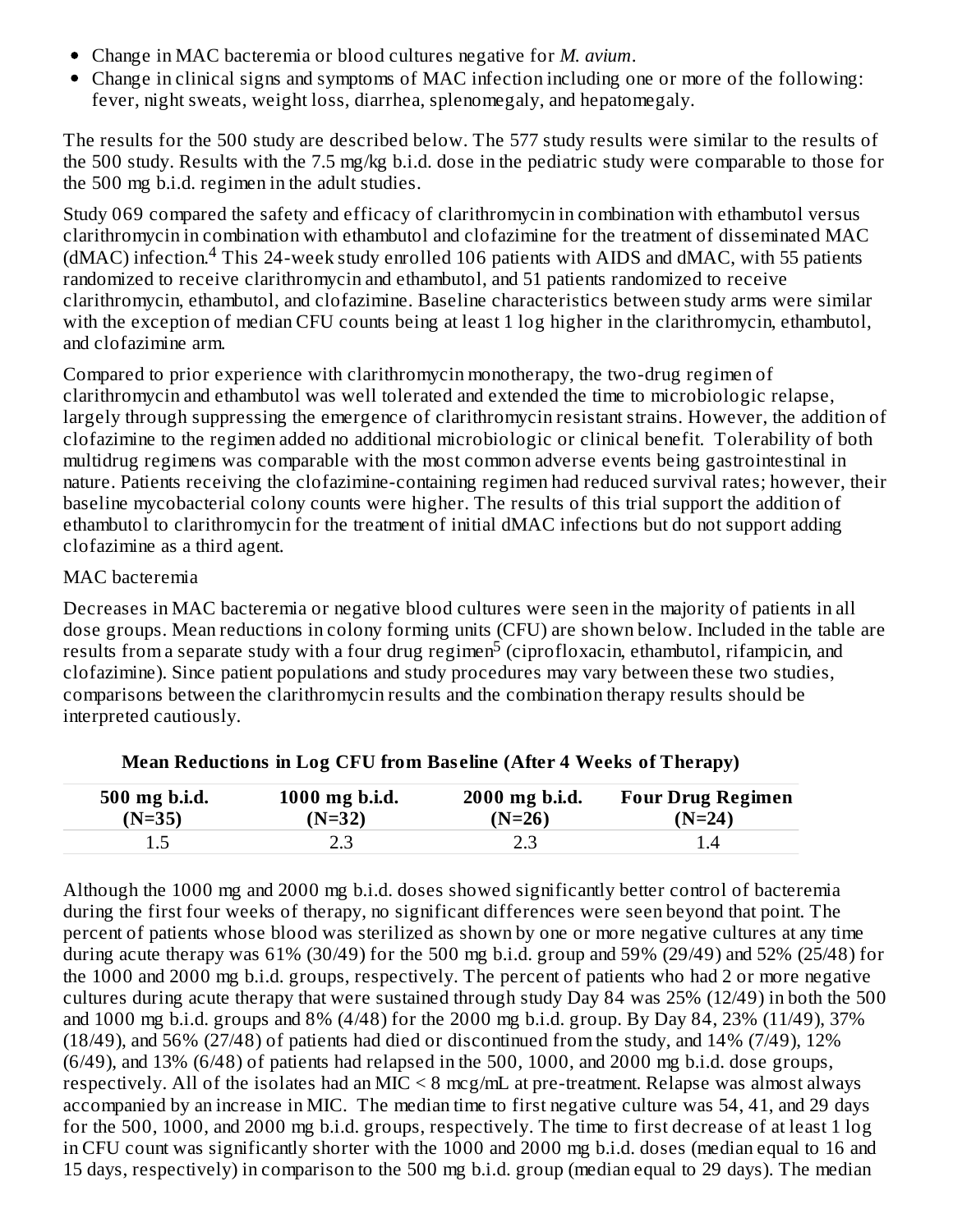time to first positive culture or study discontinuation following the first negative culture was 43, 59 and 43 days for the 500, 1000, and 2000 mg b.i.d. groups, respectively.

Clinically significant disseminated MAC Disease

Among patients experiencing night sweats prior to therapy, 84% showed resolution or improvement at some point during the 12 weeks of clarithromycin at 500 to 2000 mg b.i.d. doses. Similarly, 77% of patients reported resolution or improvement in fevers at some point. Response rates for clinical signs of MAC are given below:

|        | <b>Resolution of Fever</b> |                |        | <b>Resolution of Night Sweats</b> |                |
|--------|----------------------------|----------------|--------|-----------------------------------|----------------|
| b.i.d. |                            | $\%$           | b.i.d. |                                   | $\%$           |
| dose   | $%$ ever                   | afebrile       | dose   | % ever                            | resolving      |
| (mg)   | afebrile                   | $\geq 6$ weeks | (mg)   | resolving                         | $\geq 6$ weeks |
| 500    | 67%                        | 23%            | 500    | 85%                               | 42%            |
| 1000   | 67%                        | 12%            | 1000   | 70%                               | 33%            |
| 2000   | 62%                        | 22%            | 2000   | 72%                               | 36%            |
|        | <b>Weight Gain &gt;3%</b>  |                |        | Hemoglobin Increase $>1$ gm       |                |
| b.i.d. |                            | $\%$           | b.i.d. |                                   | $\%$           |
| dose   | % ever                     | gaining        | dose   | % ever                            | increasing     |
| (mg)   | gaining                    | $\geq 6$ weeks | (mg)   | increasing                        | $\geq 6$ weeks |
| 500    | 33%                        | 14%            | 500    | 58%                               | 26%            |
| 1000   | 26%                        | 17%            | 1000   | 37%                               | 6%             |
| 2000   | 26%                        | 12%            | 2000   | 62%                               | 18%            |

The median duration of response, defined as improvement or resolution of clinical signs and symptoms, was 2 to 6 weeks.

Since the study was not designed to determine the benefit of monotherapy beyond 12 weeks, the duration of response may be underestimated for the 25 to 33% of patients who continued to show clinical response after 12 weeks.

#### Survival

Median survival time from study entry (Study 500) was 249 days at the 500 mg b.i.d. dose compared to 215 days with the 1000 mg b.i.d. dose. However, during the first 12 weeks of therapy, there were 2 deaths in 53 patients in the 500 mg b.i.d. group versus 13 deaths in 51 patients in the 1000 mg b.i.d. group. The reason for this apparent mortality difference is not known. Survival in the two groups was similar beyond 12 weeks. The median survival times for these dosages were similar to recent historical controls with MAC when treated with combination therapies. 5

Median survival time from study entry in Study 577 was 199 days for the 500 mg b.i.d. dose and 179 days for the 1000 mg b.i.d. dose. During the first four weeks of therapy, while patients were maintained on their originally assigned dose, there were 11 deaths in 255 patients taking 500 mg b.i.d. and 18 deaths in 214 patients taking 1000 mg b.i.d.

# Safety

The adverse event profiles showed that both the 500 and 1000 mg b.i.d. doses were well tolerated. The 2000 mg b.i.d. dose was poorly tolerated and resulted in a higher proportion of premature discontinuations.

In AIDS patients and other immunocompromised patients treated with the higher doses of clarithromycin over long periods of time for mycobacterial infections, it was often difficult to distinguish adverse events possibly associated with clarithromycin administration from underlying signs of HIV disease or intercurrent illness.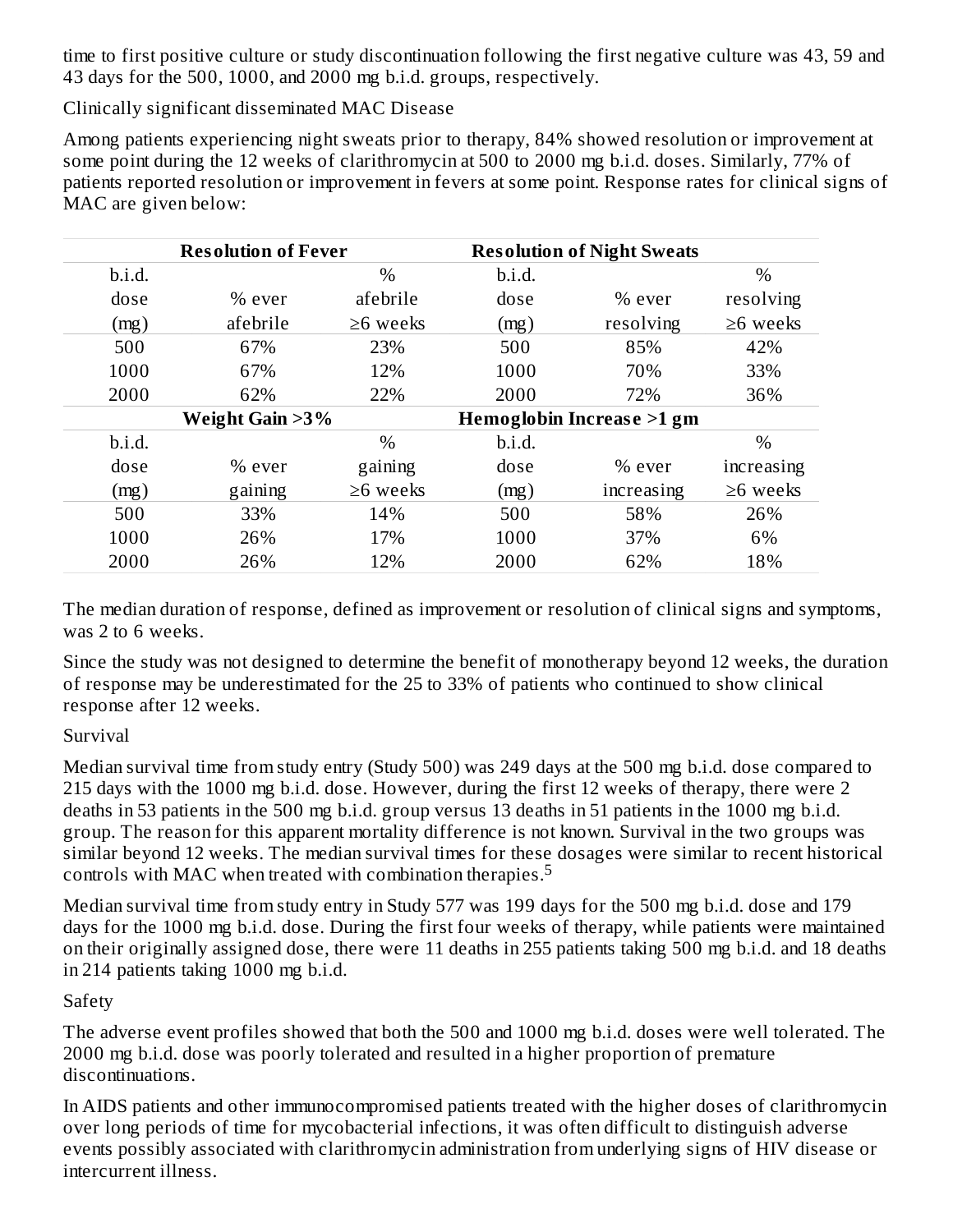The following analyses summarize experience during the first 12 weeks of therapy with clarithromycin. Data are reported separately for Study 500 (randomized, double-blind) and Study 577 (open-label, compassionate use) and also combined. Adverse events were reported less frequently in Study 577, which may be due in part to differences in monitoring between the two studies. In adult patients receiving clarithromycin 500 mg b.i.d., the most frequently reported adverse events, considered possibly or probably related to study drug, with an incidence of 5% or greater, are listed below. Most of these events were mild to moderate in severity, although 5% (Study 500: 8%; Study 577: 4%) of patients receiving 500 mg b.i.d. and 5% (Study 500: 4%; Study 577: 6%) of patients receiving 1000 mg b.i.d. reported severe adverse events. Excluding those patients who discontinued therapy or died due to complications of their underlying non-mycobacterial disease, approximately 8% (Study 500: 15%; Study 577: 7%) of the patients who received 500 mg b.i.d. and 12% (Study 500: 14%; Study 577: 12%) of the patients who received 1000 mg b.i.d. discontinued therapy due to drug-related events during the first 12 weeks of therapy. Overall, the 500 and 1000 mg b.i.d. doses had similar adverse event profiles.

| <b>Adverse Event</b>    | Study 500<br>$(n=53)$ | Study 577<br>$(n=255)$ | <b>Combined</b><br>$(n=308)$ |
|-------------------------|-----------------------|------------------------|------------------------------|
| Abdominal Pain          | 7.5                   | 2.4                    | 3.2                          |
| Diarrhea                | 9.4                   | 1.6                    | 2.9                          |
| Flatulence              | 7.5                   | 0.0                    | 1.3                          |
| Headache                | 7.5                   | 0.4                    | 1.6                          |
| Nausea                  | 28.3                  | 9.0                    | 12.3                         |
| Rash                    | 9.4                   | 2.0                    | 3.2                          |
| <b>Taste Perversion</b> | 18.9                  | 0.4                    | 3.6                          |
| Vomiting                | 24.5                  | 3.9                    | 7.5                          |

**Treatment-related\* Advers e Event Incidence Rates (%) in Immunocompromis ed Adult Patients During the First 12 Weeks of Therapy with 500 mg b.i.d. Clarithromycin Dos e**

\* Includes those events possibly or probably related to study drug and excludes concurrent conditions.

A limited number of pediatric AIDS patients have been treated with clarithromycin suspension for mycobacterial infections. The most frequently reported adverse events, excluding those due to the patient's concurrent condition, were consistent with those observed in adult patients.

#### Changes in Laboratory Values

In immunocompromised patients treated with clarithromycin for mycobacterial infections, evaluations of laboratory values were made by analyzing those values outside the seriously abnormal level (i.e., the extreme high or low limit) for the specified test.

#### **Percentage of Patients Exceeding Extreme Laboratory Value Limits During First 12 Weeks of (a) Treatment 500 mg b.i.d. Dos e (b)**

|                |                           | Study 500 | Study 577 | Combined |
|----------------|---------------------------|-----------|-----------|----------|
| <b>BUN</b>     | $>50$ mg/dL               | 0%        | $<1\%$    | $<1\%$   |
| Platelet count | $< 50 \times 10^9$ /L     | 0%        | $<1\%$    | $<1\%$   |
| SGOT           | $>5$ x ULN <sup>(c)</sup> | 0%        | 3%        | 2%       |
| <b>SGPT</b>    | $>5$ x ULN <sup>(c)</sup> | 0%        | 2%        | 1%       |
| <b>WBC</b>     | $\leq 1 \times 10^9$ /L   | 0%        | 1%        | 1%       |

(a) Includes only patients with baseline values within the normal range or borderline high (hematology variables) and within the normal range or borderline low (chemistry Variables)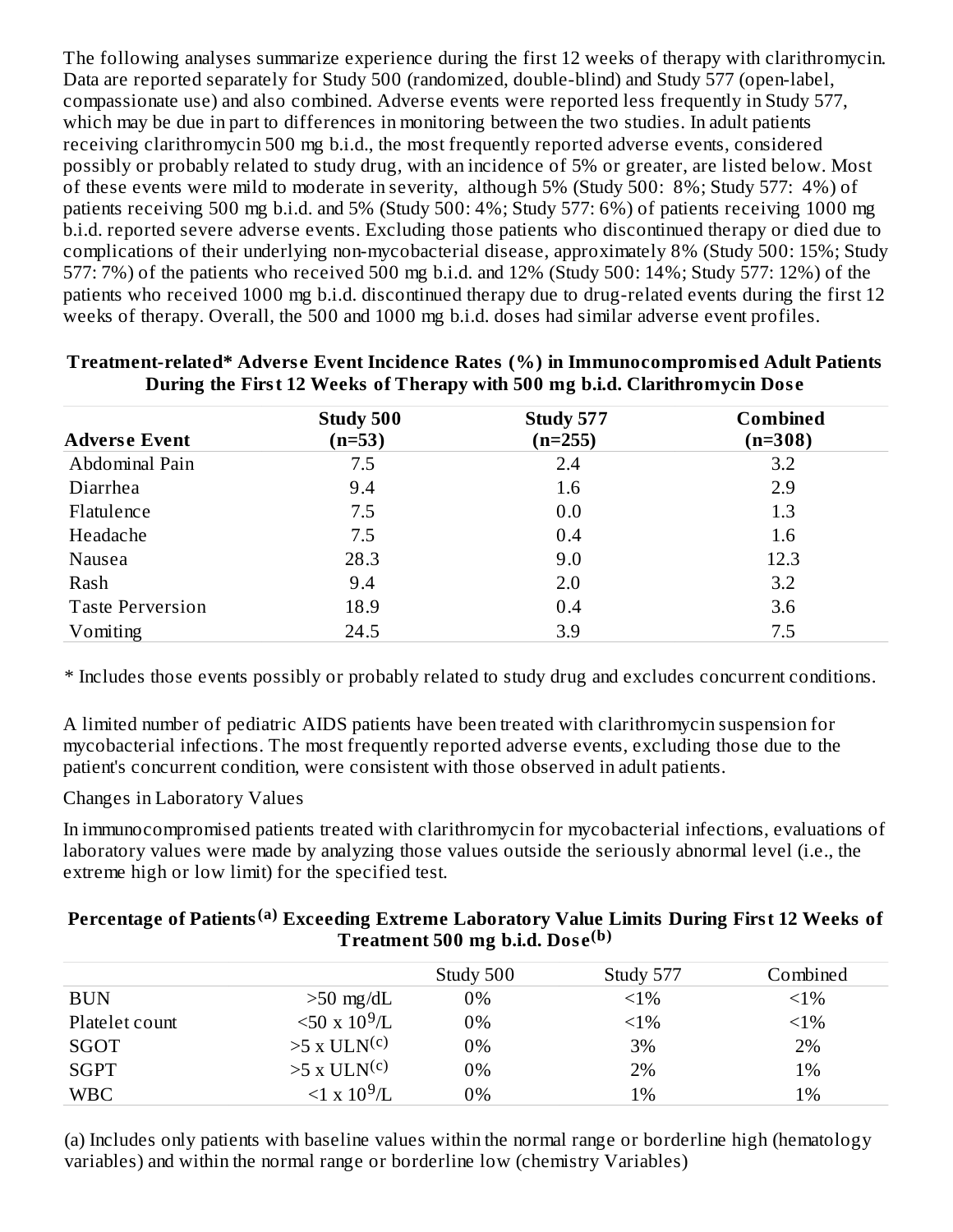(b) Includes all values within the first 12 weeks for patients who start on 500 mg b.i.d.

(c) ULN = Upper Limit of Normal

### **Otitis Media**

In a controlled clinical study of acute otitis media performed in the United States, where significant rates of beta-lactamase producing organisms were found, clarithromycin was compared to an oral cephalosporin. In this study, very strict evaluability criteria were used to determine clinical response. For the 223 patients who were evaluated for clinical efficacy, the clinical success rate (i.e., cure plus improvement) at the post-therapy visit was 88% for clarithromycin and 91% for the cephalosporin.

In a smaller number of patients, microbiologic determinations were made at the pre-treatment visit. The following presumptive bacterial eradication/clinical cure outcomes (i.e., clinical success) were obtained:

#### **U.S. Acute Otitis Media Study Clarithromycin vs. Oral Cephalosporin EFFICACY RESULTS**

| <b>PATHOGEN</b>  | <b>OUTCOME</b>                                               |
|------------------|--------------------------------------------------------------|
| S. pneumoniae    | clarithromycin success rate, 13/15 (87%), control 4/5        |
| $H.$ influenzae* | clarithromycin success rate, 10/14 (71%), control 3/4        |
| M. catarrhalis   | clarithromycin success rate, 4/5, control 1/1                |
| S. pyogenes      | clarithromycin success rate, 3/3, control 0/1                |
| Overall          | clarithromycin success rate, 30/37 (81%), control 8/11 (73%) |

\* None of the H. influenzae isolated pre-treatment was resistant to clarithromycin; 6% were resistant to the control agent.

#### Safety

The incidence of adverse events in all patients treated, primarily diarrhea and vomiting, did not differ clinically or statistically for the two agents.

In two other controlled clinical trials of acute otitis media performed in the United States, where significant rates of beta-lactamase producing organisms were found, clarithromycin was compared to an oral antimicrobial agent that contained a specific beta-lactamase inhibitor. In these studies, very strict evaluability criteria were used to determine the clinical responses. In the 233 patients who were evaluated for clinical efficacy, the combined clinical success rate (i.e., cure and improvement) at the post-therapy visit was 91% for both clarithromycin and the control.

For the patients who had microbiologic determinations at the pre-treatment visit, the following presumptive bacterial eradication/clinical cure outcomes (i.e., clinical success) were obtained:

#### **Two U.S. Acute Otitis Media Studies Clarithromycin vs. Antimicrobial/Beta-lactamas e Inhibitor EFFICACY RESULTS**

| <b>PATHOGEN</b>     | <b>OUTCOME</b>                                                      |
|---------------------|---------------------------------------------------------------------|
| S. pneumoniae       | clarithromycin success rate, $43/51$ (84%), control 55/56 (98%)     |
| $H.$ influenzae $*$ | clarithromycin success rate, $36/45$ (80%), control 31/33 (94%)     |
| M. catarrhalis      | clarithromycin success rate, 9/10 (90%), control 6/6                |
| S. pyogenes         | clarithromycin success rate, 3/3, control 5/5                       |
| Overall             | clarithromycin success rate, $91/109$ (83%), control $97/100$ (97%) |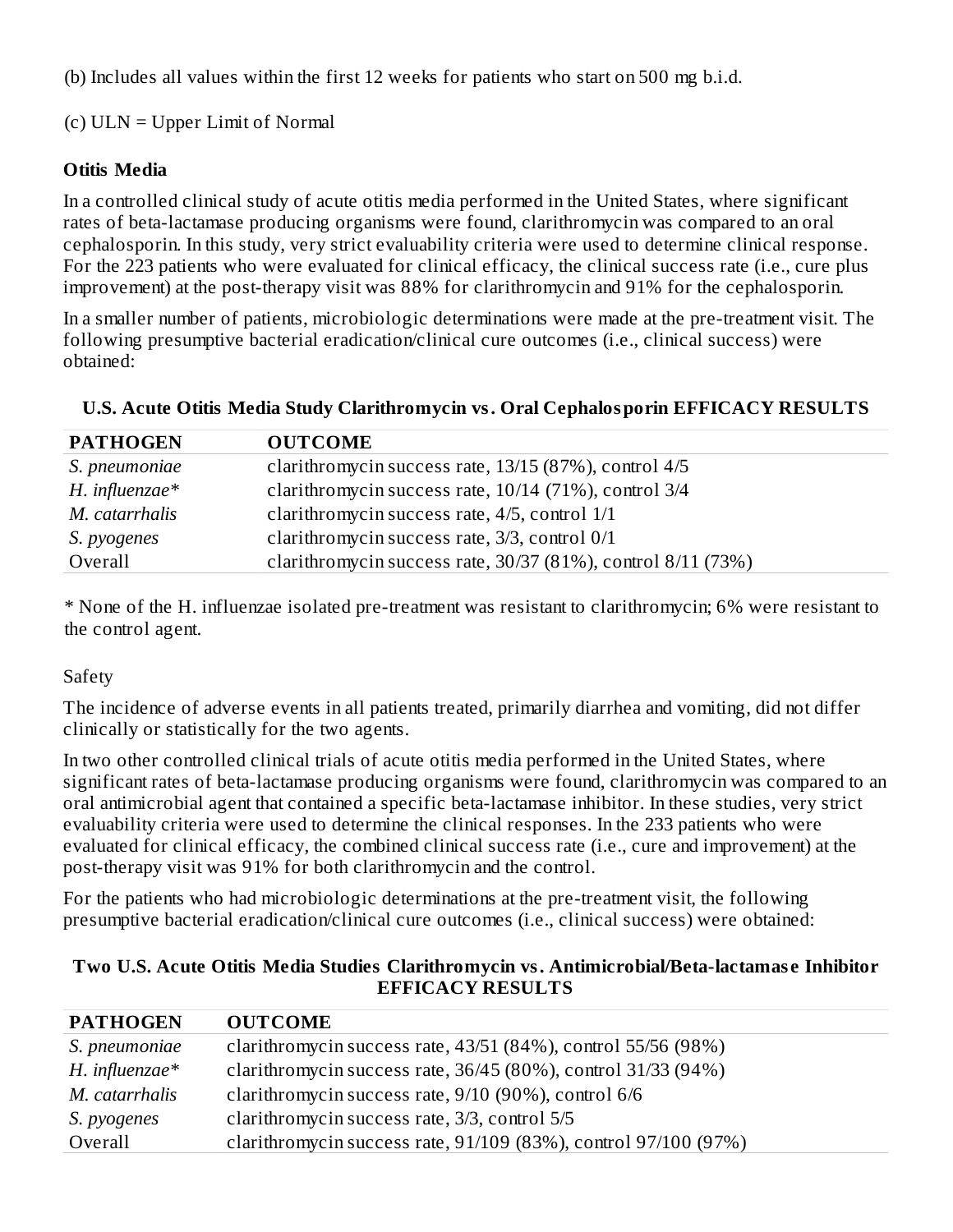\* Of the H. influenzae isolated pre-treatment, 3% were resistant to clarithromycin and 10% were resistant to the control agent.

Safety

The incidence of adverse events in all patients treated, primarily diarrhea (15% vs. 38%) and diaper rash (3% vs. 11%) in young children, was clinically and statistically lower in the clarithromycin arm versus the control arm.

# **Duodenal Ulcer Associated with H. pylori Infection**

Clarithromycin + Lansoprazole and Amoxicillin

*H. pylori Eradication for Reducing the Risk of Duodenal Ulcer Recurrence*

Two U.S. randomized, double-blind clinical studies in patients with *H. pylori* and duodenal ulcer disease (defined as an active ulcer or history of an active ulcer within one year) evaluated the efficacy of clarithromycin in combination with lansoprazole and amoxicillin capsules as triple 14-day therapy for eradication of *H. pylori*. Based on the results of these studies, the safety and efficacy of the following eradication regimen were established:

Triple therapy: clarithromycin 500 mg b.i.d. + lansoprazole 30 mg b.i.d. + amoxicillin 1 gm b.i.d.

Treatment was for 14 days. *H. pylori* eradication was defined as two negative tests (culture and histology) at 4 to 6 weeks following the end of treatment.

The combination of clarithromycin plus lansoprazole and amoxicillin as triple therapy was effective in eradicating *H. pylori*. Eradication of *H. pylori* has been shown to reduce the risk of duodenal ulcer recurrence.

A randomized, double-blind clinical study performed in the U.S. in patients with *H. pylori* and duodenal ulcer disease (defined as an active ulcer or history of an ulcer within one year) compared the efficacy of clarithromycin in combination with lansoprazole and amoxicillin as triple therapy for 10 and 14 days. This study established that the 10-day triple therapy was equivalent to the 14-day triple therapy in eradicating *H. pylori*.

|                        |                 | <b>Triple Therapy</b>      | <b>Triple Therapy</b>                 |
|------------------------|-----------------|----------------------------|---------------------------------------|
| <b>Study</b>           | <b>Duration</b> | <b>Evaluable Analysis*</b> | Intent-to-Treat Analysis <sup>#</sup> |
| M93-131                | 14 days         | $92$ † $[80.0 - 97.7]$     | $86$ † [73.3 - 93.5]                  |
|                        |                 | $(n = 48)$                 | $(n = 55)$                            |
| M95-392                | 14 days         | $86\ddagger$ [75.7 - 93.6] | $83 \ddagger [72.0 - 90.8]$           |
|                        |                 | $(n = 66)$                 | $(n = 70)$                            |
| $M95-399$ <sup>1</sup> | 14 days         | $85$ [77.0 - 91.0]         | $82$ [73.9 - 88.1]                    |
|                        |                 | $(N = 113)$                | $(N = 126)$                           |
|                        | 10 days         | 84 [76.0 - 89.8]           | $81$ [73.9 - 87.6]                    |
|                        |                 | $(N = 123)$                | $(N = 135)$                           |

### **H. pylori Eradication Rates-Triple Therapy (clarithromycin/lansoprazole/amoxicillin) Percent of Patients Cured [95% Confidence Interval] (number of patients)**

\* Based on evaluable patients with confirmed duodenal ulcer (active or within one year) and *H. pylori* infection at baseline defined as at least two of three positive endoscopic tests from CLOtest (Delta West LTD., Bentley, Australia), histology, and/or culture. Patients were included in the analysis if they completed the study. Additionally, if patients were dropped out of the study due to an adverse event related to the study drug, they were included in the analysis as evaluable failures of therapy.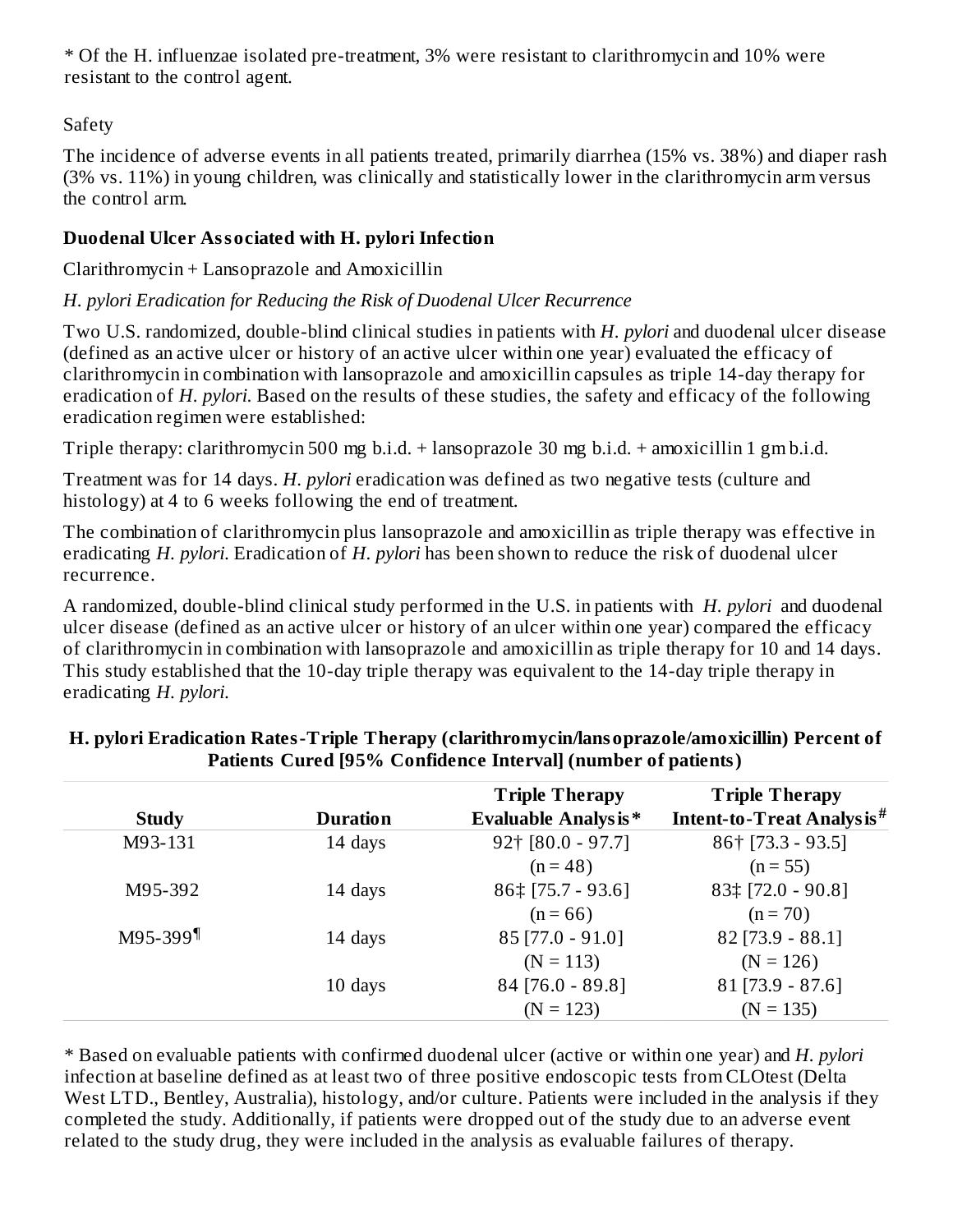# Patients were included in the analysis if they had documented *H. pylori* infection at baseline as defined above and had a confirmed duodenal ulcer (active or within one year). All dropouts were included as failures of therapy.

† (p<0.05) versus clarithromycin/lansoprazole and lansoprazole/amoxicillin dual therapy.

‡ (p<0.05) versus clarithromycin/amoxicillin dual therapy.

¶ The 95% confidence interval for the difference in eradication rates, 10-day minus 14-day, is (-10.5, 8.1) in the evaluable analysis and (-9.7, 9.1) in the intent-to-treat analysis.

Clarithromycin + Omeprazole and Amoxicillin Therapy

# *H. pylori Eradication for Reducing the Risk of Duodenal Ulcer Recurrence*

Three U.S., randomized, double-blind clinical studies in patients with *H. pylori* infection and duodenal ulcer disease (n =558) compared clarithromycin plus omeprazole and amoxicillin to clarithromycin plus amoxicillin. Two studies (Studies 126 and 127) were conducted in patients with an active duodenal ulcer, and the third study (Study 446) was conducted in patients with a duodenal ulcer in the past 5 years, but without an ulcer present at the time of enrollment. The dosage regimen in the studies was clarithromycin 500 mg b.i.d. plus omeprazole 20 mg b.i.d. plus amoxicillin 1 gram b.i.d. for 10 days. In Studies 126 and 127, patients who took the omeprazole regimen also received an additional 18 days of omeprazole 20 mg q.d. Endpoints studied were eradication of *H. pylori* and duodenal ulcer healing (studies 126 and 127 only).  $H$ . *pylori* status was determined by CLOtest<sup>®</sup>, histology, and culture in all three studies. For a given patient, *H. pylori* was considered eradicated if at least two of these tests were negative, and none was positive. The combination of clarithromycin plus omeprazole and amoxicillin was effective in eradicating *H. pylori*.

#### **Per-Protocol and Intent-to-Treat H. pylori Eradication Rates% of Patients Cured [95% Confidence Interval]**

| $Clarithromycin + omeprazole + amoxicillin$ |                           |                              |                           | Clarithromycin + amoxicillin |
|---------------------------------------------|---------------------------|------------------------------|---------------------------|------------------------------|
|                                             | Per-Protocol <sup>†</sup> | Intent-to-Treat <sup>‡</sup> | Per-Protocol <sup>†</sup> | Intent-to-Treat <sup>‡</sup> |
| Study 126                                   | $*77$ [64, 86]            | 69 [57, 79]                  | $43$ [31, 56]             | $37$ [27, 48]                |
|                                             | $(n = 64)$                | $(n = 80)$                   | $(n = 67)$                | $(n = 84)$                   |
| Study 127                                   | $*78$ [67, 88]            | 73 [61, 82]                  | 41 [29, 54]               | 36 [26, 47]                  |
|                                             | $(n = 65)$                | $(n = 77)$                   | $(n = 68)$                | $(n = 84)$                   |
| <b>Study M96-446</b>                        | $*90[80, 96]$             | 83 [74, 91]                  | 33 [24, 44]               | 32 [23, 42]                  |
|                                             | $(n = 69)$                | $(n = 84)$                   | $(n = 93)$                | $(n = 99)$                   |

†Patients were included in the analysis if they had confirmed duodenal ulcer disease (active ulcer studies 126 and 127; history of ulcer within 5 years, study M96-446) and *H. pylori* infection at baseline defined as at least two of three positive endoscopic tests from CLOtest<sup>®</sup>, histology, and/or culture. Patients were included in the analysis if they completed the study. Additionally, if patients dropped out of the study due to an adverse event related to the study drug, they were included in the analysis as failures of therapy. The impact of eradication on ulcer recurrence has not been assessed in patients with a past history of ulcer.

‡Patients were included in the analysis if they had documented *H. pylori* infection at baseline and had confirmed duodenal ulcer disease. All dropouts were included as failures of therapy.

\*p < 0.05 versus clarithromycin plus amoxicillin.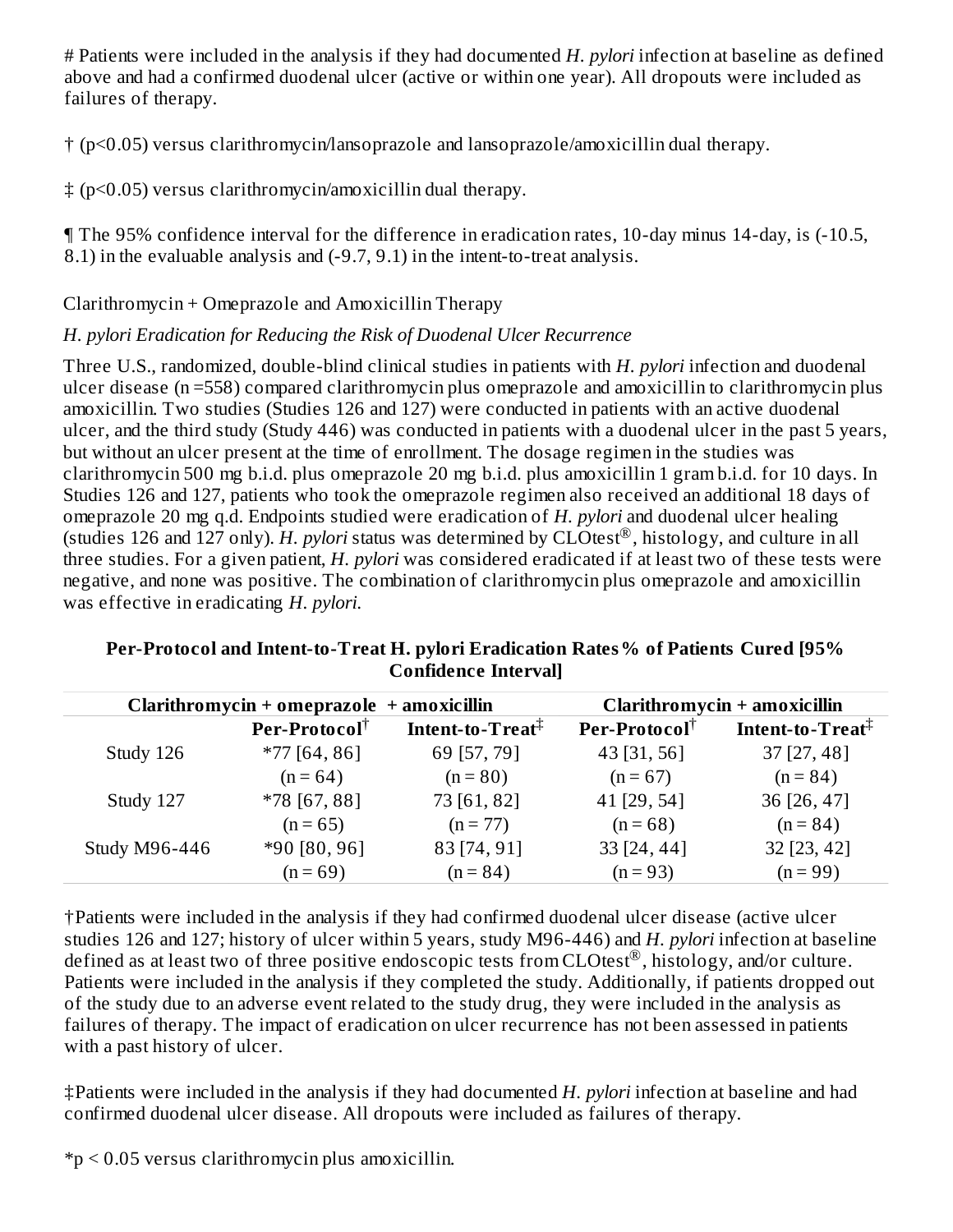# Safety

In clinical trials using combination therapy with clarithromycin plus omeprazole and amoxicillin, no adverse reactions peculiar to the combination of these drugs have been observed. Adverse reactions that have occurred have been limited to those that have been previously reported with clarithromycin, omeprazole, or amoxicillin.

The most frequent adverse experiences observed in clinical trials using combination therapy with clarithromycin plus omeprazole and amoxicillin (n=274) were diarrhea (14%), taste perversion (10%), and headache (7%).

For information about adverse reactions with omeprazole or amoxicillin, refer to the **ADVERSE REACTIONS** section of their package inserts.

Clarithromycin + Omeprazole Therapy

Four randomized, double-blind, multi-center studies (067, 100, 812b, and 058) evaluated clarithromycin 500 mg t.i.d. plus omeprazole 40 mg q.d. for 14 days, followed by omeprazole 20 mg q.d. (067, 100, and 058) or by omeprazole 40 mg q.d.(812b) for an additional 14 days in patients with active duodenal ulcer associated with *H. pylori*. Studies 067 and 100 were conducted in the U.S. and Canada and enrolled 242 and 256 patients, respectively. *H. pylori* infection and duodenal ulcer were confirmed in 219 patients in Study 067 and 228 patients in Study 100. These studies compared the combination regimen to omeprazole and clarithromycin monotherapies. Studies 812b and 058 were conducted in Europe and enrolled 154 and 215 patients, respectively. *H. pylori* infection and duodenal ulcer were confirmed in 148 patients in Study 812b and 208 patients in Study 058. These studies compared the combination regimen to omeprazole monotherapy. The results for the efficacy analyses for these studies are described below.

# Duodenal Ulcer Healing

The combination of clarithromycin and omeprazole was as effective as omeprazole alone for healing duodenal ulcer.

| <b>Study</b>            | Clarithromycin + Omeprazole | Omeprazole  | Clarithromycin |
|-------------------------|-----------------------------|-------------|----------------|
| <b>U.S. Studies</b>     |                             |             |                |
| Study 100               | $94\%$ (58/62) <sup>†</sup> | 88% (60/68) | 71% (49/69)    |
| Study 067               | $88\%$ (56/64) <sup>†</sup> | 85% (55/65) | 64% (44/69)    |
| <b>Non-U.S. Studies</b> |                             |             |                |
| Study 058               | 99% (84/85)                 | 95% (82/86) | N/A            |
| Study $812b1$           | 100% (64/64)                | 99% (71/72) | N/A            |

| End-of-Treatment Ulcer Healing Rates Percent of Patients Healed (n/N) |  |
|-----------------------------------------------------------------------|--|
|-----------------------------------------------------------------------|--|

† p<0.05 for clarithromycin + omeprazole versus clarithromycin monotherapy.

1 In Study 812b patients received omeprazole 40 mg daily for days 15 to 28.

Eradication of H. pylori Associated with Duodenal Ulcer

The combination of clarithromycin and omeprazole was effective in eradicating *H. pylori*.

# **H. pylori Eradication Rates (Per-Protocol Analysis) at 4 to 6 weeks Percent of Patients Cured (n/N)**

| <b>Study</b>        | Clarithromycin + Omeprazole | Omeprazole | Clarithromycin |
|---------------------|-----------------------------|------------|----------------|
| <b>U.S. Studies</b> |                             |            |                |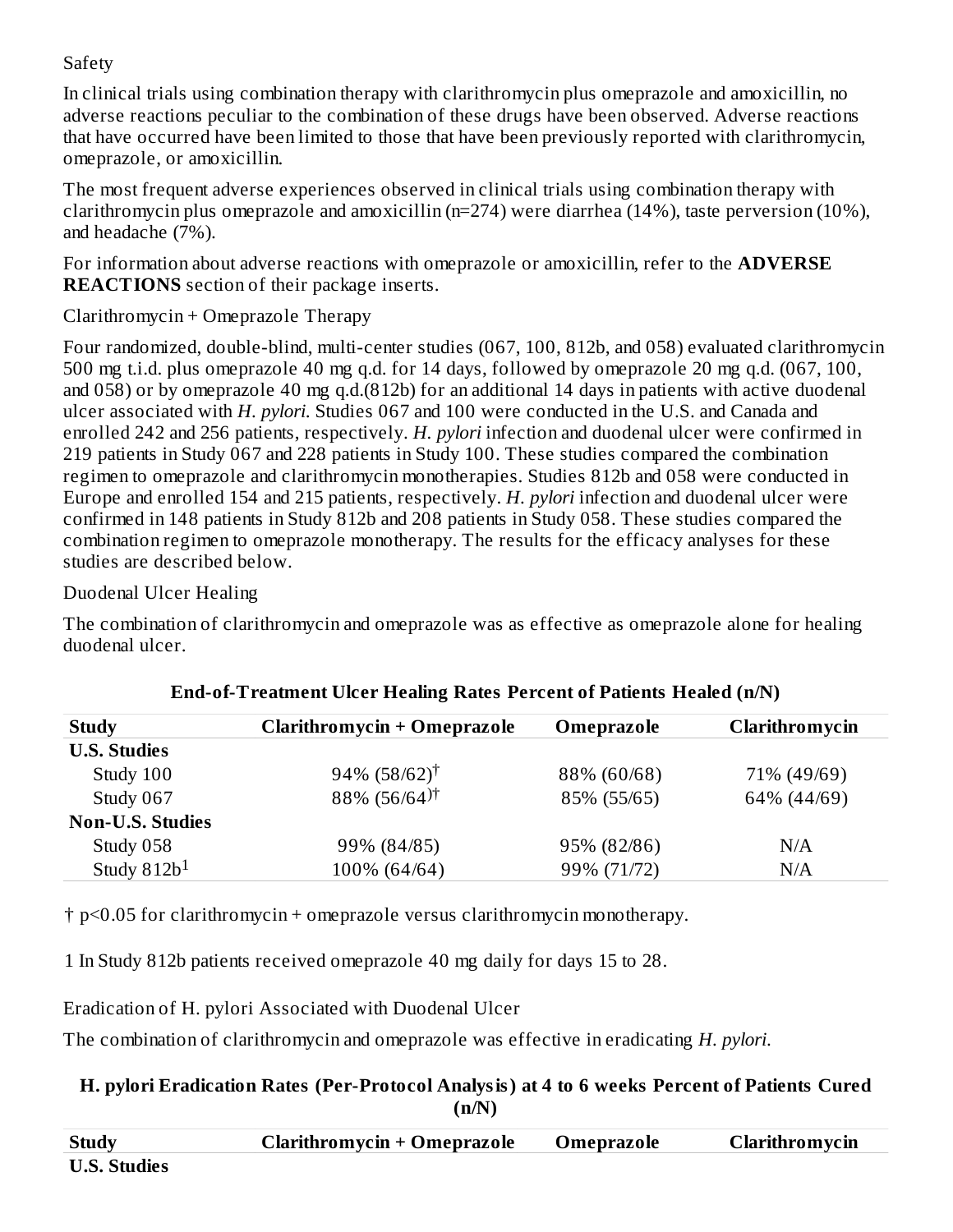| Study 100               | $64\%$ (39/61) <sup>†‡</sup> | $0\% (0/59)$ | 39% (17/44) |
|-------------------------|------------------------------|--------------|-------------|
| Study 067               | $74\%$ (39/53) <sup>†‡</sup> | $0\%$ (0/54) | 31% (13/42) |
| <b>Non-U.S. Studies</b> |                              |              |             |
| Study 058               | $74\%$ (64/86) <sup>‡</sup>  | $1\% (1/90)$ | N/A         |
| Study 812b              | $83\%$ (50/60) <sup>‡</sup>  | $1\%$ (1/74) | N/A         |

† Statistically significantly higher than clarithromycin monotherapy (p<0.05).

‡ Statistically significantly higher than omeprazole monotherapy (p<0.05).

*H. pylori* eradication was defined as no positive test (culture or histology) at 4 weeks following the end of treatment, and two negative tests were required to be considered eradicated. In the per-protocol analysis, the following patients were excluded: dropouts, patients with major protocol violations, patients with missing *H. pylori* tests post-treatment, and patients that were not assessed for *H. pylori* eradication at 4 weeks after the end of treatment because they were found to have an unhealed ulcer at the end of treatment.

Ulcer recurrence at 6-months following the end of treatment was assessed for patients in whom ulcers were healed post-treatment.

|                               | H. pylori Negative | H. pylori Positive |
|-------------------------------|--------------------|--------------------|
| <b>U.S. Studies</b>           |                    |                    |
| Study 100                     |                    |                    |
| Clarithromycin + Omeprazole   | 6% (2/34)          | 56% (9/16)         |
| Omeprazole                    | $- (0/0)$          | 71% (35/49)        |
| Clarithromycin                | 12% (2/17)         | 32% (7/22)         |
| Study 067                     |                    |                    |
| Clarithromycin + Omeprazole   | 38% (11/29)        | 50% (6/12)         |
| Omeprazole                    | $-(0/0)$           | 67% (31/46)        |
| Clarithromycin                | 18% (2/11)         | 52% (14/27)        |
| <b>Non-U.S. Studies</b>       |                    |                    |
| Study 058                     |                    |                    |
| $Clarithromycin + Omeprazole$ | 6% (3/53)          | 24% (4/17)         |
| Omeprazole                    | $0\%$ (0/3)        | 55% (39/71)        |
| Study 812b*                   |                    |                    |
| Clarithromycin + Omeprazole   | 5% (2/42)          | $0\% (0/7)$        |
| Omeprazole                    | $0\% (0/1)$        | 54% (32/59)        |
| *12-month recurrence rates:   |                    |                    |
| Clarithromycin + Omeprazole   | 3% (1/40)          | $0\% (0/6)$        |
| Omeprazole                    | $0\% (0/1)$        | 67% (29/43)        |

| Ulcer Recurrence at 6 months by H. pylori Status at 4 to 6 Weeks |  |  |  |
|------------------------------------------------------------------|--|--|--|
|                                                                  |  |  |  |

Thus, in patients with duodenal ulcer associated with H. pylori infection, eradication of *H. pylori* reduced ulcer recurrence.

Safety

The adverse event profiles for the four studies showed that the combination of clarithromycin 500 mg t.i.d. and omeprazole 40 mg q.d. for 14 days, followed by omeprazole 20 mg q.d. (067, 100, and 058) or 40 mg q.d. (812b) for an additional 14 days was well tolerated. Of the 346 patients who received the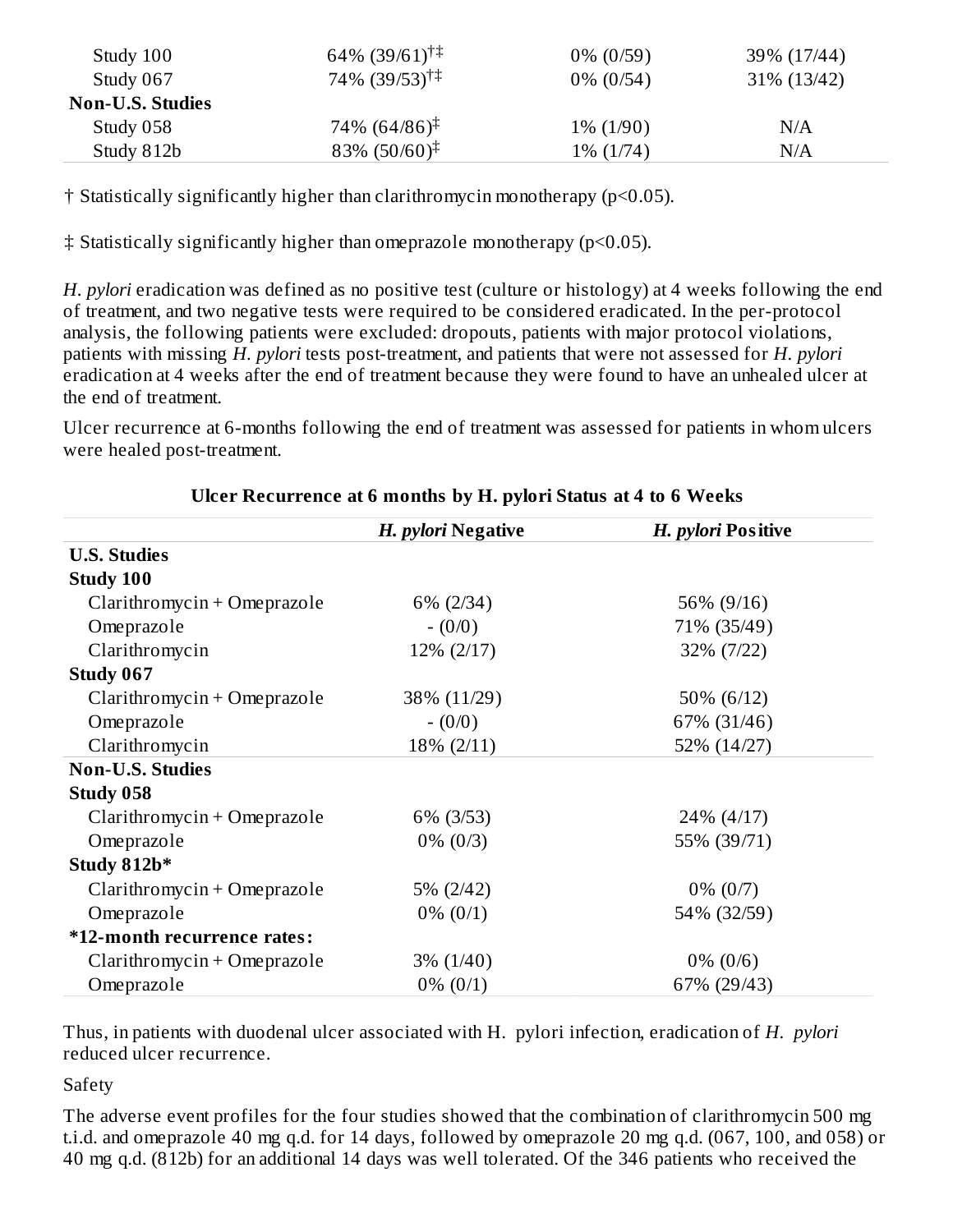combination, 12 (3.5%) patients discontinued study drug due to adverse events.

| <b>Adverse Event</b>    | Clarithromycin $+$<br>Omeprazole<br>$(N = 346)$<br>% of Patients | Omeprazole<br>$(N = 355)$ | Clarithromycin<br>$(N = 166)$<br>% of Patients % of Patients* |
|-------------------------|------------------------------------------------------------------|---------------------------|---------------------------------------------------------------|
| <b>Taste Perversion</b> | 15%                                                              | 1%                        | 16%                                                           |
| Nausea                  | 5%                                                               | 1%                        | 3%                                                            |
| Headache                | 5%                                                               | 6%                        | 9%                                                            |
| Diarrhea                | 4%                                                               | 3%                        | 7%                                                            |
| Vomiting                | 4%                                                               | $<1\%$                    | 1%                                                            |
| Abdominal Pain          | 3%                                                               | 2%                        | 1%                                                            |
| Infection               | 3%                                                               | 4%                        | 2%                                                            |

| Adverse Events with an Incidence of 3% or Greater |  |  |
|---------------------------------------------------|--|--|
|---------------------------------------------------|--|--|

\* Studies 067 and 100, only.

Most of these events were mild to moderate in severity.

Changes in Laboratory Values

Changes in laboratory values with possible clinical significance in patients taking clarithromycin and omeprazole were as follows:

Hepatic - elevated direct bilirubin <1%; GGT <1%; SGOT (AST) <1%; SGPT (ALT) <1%.

Renal - elevated serum creatinine <1%.

For information on omeprazole, refer to the **ADVERSE REACTIONS** section of the PRILOSEC package insert.

Clarithromycin + Ranitidine Bismuth Citrate Therapy

In a U.S. double-blind, randomized, multicenter, dose-comparison trial, ranitidine bismuth citrate 400 mg b.i.d. for 4 weeks plus clarithromycin 500 mg b.i.d. for the first 2 weeks was found to have an equivalent H. pylori eradication rate (based on culture and histology) when compared to ranitidine bismuth citrate 400 mg b.i.d. for 4 weeks plus clarithromycin 500 mg t.i.d. for the first 2 weeks. The intent-to-treat H. pylori eradication rates are shown below:

#### **H. pylori Eradication Rates in Study H2BA-3001**

| Analysis   |                            | RBC 400 mg + RBC 400 mg +                 |            |
|------------|----------------------------|-------------------------------------------|------------|
|            |                            | Clarithromycin Clarithromycin 95% CI Rate |            |
|            | $500 \text{ mg}$ b.i.d.    | 500 mg t.i.d.                             | Difference |
| <b>ITT</b> | 65% (122/188)              | 63% (122/195) (-8%, 12%)                  |            |
|            | $[58\%, 72\%]$             | $[55\%, 69\%]$                            |            |
|            | Per-Protocol 72% (117/162) | $71\% (120/170)$ $(-9\%, 12\%)$           |            |
|            | $[65\%, 79\%]$             | $[63\%, 77\%]$                            |            |

*H. pylori* eradication was defined as no positive test at 4 weeks following the end of treatment. Patients must have had two tests performed, and these must have been negative to be considered eradicated of *H. pylori*. The following patients were excluded from the per-protocol analysis: patients not infected with *H. pylori* prestudy, dropouts, patients with major protocol violations, patients with missing *H. pylori* tests. Patients excluded from the intent-to-treat analysis included those not infected with *H. pylori* prestudy and those with missing *H. pylori* tests prestudy. Patients were assessed for *H. pylori*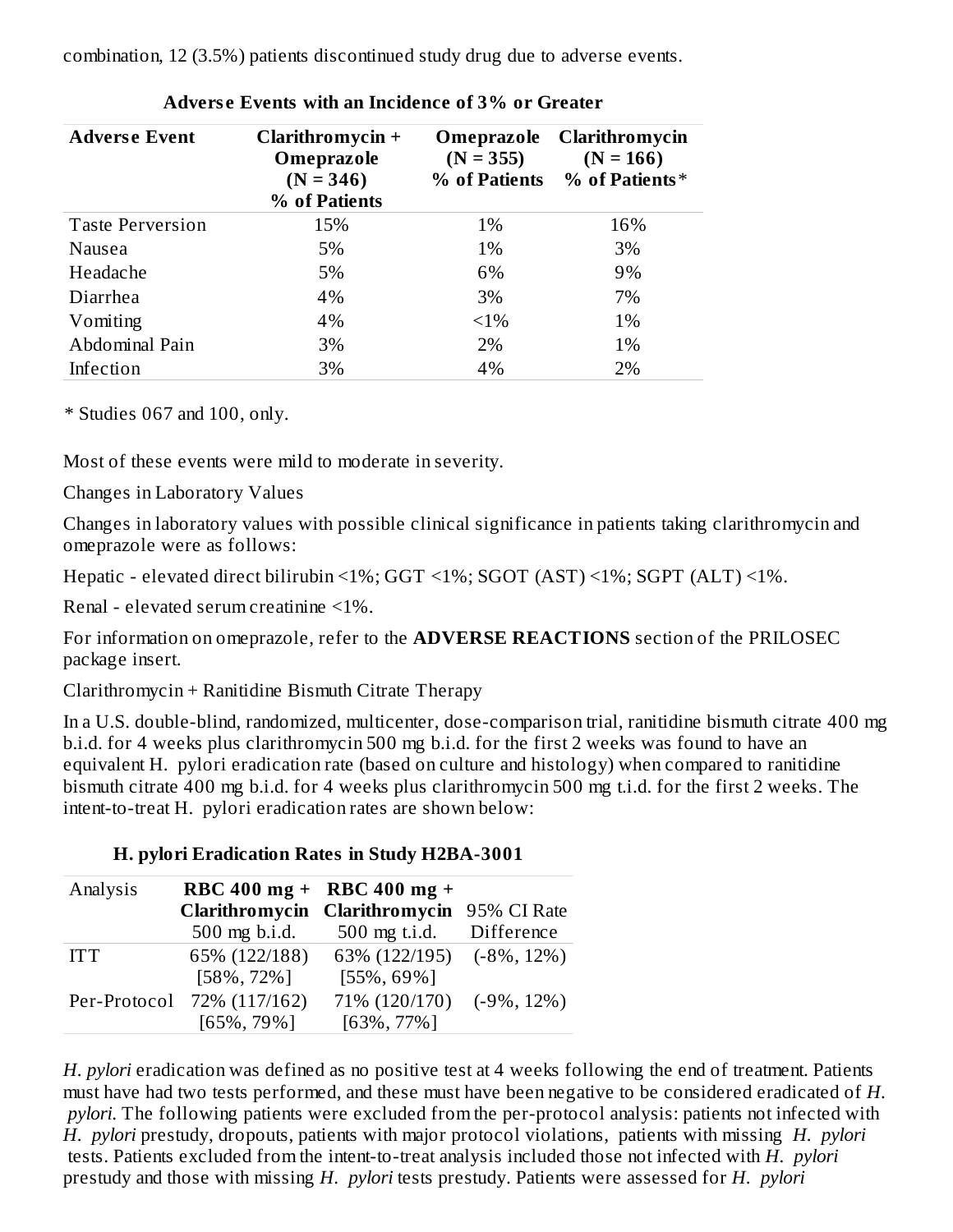eradication (4 weeks following treatment) regardless of their healing status (at the end of treatment).

The relationship between *H. pylori* eradication and duodenal ulcer recurrence was assessed in a combined analysis of six U.S. randomized, double-blind, multicenter, placebo-controlled trials using ranitidine bismuth citrate with or without antibiotics. The results from approximately 650 U.S. patients showed that the risk of ulcer recurrence within 6 months of completing treatment was two times less likely in patients whose *H. pylori* infection was eradicated compared to patients in whom *H. pylori* infection was not eradicated.

#### Safety

In clinical trials using combination therapy with clarithromycin plus ranitidine bismuth citrate, no adverse reactions peculiar to the combination of these drugs (using clarithromycin twice daily or three times a day) were observed. Adverse reactions that have occurred have been limited to those reported with clarithromycin or ranitidine bismuth citrate. (See **ADVERSE REACTIONS** section of the Tritec package insert.) The most frequent adverse experiences observed in clinical trials using combination therapy with clarithromycin (500 mg three times a day) with ranitidine bismuth citrate ( $n = 329$ ) were taste disturbance (11%), diarrhea (5%), nausea and vomiting (3%). The most frequent adverse experiences observed in clinical trials using combination therapy with clarithromycin (500 mg twice daily) with ranitidine bismuth citrate ( $n = 196$ ) were taste disturbance (8%), nausea and vomiting (5%), and diarrhea (4%).

# **ANIMAL PHARMACOLOGY AND TOXICOLOGY**

Clarithromycin is rapidly and well-absorbed with dose-linear kinetics, low protein binding, and a high volume of distribution. Plasma half-life ranged from 1 to 6 hours and was species dependent. High tissue concentrations were achieved, but negligible accumulation was observed. Fecal clearance predominated. Hepatotoxicity occurred in all species tested (i.e., in rats and monkeys at doses 2 times greater than and in dogs at doses comparable to the maximum human daily dose, based on mg/m<sup>2</sup>). Renal tubular degeneration (calculated on a mg/m<sup>2</sup> basis) occurred in rats at doses 2 times, in monkeys at doses 8 times, and in dogs at doses 12 times greater than the maximum human daily dose. Testicular atrophy (on a mg/m<sup>2</sup> basis) occurred in rats at doses 7 times, in dogs at doses 3 times, and in monkeys at doses 8 times greater than the maximum human daily dose. Corneal opacity (on a mg/m<sup>2</sup> basis) occurred in dogs at doses 12 times and in monkeys at doses 8 times greater than the maximum human daily dose. Lymphoid depletion (on a mg/m<sup>2</sup> basis) occurred in dogs at doses 3 times greater than and in monkeys at doses 2 times greater than the maximum human daily dose. These adverse events were absent during clinical trials.

#### **REFERENCES**

- National Committee for Clinical Laboratory Standards, Methods for Dilution Antimicrobial Susceptibility Tests for Bacteria that Grow Aerobically - Fourth Edition. Approved Standard NCCLS Document M7-A4, Vol. 17, No. 2, NCCLS, Wayne, PA, January, 1997.
- National Committee for Clinical Laboratory Standards, Performance Standards for Antimicrobial Disk Susceptibility Tests - Sixth Edition. Approved Standard NCCLS Document  $M^2$ -A6, Vol. 17, No. 1, NCCLS, Wayne, PA, January, 1997.
- National Committee for Clinical Laboratory Standards. Summary Minutes, Subcommittee on Antimicrobial Susceptibility Testing, Tampa, FL. January 11-13, 1998.
- Chaisson RE, et al. Clarithromycin and Ethambutol with or without Clofazimine for the Treatment of Bacteremic *Mycobacterium avium* Complex Disease in Patients with HIV Infection. AIDS. 1997;11:311-317.
- Kemper CA, et al. Treatment of *Mycobacterium avium* Complex Bacteremia in AIDS with a Four-Drug Oral Regimen. *Ann Intern Med*. 1992; 116:466-472.

#### **Manufactured by**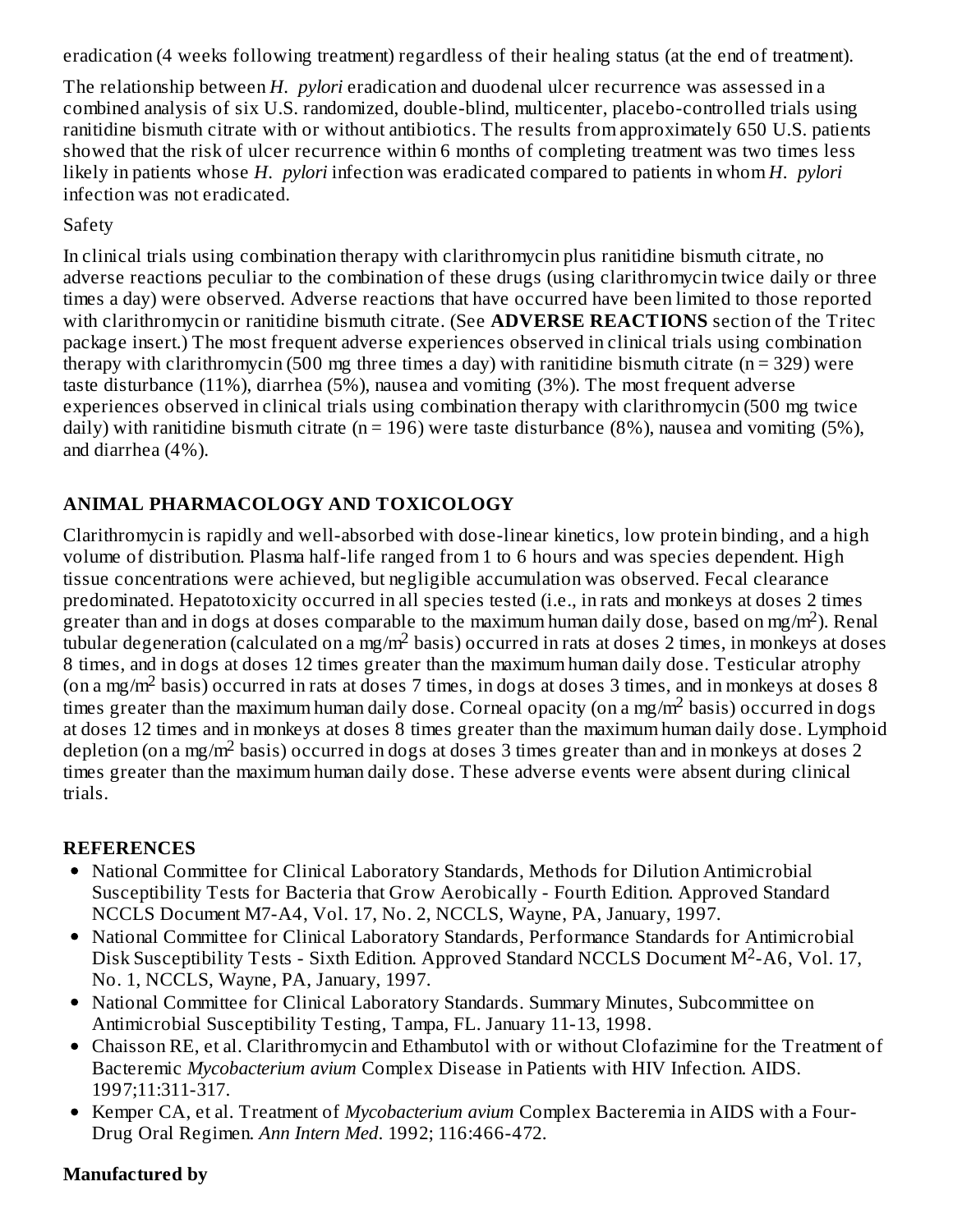Wockhardt Limited, Mumbai, India. **Distributed by** Wockhardt USA LLC. 20 Waterview Blvd. Parsippany, NJ 07054 USA. Repackaged By : Aidarex Pharmaceuticals LLC, Corona, CA 92880 Rev.201211 Prilosec is a registered trademark of AstraZenaca L.P. Tritec is a registered trademark of GlaxoSmithKline.

#### **PACKAGE LABEL.PRINCIPAL DISPLAY PANEL**

DRUG: CLARITHROMYCIN GENERIC: CLARITHROMYCIN DOSAGE: TABLET ADMINSTRATION: ORAL NDC: 33261-0631-20 STRENGTH: 250 mg COLOR: WHITE SHAPE: OVAL SCORE: no score SIZE: 15mm IMPRINT: W954 QTY: 20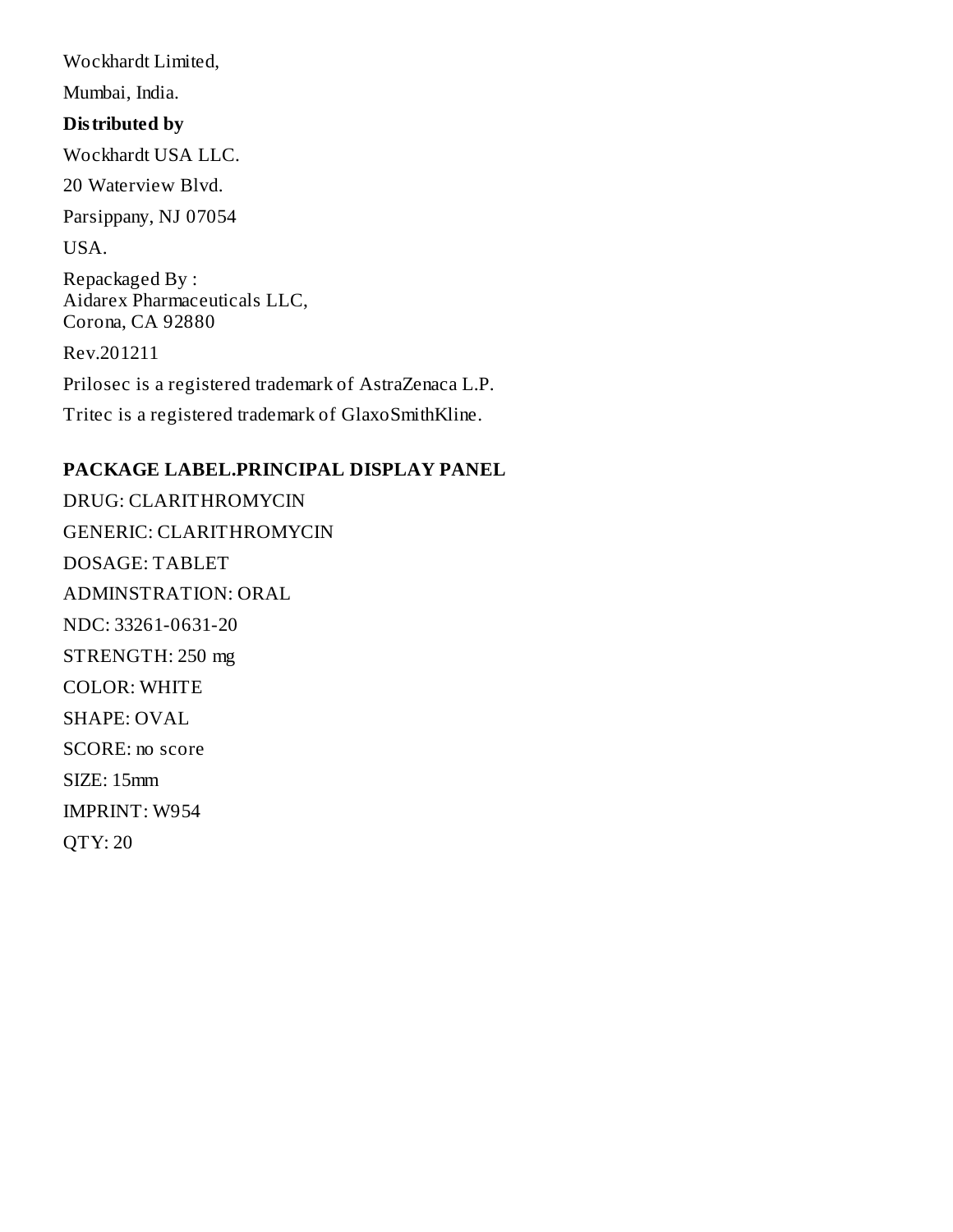| 38F<br>ő                                          | Packaged and<br>AIDAREX PHARMACEUTICALS LLC.<br>Distributed by:                                    | <b>CLARITHROMYCIN</b><br>250mg<br><b>Proper</b>                                                   |
|---------------------------------------------------|----------------------------------------------------------------------------------------------------|---------------------------------------------------------------------------------------------------|
| ţ<br>ä                                            | 0000<br>CLARITHROMYCIN                                                                             | PATTENT<br>NDC: 33261-0631-20<br><b>Partiti</b><br>20<br><b>RX QLS0000</b>                        |
| $rac{5}{15}$                                      | Ω<br>EACH TABLET CONTAINS THE FOLLOWING                                                            | CLARITHROMYCIN<br>250mg                                                                           |
| DISPENSING                                        | $\vec{\sigma}$<br>250 <sub>mg</sub><br>ACTIVE INGREDIENTS:<br>CLARITHROMYCIN 250 mg<br>FILM-COATED | es<br>2<br>NDC: 33261-0631-20<br>20<br>RX QLS0000                                                 |
| BREACHARD AN THANGE III<br>CKAGE INSERT.          | χ<br><b>TABS</b><br>WHITE OVAL TABLET W/ W954<br>ON ONE SIDE<br><b>GENERIC FOR: BIAXIN</b>         | ART<br>250mg<br><b>CLARITHROMYCIN</b><br>NDC: 33261-0631-20<br>20<br><b>RX QLS0000</b>            |
| FEDERAL<br>STORE                                  | <b>HOURS</b><br>NDC: 33261-0631-20 TAKE<br><b>EVERY</b><br><b>TIMES A DAY</b>                      |                                                                                                   |
| RIPTION<br>DREN.<br><b>CAULE</b><br>RRBS<br>CHILL | <b>TOME</b><br>CADA<br><b>HORAS</b><br>VECES AL DIA<br>MFG: WOOKHARDT LIMITED, MUMBAI, INDIA       | <b>PELL HERE</b><br>250mg<br>CLARITHROMYCIN<br>逗<br>NDC: 33261-0631-20<br>20<br><b>RX QLS0000</b> |

DRUG: CLARITHROMYCIN GENERIC: CLARITHROMYCIN

DOSAGE: TABLET

ADMINSTRATION: ORAL

NDC: 33261-0618-20

STRENGTH: 500 mg

COLOR: WHITE

SHAPE: OVAL

SCORE: no score

SIZE: 19mm

IMPRINT: W949

QTY: 20

| டம்<br>$\circ$<br>屬<br>Ŧ<br>EAC<br>등    | Packaged and<br>AIDAREX PHARMACEUTICALS LLC.<br>Distributed by:                                                      |                                                                           | <b>CLARITHROMY CIN</b><br>500mg<br>- 프<br>프<br>NDC: 33261-0618-20                               |
|-----------------------------------------|----------------------------------------------------------------------------------------------------------------------|---------------------------------------------------------------------------|-------------------------------------------------------------------------------------------------|
| $\alpha$<br>ē<br>告                      | CLARITHROMYCIN                                                                                                       | 0000                                                                      | Ę<br>Ę<br>20<br><b>RX QLS0000</b><br>ē                                                          |
| 5<br><b>IBT.KEE</b>                     | EACH TABLET CONTAINS THE FOLLOWING<br>500 <sub>mg</sub><br><b>ACTIVE INGREDIENTS:</b>                                | $\overline{0}$<br>$\vec{\sigma}$                                          | <b>CLARITHROMY CIN</b><br>500mg<br>1.0G<br>NDC: 33261-0618-20                                   |
| ATROI                                   | á<br>CLARITHROMY CIN.<br>FILM-COATED                                                                                 | 500 mg<br>λX                                                              | 20<br><b>RX QLS0000</b>                                                                         |
| る                                       | 葛登<br><b>TABS</b><br>ON ONE SIDE                                                                                     | WHITE OVAL TABLET W/ W949                                                 | <b>CLARITHROMY CIN</b><br>500mg<br>NDC: 33261-0618-20<br>20<br><b>RX QLS0000</b>                |
| 불풍분<br><b>STORE</b><br>õ                | 医肉团<br><b>GENERIC FOR: BIAXIN</b><br><b>EVERY</b><br><b>TAKE</b><br>NDC: 33261-0618-20<br><b>TOME</b><br><b>CADA</b> | <b>HOURS</b><br><b>TIMES A DAY</b><br><b>HORAS</b><br><b>VECES AL DIA</b> |                                                                                                 |
| <b>DREN</b><br>ē<br>gπ<br>CAUT<br>PRESI | MFG: WOCKHARDT LTD. MUMBALINDIA                                                                                      |                                                                           | 500mg<br><b>CLARITHROMY CIN</b><br><b>TERF</b><br>NDC: 33261-0618-20<br>20<br><b>RX QLS0000</b> |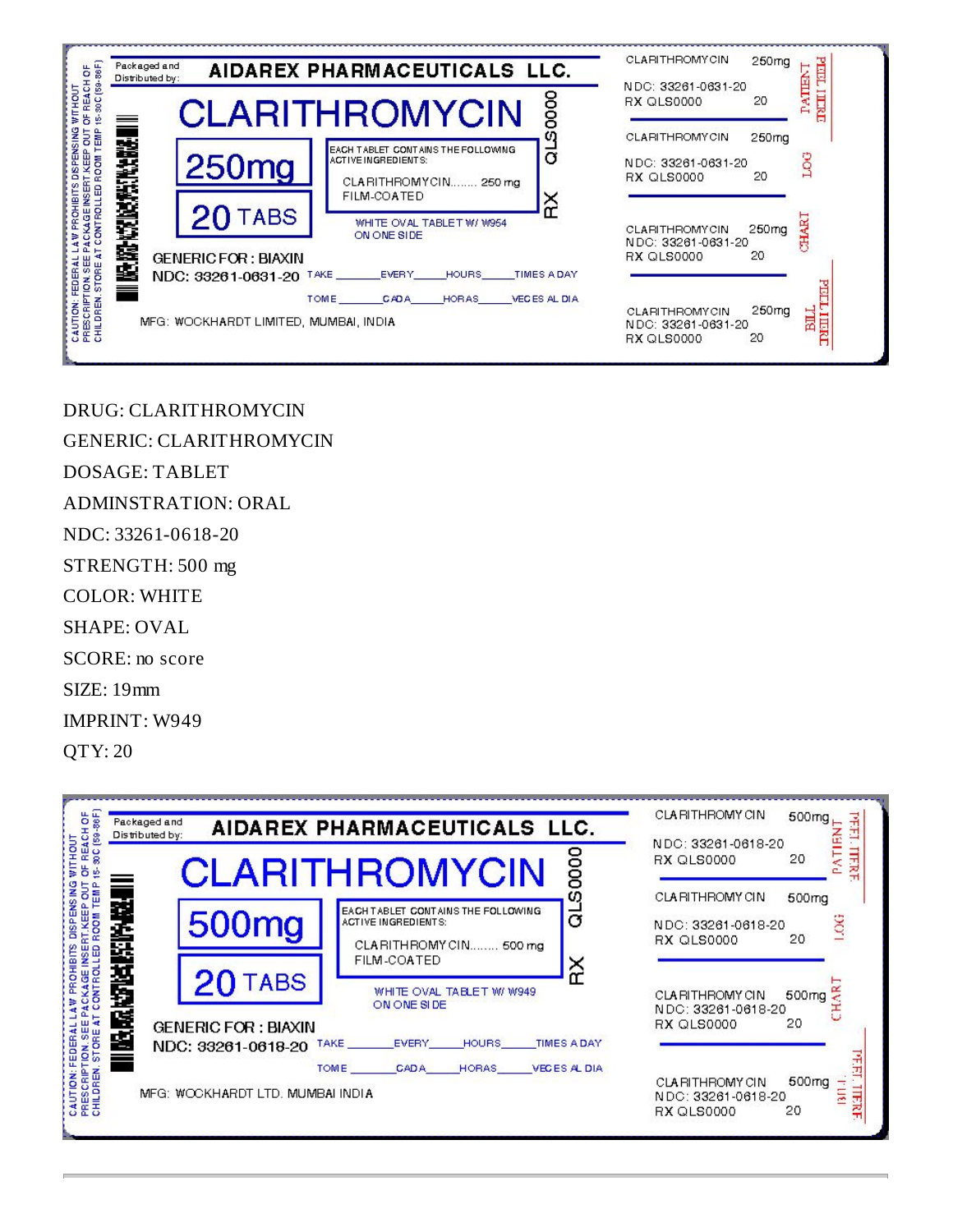| <b>CLARITHROMYCIN</b>                       |                                                                      |                     |                             |                          |                           |                              |
|---------------------------------------------|----------------------------------------------------------------------|---------------------|-----------------------------|--------------------------|---------------------------|------------------------------|
| clarithromycin tablet, film coated          |                                                                      |                     |                             |                          |                           |                              |
|                                             |                                                                      |                     |                             |                          |                           |                              |
| <b>Product Information</b>                  |                                                                      |                     |                             |                          |                           |                              |
| Product Type                                | HUMAN PRESCRIPTION DRUG                                              |                     | <b>Item Code (Source)</b>   |                          |                           | NDC:33261-631(NDC:64679-954) |
| <b>Route of Administration</b>              | ORAL                                                                 |                     |                             |                          |                           |                              |
|                                             |                                                                      |                     |                             |                          |                           |                              |
|                                             |                                                                      |                     |                             |                          |                           |                              |
| <b>Active Ingredient/Active Moiety</b>      |                                                                      |                     |                             |                          |                           |                              |
|                                             | <b>Ingredient Name</b>                                               |                     |                             | <b>Basis of Strength</b> |                           | Strength                     |
|                                             | CLARITHROMYCIN (UNII: H1250JIK0A) (CLARITHROMYCIN - UNII:H1250JIK0A) |                     |                             | <b>CLARITHROMYCIN</b>    |                           | 250 mg                       |
|                                             |                                                                      |                     |                             |                          |                           |                              |
| <b>Inactive Ingredients</b>                 |                                                                      |                     |                             |                          |                           |                              |
|                                             | <b>Ingredient Name</b>                                               |                     |                             |                          |                           | Strength                     |
|                                             | CELLULOSE, MICRO CRYSTALLINE (UNII: OP1R32D61U)                      |                     |                             |                          |                           |                              |
|                                             | HYDROXYPROPYL CELLULOSE (TYPE H) (UNII: RFW2ET671P)                  |                     |                             |                          |                           |                              |
| HYPROMELLOSES (UNII: 3NXW29V3WO)            |                                                                      |                     |                             |                          |                           |                              |
| LACTOSE MONOHYDRATE (UNII: EWQ57Q8I5X)      |                                                                      |                     |                             |                          |                           |                              |
| MAGNESIUM STEARATE (UNII: 70097M6I30)       |                                                                      |                     |                             |                          |                           |                              |
| POLYETHYLENE GLYCOLS (UNII: 3WJQ0SDW1A)     |                                                                      |                     |                             |                          |                           |                              |
| <b>SILICON DIO XIDE (UNII: ETJ7Z6 XBU4)</b> |                                                                      |                     |                             |                          |                           |                              |
|                                             | SO DIUM STARCH GLYCOLATE TYPE A POTATO (UNII: 5856J3G2A2)            |                     |                             |                          |                           |                              |
| TALC (UNII: 7SEV7J4R1U)                     |                                                                      |                     |                             |                          |                           |                              |
| TITANIUM DIO XIDE (UNII: 15FIX9 V2JP)       |                                                                      |                     |                             |                          |                           |                              |
|                                             |                                                                      |                     |                             |                          |                           |                              |
| <b>Product Characteristics</b>              |                                                                      |                     |                             |                          |                           |                              |
| Color                                       | WHITE (white)                                                        | <b>Score</b>        |                             |                          | no score                  |                              |
| <b>Shape</b>                                | OVAL (oval)                                                          | Size                |                             |                          | 15mm                      |                              |
| Flavor                                      |                                                                      | <b>Imprint Code</b> |                             |                          | W954                      |                              |
| <b>Contains</b>                             |                                                                      |                     |                             |                          |                           |                              |
|                                             |                                                                      |                     |                             |                          |                           |                              |
|                                             |                                                                      |                     |                             |                          |                           |                              |
| Packaging                                   |                                                                      |                     |                             |                          |                           |                              |
| $\#$<br><b>Item Code</b>                    | <b>Package Description</b>                                           |                     | <b>Marketing Start Date</b> |                          | <b>Marketing End Date</b> |                              |
| 1 NDC:33261-631-20                          | 20 in 1 BOTTLE, PLASTIC                                              |                     |                             |                          |                           |                              |
|                                             |                                                                      |                     |                             |                          |                           |                              |
|                                             |                                                                      |                     |                             |                          |                           |                              |
| <b>Marketing Information</b>                |                                                                      |                     |                             |                          |                           |                              |
| <b>Marketing Category</b>                   | <b>Application Number or Monograph Citation</b>                      |                     | <b>Marketing Start Date</b> |                          |                           | <b>Marketing End Date</b>    |
| <b>ANDA</b>                                 | ANDA065266                                                           |                     | 05/31/2006                  |                          |                           |                              |
|                                             |                                                                      |                     |                             |                          |                           |                              |

# **CLARITHROMYCIN**

clarithromycin tablet, film coated